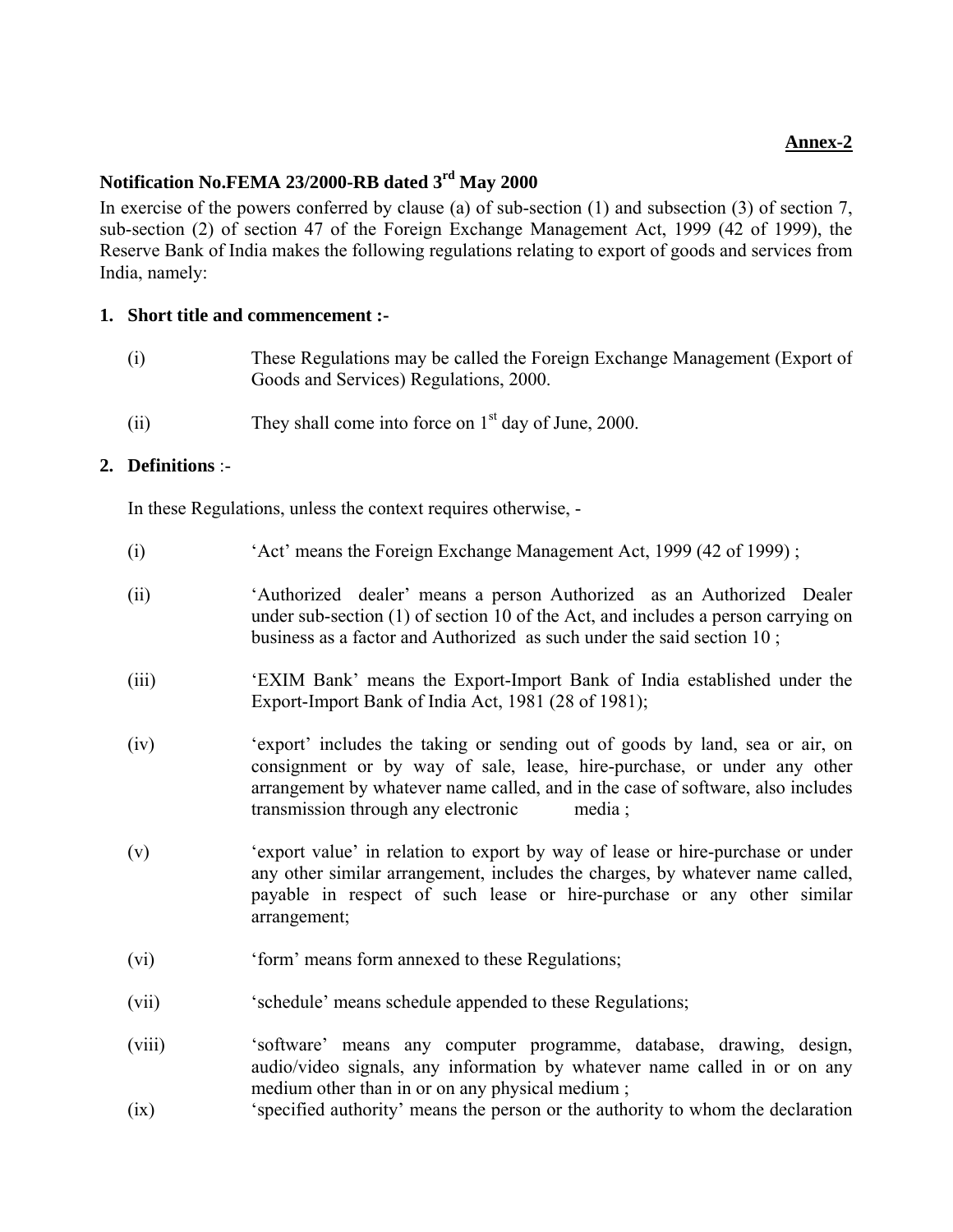as specified in Regulation 3 is to be furnished;

- (x) 'Working Group' means the Group constituted by the Reserve Bank for the purpose of considering proposals of export of goods and services on deferred payment terms or in execution of a turnkey project or a civil construction contract;
- (xi) the words and expressions used but not defined in these Regulations shall have the same meanings respectively assigned to them in the Act.

# **3. Declaration as regards export of goods and services :-**

- (1) Every exporter of goods or software in physical form or through any other form, either directly or indirectly, to any place outside India, other than Nepal and Bhutan, shall furnish to the specified authority, a declaration in one of the forms set out in the Schedule and supported by such evidence as may be specified, containing true and correct material particulars including the amount representing -
- (i) the full export value of the goods or software; or
- (ii) if the full export value is not ascertainable at the time of export, the value which the exporter, having regard to the prevailing market conditions expects to receive on the sale of the goods or the software in overseas market, and affirms in the said declaration that the full export value of goods (whether ascertainable at the time of export or not) or the software has been or will within the specified period be, paid in the specified manner.
- (2) Declarations shall be executed in sets of such number as specified.
- (3) For the removal of doubt, it is clarified that, in respect of export of services to which none of the Forms specified in these Regulations apply, the exporter may export such services without furnishing any declaration, but shall be liable to realize the amount of foreign exchange which becomes due or accrues on account of such export, and to repatriate the same to India in accordance with the provisions of the Act, and these Regulations, as also other rules and regulations made under the Act.

# **4. Exemptions :-**

 Notwithstanding anything contained in Regulation 3, export of goods or services may be made without furnishing the declaration in the following cases, namely:

- a) trade samples of goods and publicity material supplied free of payment;
- b) personal effects of travellers, whether accompanied or unaccompanied;
- c) ship's stores, trans-shipment cargo and goods supplied under the orders of Central Government or of such officers as may be appointed by the Central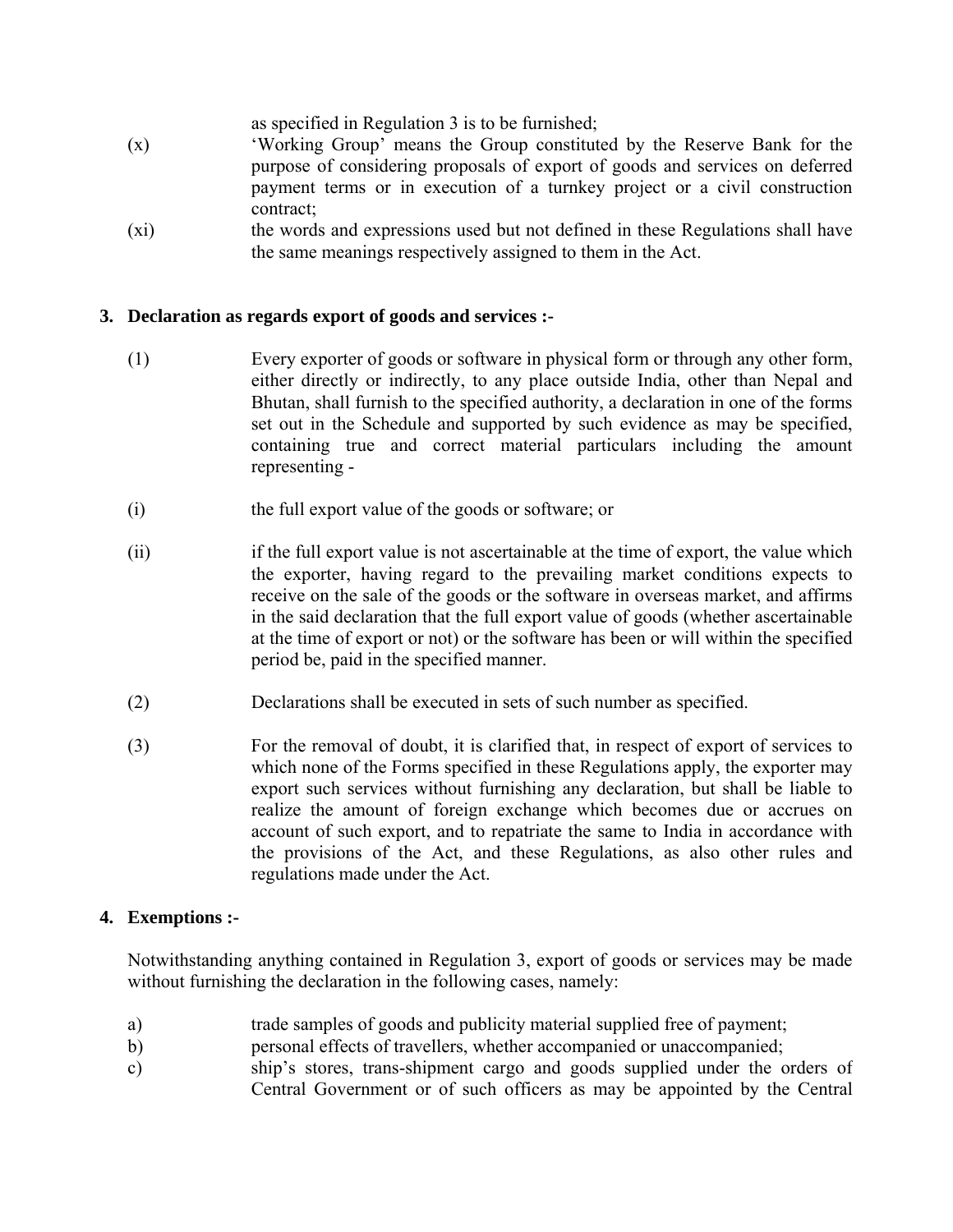Government in this behalf or of the military, naval or air force authorities in India for military, naval or air force requirements;

- d) goods or software accompanied by a declaration by the exporter that they are not more than twenty five thousand USD in value;
- e) by way of gift of goods accompanied by a declaration by the exporter that they are not more than five lakhs rupees in value**;**
- f) aircrafts or aircraft engines and spare parts for overhauling and/or repairs abroad subject to their re-import into India after overhauling /repairs, within a period of six months from the date of their export;
- g) goods imported free of cost on re-export basis;
- h) goods not exceeding USD 1000 or its equivalent in value per transaction exported to Myanmar under the Barter Trade Agreement between the Central Government and the Government of Myanmar;
- i) The following goods which are permitted by the Development Commissioner of the Export Processing Zones, *Electronic Hardware Technology Parks, Electronic Software Technology Parks* or Free Trade Zones to be re-exported, namely:
	- 1) imported goods found defective, for the purpose of their replacement by the foreign suppliers/collaborators;
	- 2) goods imported from foreign suppliers/collaborators on loan basis;
	- 3) goods imported from foreign suppliers/collaborators free of cost, found surplus after production operations.
- (ia) *goods listed at items (1), (2) and (3) of clause (i) to be re-exported by units in Special Economic Zones, under intimation to the Development Commissioner of Special Economic Zones/concerned Assistant Commissioner or Deputy Commissioner of Customs;*
- j) replacement goods exported free of charge in accordance with the provisions of EXIM Policy in force, for the time being.
- *k) goods sent outside India for testing subject to re-import into India;*
- *l) defective goods sent outside India for repair and re-import provided the goods are accompanied by a certificate from an Authorised Dealer in India that the export is for repair and re-import and that the export does not involve any transaction in foreign exchange;*
- m) exports permitted by the Reserve Bank, on application made to it, subject to the terms and conditions, if any, as stipulated in the permission.

# **5. Indication of importer-exporter code number :-**

 The importer-exporter code number allotted by the Director General of Foreign Trade under Section 7 of the Foreign Trade (Development & Regulation) Act, 1992 (22 of 1992) shall be indicated on all copies of the declaration forms submitted by the exporter to the specified authority and in all correspondence of the exporter with the Authorised Dealer or the Reserve Bank, as the case may be.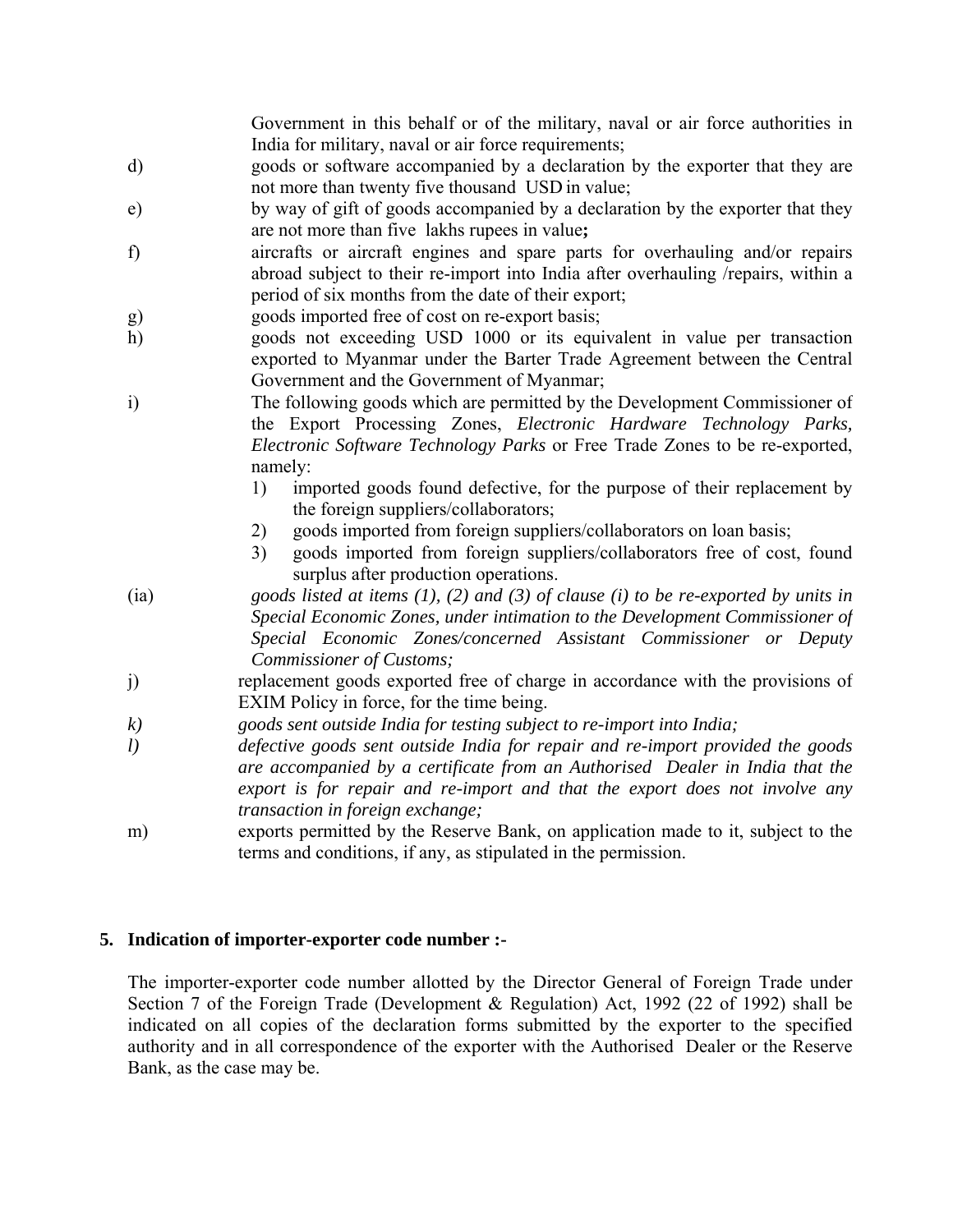**6. Authority to whom declaration is to be furnished and the manner of dealing with the declaration** 

# **A. Declaration in Form GR/SDF**

- (1) (i) The declaration in form GR /SDF shall be submitted in duplicate to the Commissioner of Customs.
	- (ii) After duly verifying and authenticating the declaration form, the Commissioner of Customs shall forward the original declaration form/data to the nearest office of the Reserve Bank and hand over the duplicate form to the exporter for being submitted to the Authorised dealer.

## **B. Declaration in Form PP**

- (2) (i) The declaration in form PP shall be submitted in duplicate to the Authorised Dealer named in the form.
	- (ii) The Authorised Dealer shall, after countersigning the declaration form, hand over the original form to the exporter who shall submit it to the postal authorities through which the goods are being dispatched. The postal authorities after dispatch of the goods shall forward the declaration form to the nearest office of the Reserve Bank.

## **C. Declaration in Form SOFTEX**

- (3) (i) The declaration in form SOFTEX in respect of export of computer software and audio/video/television software shall be submitted in triplicate to the designated official of Ministry of Information Technology, Government of India at the Software Technology Parks of India (STPIs) or at the Free Trade Zones (FTZs) or Export Processing Zones (EPZs) or Special Economic Zones (SEZs) in India.
	- (ii) After certifying all three copies of the SOFTEX form, the said designated official shall forward the original directly to the nearest office of the Reserve Bank and return the duplicate to the exporter. The triplicate shall be retained by the designated official for record.

## **D. Duplicate Declaration Forms to be retained with Authorised Dealers**

 **On the realization of the export proceeds, the duplicate copies of export declaration forms viz. GR, PP and Softex and Exchange Control Copies of the shipping bills together with related Statutory Declaration Forms shall be retained by the Authorised Deale**r.

**7. Evidence in support of declaration :-**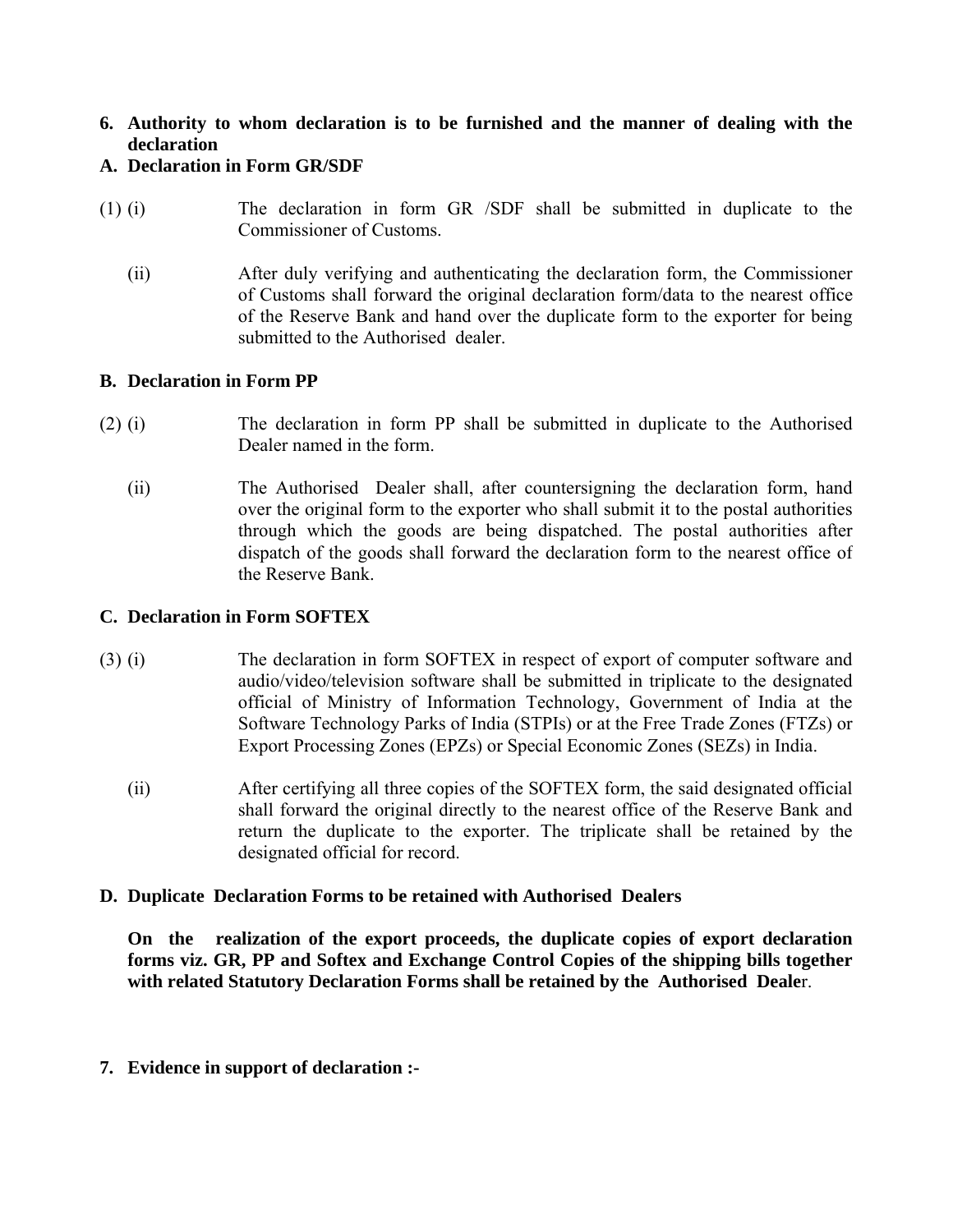The Commissioner of Customs or the postal authority or the official of Ministry of Information Technology to whom the declaration form is submitted, may, in order to satisfy themselves of due compliance with Section 7 of the Act and these regulations, require such evidence in support of the declaration as may establish that -

- a) the exporter is a person resident in India and has a place of business in India;
- b) the destination stated on the declaration is the final place of the destination of the goods exported;
- c) the value stated in the declaration represents
	- 1) the full export value of the goods or software; or
	- 2) where the full export value of the goods or software is not ascertainable at the time of export, the value which the exporter, having regard to the prevailing market conditions expects to receive on the sale of the goods in the overseas market.

# **Explanation** :

.

 For the purpose of this regulation, 'final place of destination' means a place in a country in which the goods are ultimately imported and cleared through Customs of that country.

# **8. Manner of payment of export value of goods :-**

 Unless otherwise Authorised by the Reserve Bank, the amount representing the full export value of the goods exported shall be paid through an Authorised Dealer in the manner specified in the Foreign Exchange Management (Manner of Receipt and Payment) Regulations, 2000.

# **Explanation** :

 For the purpose of this regulation, re-import into India, within the period specified for realization of the export value, of the exported goods in respect of which a declaration was made under Regulation 3, shall be deemed to be realization of full export value of such goods.

# **9. Period within which export value of goods/software to be realized :-**

 a. The amount representing the full export value of goods or software exported shall be realized and repatriated to India **within** twelve months from the date of export :

**Provided that where the goods or software are exported by the units in Special Economic Zones, the stipulation of the period of realization and repatriation to India of full export** value of goods or software shall not apply<sup>3</sup>.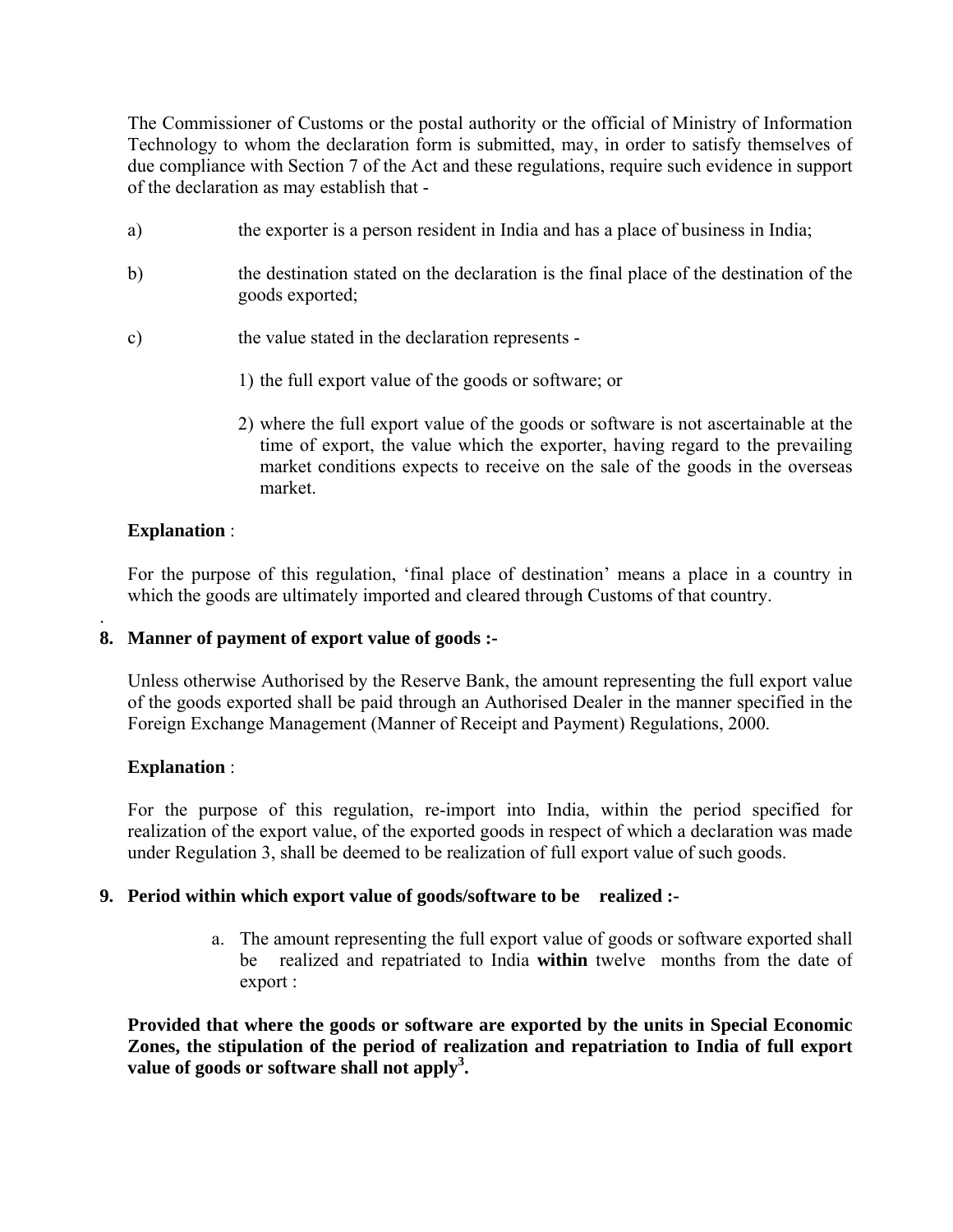Provided that where the goods are exported to a warehouse established outside India with the permission of the Reserve Bank, the amount representing the full export value of goods exported shall be paid to the Authorised Dealer as soon as it is realized and in any case within fifteen months from the date of shipment of goods;

 Provided further that the Reserve Bank, or subject to the directions issued by that Bank in this behalf, the Authorised Dealer may, for a sufficient and reasonable cause shown, extend the said period of twelve months or fifteen months, as the case may be.

*(2) (a) Where the export of goods or software has been made by a Status Holder Exporter, as defined in the EXIM Policy in force , then notwithstanding anything contained in sub-regulation (1), the amount representing the full export value of goods or software shall be realized and repatriated to India within twelve months from the date of export;*

> *Provided that the Reserve Bank may for a sufficient and reasonable cause shown, extend the said period of twelve months*

 *(b)The Reserve Bank may for reasonable and sufficient cause direct that the said exporters shall cease to be governed by sub-regulation (2):*

*Provided that no such direction shall be given unless the unit has been given a reasonable opportunity to make a representation in the matter;* 

 *I On such direction, the said exporters shall be governed by the provisions of sub-regulation (1), until directed otherwise by the Reserve Bank.*

## **Explanation**

**:**

For the purpose of this regulation, the "date of export" in relation to the export of software in other than physical form, shall be deemed to be the date of invoice covering such export.

## **10. Export on Elongated Credit Terms :-**

 No person shall enter into any contract to export goods on the terms which provide for a period longer than twelve months for payment of the value of the goods to be exported :

 Provided that the Reserve Bank may, for reasonable and sufficient cause shown, grant approval to enter into a contract on such terms.

## **11. Submission of export documents :-**

 The documents pertaining to export shall, within 21 days from the date of export as, as the case may be, from the date of certification of SOFTEX form, be submitted to the Authorised Dealer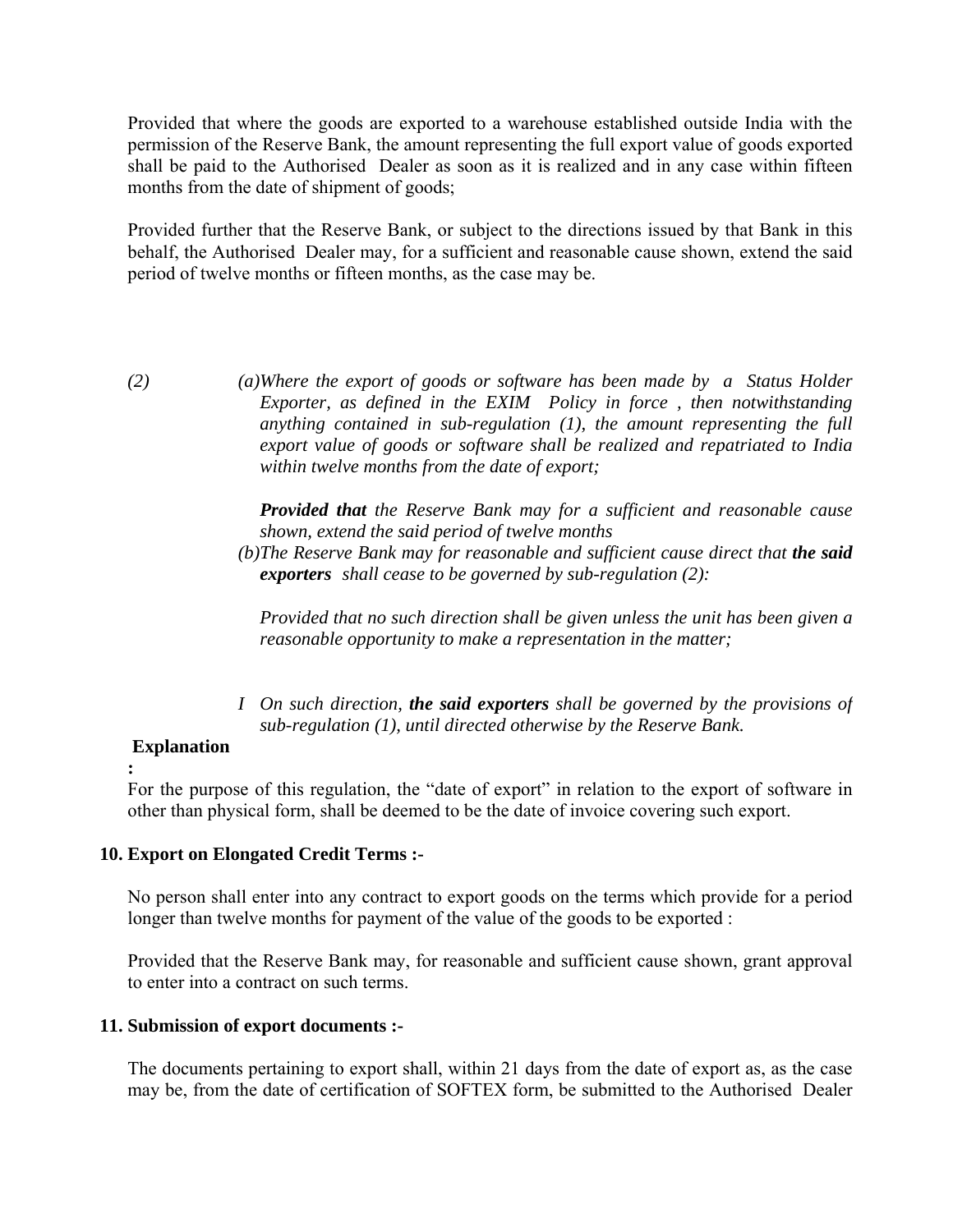mentioned in the relevant declaration form:

 Provided that, subject to the directions issued by the Reserve Bank from time to time, the Authorised Dealer may accept the documents pertaining to export submitted after the expiry of the specified period of 21 days, for reasons beyond the control of the exporter.

# **12. Transfer of documents :-**

 Without prejudice to Regulation 3, an Authorised Dealer may accept, for negotiation or collection, shipping documents including invoice and bill of exchange covering exports, from his constituent (not being a person who has signed the declaration in terms of Regulation 3):

 Provided that before accepting such documents for negotiation or collection, the Authorised Dealer shall -

- a) Where the value declared in the declaration does not differ from the value shown in the documents being negotiated or sent for collection, or
- b) Where the value declared in the declaration is less than the value shown in the documents being negotiated or sent for collection,

 require the constituent concerned also to sign such declaration and thereupon such constituent shall be bound to comply with such requisition and such constituent signing the declaration shall be considered to be the exporter for the purposes of these Regulations to the extent of the full value shown in the documents being negotiated or sent for collection and shall be governed by these Regulations accordingly.

# **13. Payment for the Export :-**

 In respect of export of any goods or software for which a declaration is required to be furnished under Regulation 3, no person shall except with the permission of the Reserve Bank or, subject to the directions of the Reserve Bank, permission of an Authorised dealer, do or refrain from doing anything or take or refrain from taking any action which has the effect of securing -

- (i) That the payment for the goods or software is made otherwise than in the specified manner; or
- (ii) That the payment is delayed beyond the period specified under these Regulations; or
- (iii) That the proceeds of sale of the goods or software exported do not represent the full export value of the goods or software subject to such deductions, if any, as may be allowed by the Reserve Bank or, subject to the directions of the Reserve Bank, by an Authorised dealer;

Provided that no proceedings in respect of contravention of these provisions shall be instituted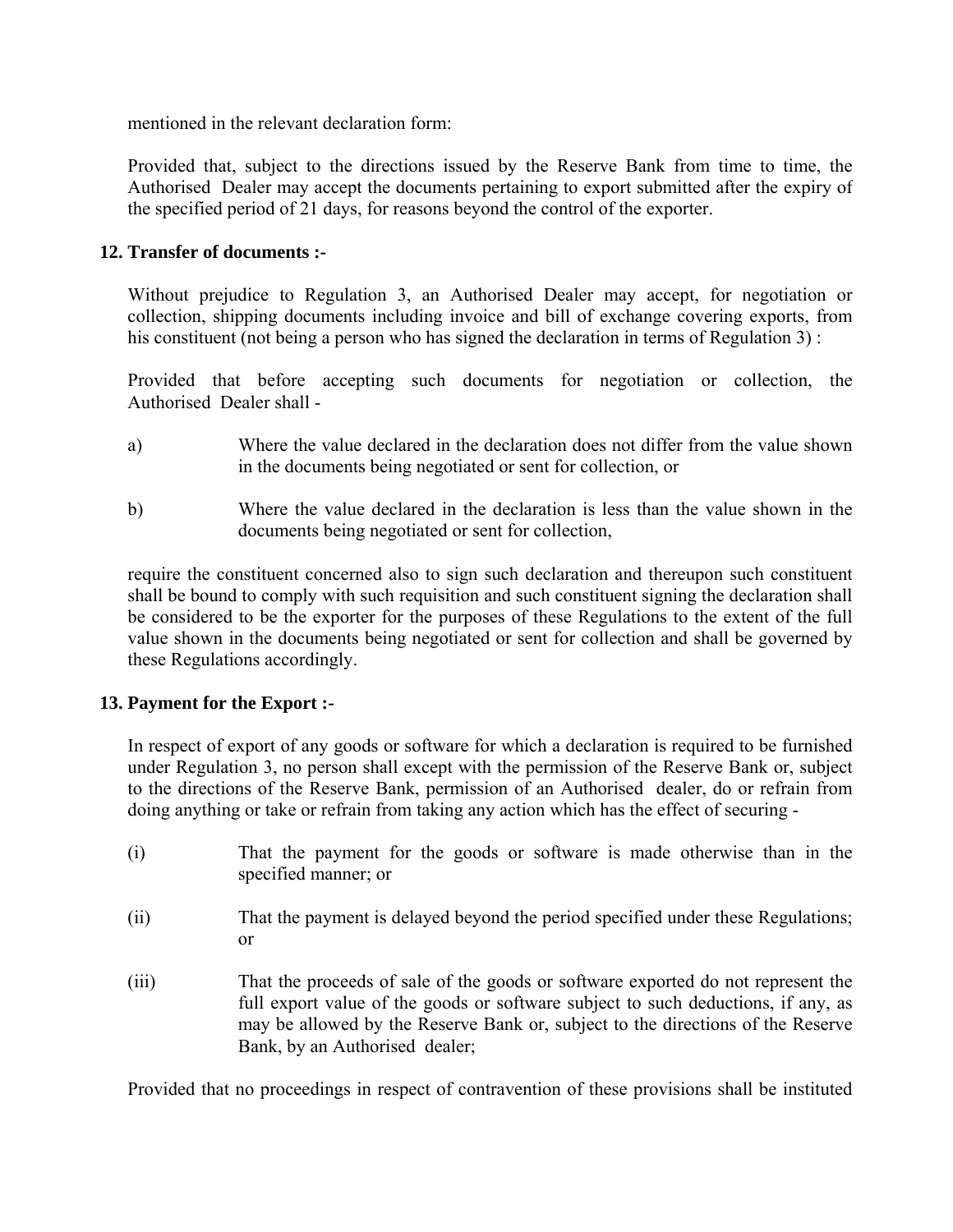unless the specified period has expired and payment for the goods or software representing the full export value, or the value after deductions allowed under clause (iii), has not been made in the specified manner within the specified period.

# **14. Certain Exports requiring prior approval :-**

## **A. Export of goods on lease, hire, etc.**

 No person shall, except with the prior permission of the Reserve Bank, take or send out by land, sea or air any goods from India to any place outside India on lease or hire or under any arrangement or in any other manner other than sale or disposal of such goods.

## **B. Exports under trade agreement/rupee credit etc.**

- (i) Export of goods under special arrangement between the Central Government and Government of a foreign state, or under rupee credits extended by the Central Government to Govt. of a foreign state shall be governed by the terms and conditions set out in the relative public notices issued by the Trade Control Authority in India and the instructions issued from time to time by the Reserve Bank.
- (ii) An export under the line of credit extended to a bank or a financial institution operating in a foreign state by the EXIM Bank for financing exports from India, shall be governed by the terms and conditions advised by the Reserve Bank to the Authorised Dealers from time to time.

## **C. Counter Trade**

 Any arrangement involving adjustment of value of goods imported into India against value of goods exported from India, shall require prior approval of the Reserve Bank.

# **15. Delay in Receipt of Payment :-**

 Where in relation to goods or software export of which is required to be declared on the specified form, the specified period has expired and the payment therefor has not been made as aforesaid, the Reserve Bank may give to any person who has sold the goods or software or who is entitled to sell the goods or software or procure the sale thereof, such directions as appear to it to be expedient, for the purpose of securing, (a) the payment therefore if the goods or software has been sold and (b) the sale of goods and payment thereof, if goods or software has not been sold or re-import thereof into India as the circumstances permit, within such period as the Reserve Bank may specify in this behalf ;

 Provided that omission of the Reserve Bank to give directions shall not have the effect of absolving the person committing the contravention from the consequences thereof.

## **16. Advance payment against exports :-**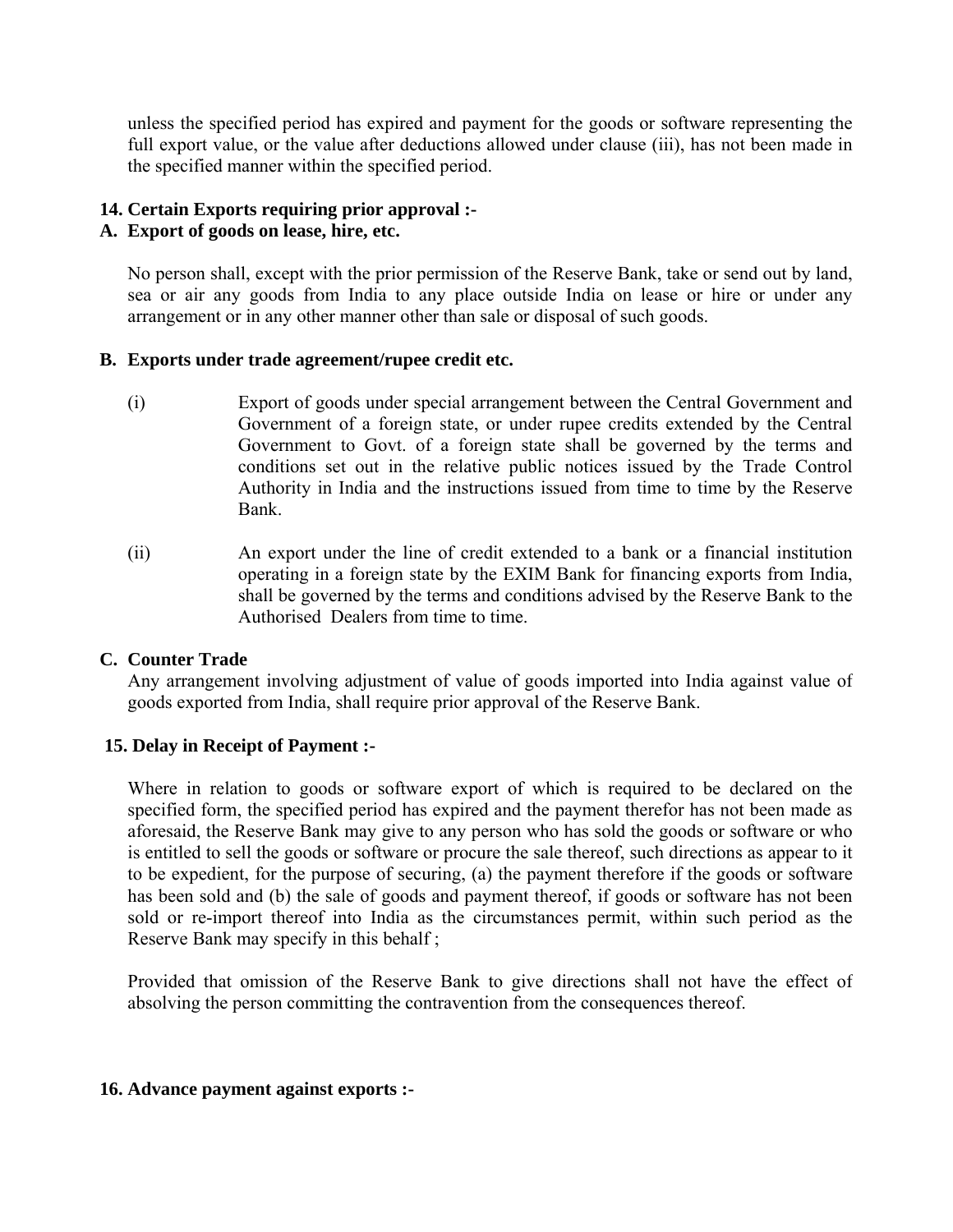- (1) Where an exporter receives advance payment (with or without interest), from a buyer outside India, the exporter shall be under an obligation to ensure that -
- i) The shipment of goods is made within one year from the date of receipt of advance payment;
- ii) The rate of interest, if any, payable on the advance payment does not exceed London Inter-Bank Offered Rate (LIBOR) + 100 basis points, and
- iii) The documents covering the shipment are routed through the Authorised Dealer through whom the advance payment is received;

 Provided that in the event of the exporter's inability to make the shipment, partly or fully, within one year from the date of receipt of advance payment, no remittance towards refund of unutilised portion of advance payment or towards payment of interest, shall be made after the expiry of the said period of one year, without the prior approval of the Reserve Bank.

 (2) Notwithstanding anything contained in clause (i) of sub-regulation (1), where the export agreement provides for shipment of goods extending beyond the period of one year from the date of receipt of advance payment, the exporter shall require the prior approval of the Reserve Bank.

# **17. Issue of directions by Reserve Bank in certain cases :-**

- (1) Without prejudice to the provisions of Regulation 3 in relation to the export of goods or software which is required to be declared, the Reserve Bank may, for the purpose of ensuring that the full export value of the goods or, as the case may be, the value which the exporter having regard to the prevailing market conditions expects to receive on the sale of goods or software in the overseas market, is received in proper time and without delay, by general or special order, direct from time to time that in respect of export of goods or software to any destination or any class of export transactions or any class of goods or software or class of exporters, the exporter shall, prior to the export, comply with the conditions as may be specified in the order, namely ;
	- a) that the payment of the goods or software is covered by an irrevocable letter of credit or by such other arrangement or document as may be indicated in the order ;
	- b) **that any declaration to be furnished to the specified authority shall be submitted to the Authorised Dealer for its prior approval, which may, having regard to the circumstances, be given or withheld or may be given subject to such conditions as may be specified by the Reserve Bank by the directions issued from time to time**.
	- c) that a copy of the declaration to be furnished to the specified authority shall be submitted to such authority or organisation as may be indicated in the order for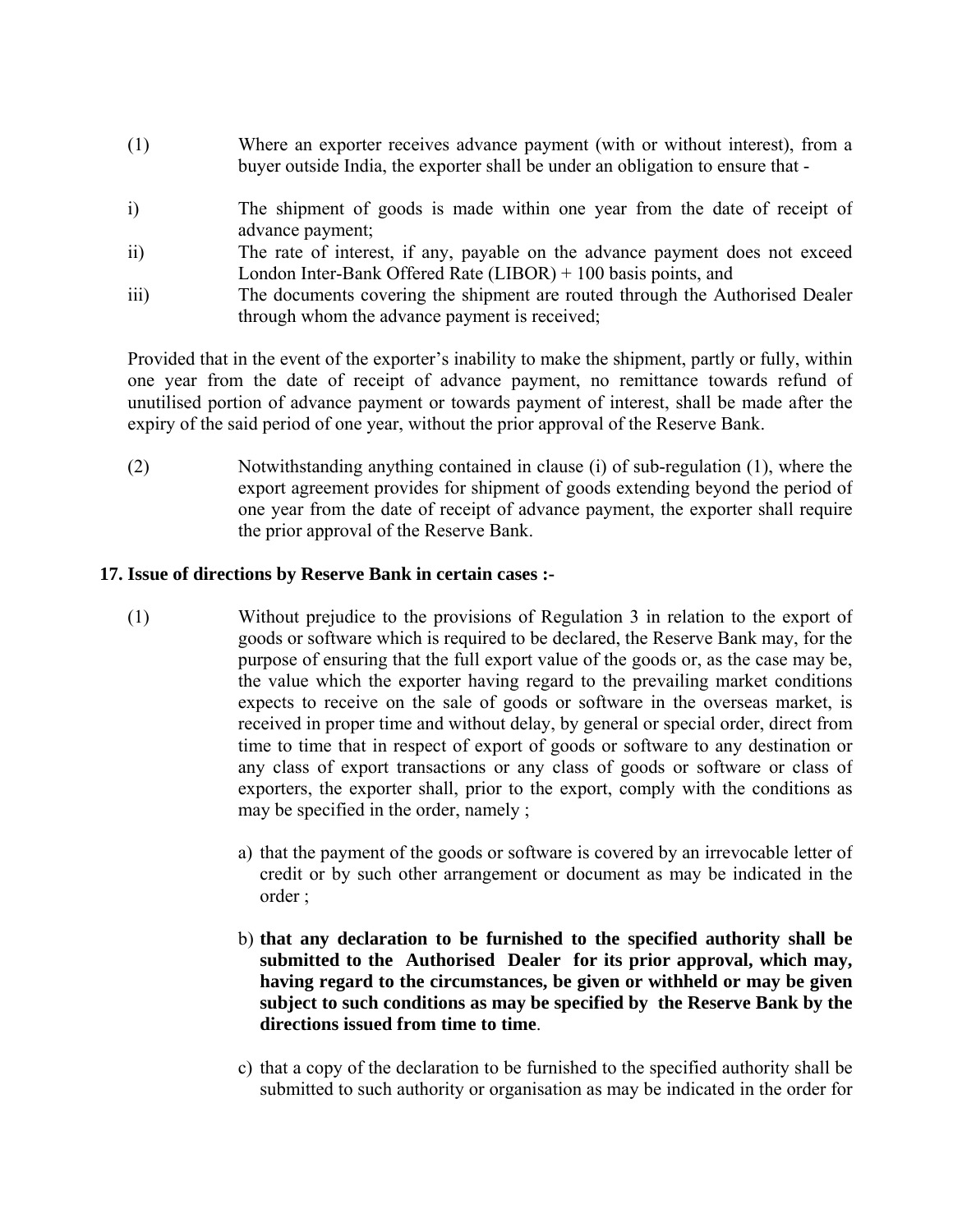certifying that the value of goods or software specified in the declaration represents the proper value thereof.

 (2) **No direction under sub-regulation (1) shall be given by the Reserve Bank and no approval under clause (b) of that sub-regulation shall be withheld by the Authorised Dealer unless the exporter has been given a reasonable opportunity to make a representation in the matter.** 

## **18. Project exports**

 Where an export of goods or services is proposed to be made on deferred payment terms or in execution of a turnkey project or a civil construction contract, the exporter shall, before entering into any such export arrangement, submit the proposal for prior approval of the approving authority, which shall consider the proposal in accordance with the guidelines issued by the Reserve Bank from time to time.

## **Explanation:**

 For the purpose of this Regulation, 'approving authority' means the Working Group or the EXIM Bank or the Authorised Dealer.

## **(P.R. GOPALA RAO)**

Executive Director

## **Schedule**

#### **( Refer to Regulation 3)**

- Form **GR:** To be completed in duplicate for export otherwise than by Post including export of software in physical form i.e. magnetic tapes/discs and paper media.
- Form **SDF:** To be completed in duplicate and appended to the shipping bill, for exports declared to Customs Offices notified by the Central Government which have introduced Electronic Data Interchange (EDI) system for processing shipping bills notified by the Central Government.
- Form **PP:** To be completed in duplicate for export by Post.
- Form **SOFTEX:** To be completed in triplicate for declaration of export of software otherwise than in physical form, i.e. magnetic tapes/discs, and paper media.

Amended vide Notification No. FEMA 36/2001-RB dated February 27, 2001 G.S.R.119 (E)/March 21, 2001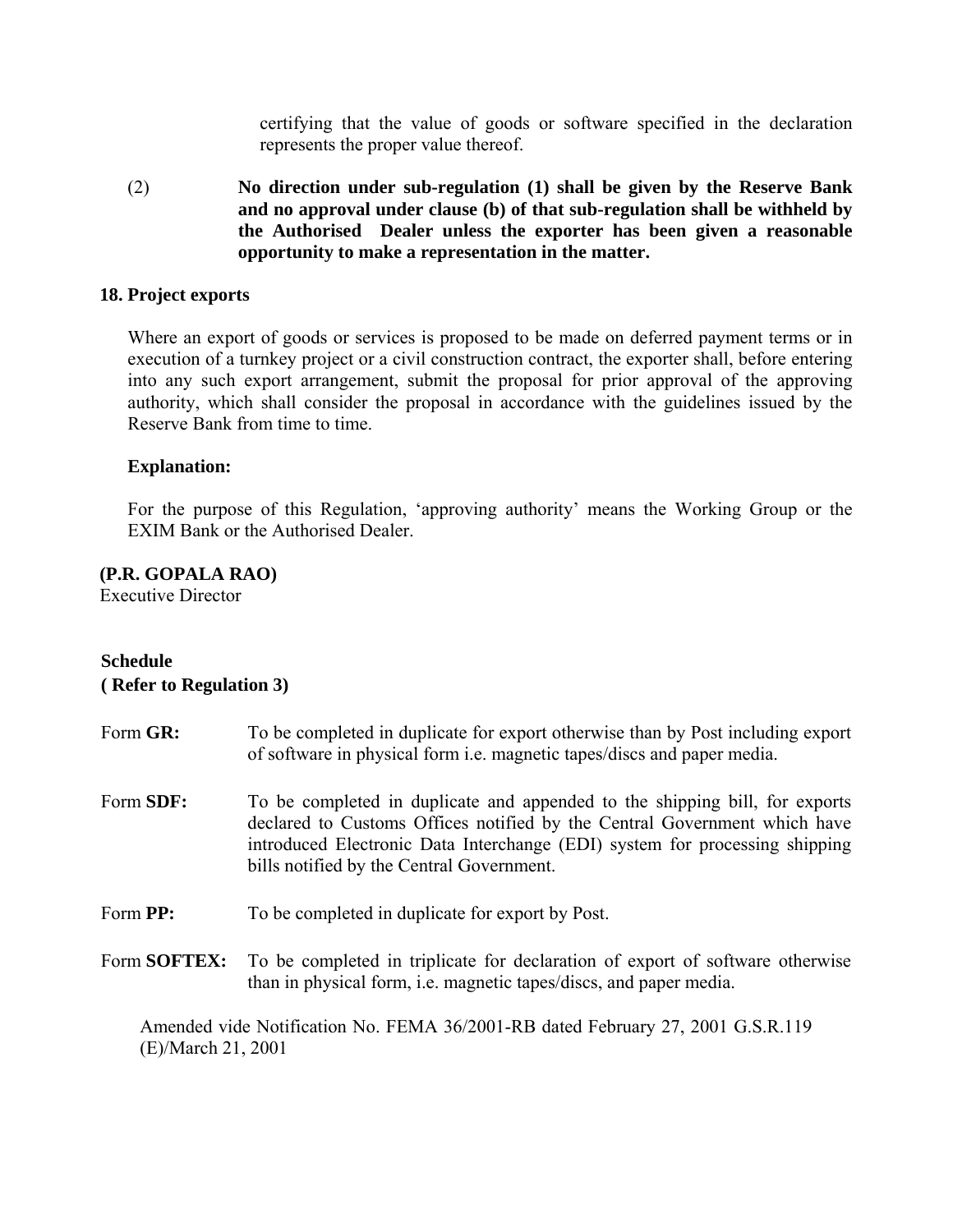Amended vide Notification No. FEMA 57/2002-RB dated April 1, 2002 G.S.R.473 (E)/July 8, 2002

Amended vide Notification No. FEMA 99/2003-RB dated August 27, 2003 G.S.R..773(E)/September 29, 2003

Amended vide Notification No. FEMA 107/2003-RB dated October 29, 2003 G.S.R..900(E)/December 22, 2003

Amended vide Notification No FEMA 114/2004-RB dated March 13, 2004 G.S.R..279(E)/April 23, 2004

Amended vide Notification No. FEMA 116/2004-RB dated March 25, 2004 G.S.R..352(E)/June 8, 2004

Amended vide Notification No FEMA 176/2008-RB dated July 23, 2008 G.S.R..576(E)/August 5, 2008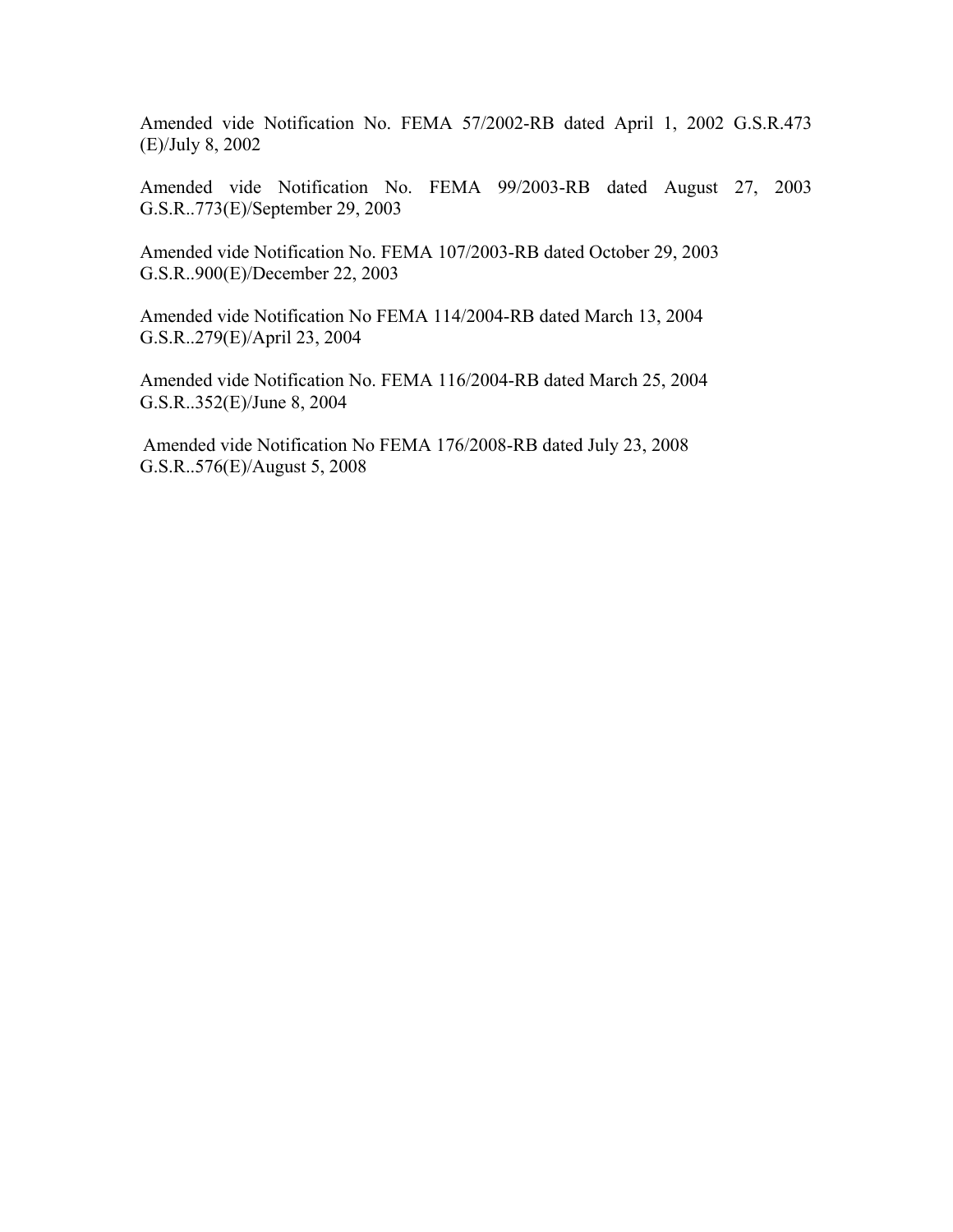Forms: -GR, SDF, PP and SOFTEX

# **EXCHANGE CONTROL DECLARATION (GR) FORM NO. ORIGINAL**

| Exporter  | Invoice No. & Date                 | SB No. & Date              |
|-----------|------------------------------------|----------------------------|
|           |                                    |                            |
|           | $AR4/AR4A$ No. &<br>Date           |                            |
|           | Q/Cert.<br>$\alpha$<br>No.<br>Date | Importer-Exporter Code No. |
|           |                                    |                            |
| Consignee | Trade<br>Export<br>Control         |                            |
|           |                                    |                            |

|                          |                       |                                  | If export under:     |      |      |                                |
|--------------------------|-----------------------|----------------------------------|----------------------|------|------|--------------------------------|
|                          |                       |                                  | Deferred Credit      |      |      |                                |
|                          |                       |                                  | Joint Venture        |      |      |                                |
|                          |                       |                                  | Rupee Credit         |      |      |                                |
|                          |                       |                                  | Others               |      |      |                                |
|                          |                       |                                  |                      |      |      | RBI's Approval/Cir. No. & Date |
| House<br>Custom<br>Agent | $L/C.$ No.            |                                  |                      |      |      |                                |
|                          |                       |                                  |                      |      |      |                                |
| Pre-Carriage             | of<br>Place           |                                  | Type of shipment :   |      |      |                                |
| by                       | Receipt<br>by         |                                  |                      |      |      |                                |
|                          | Pre-Carrier           |                                  | <b>Outright Sale</b> |      |      |                                |
|                          |                       |                                  | Consignment          |      |      |                                |
|                          |                       |                                  | Export               |      |      |                                |
| Vessel/Flight<br>No.     | Rotation No.          |                                  | Others (Specify)     |      |      |                                |
|                          |                       |                                  |                      |      |      |                                |
|                          | of<br>Port<br>Loading | Nature of contract<br><b>CIF</b> |                      | /C&F | /FOB |                                |
|                          |                       | Other<br>(Specify)               |                      |      |      |                                |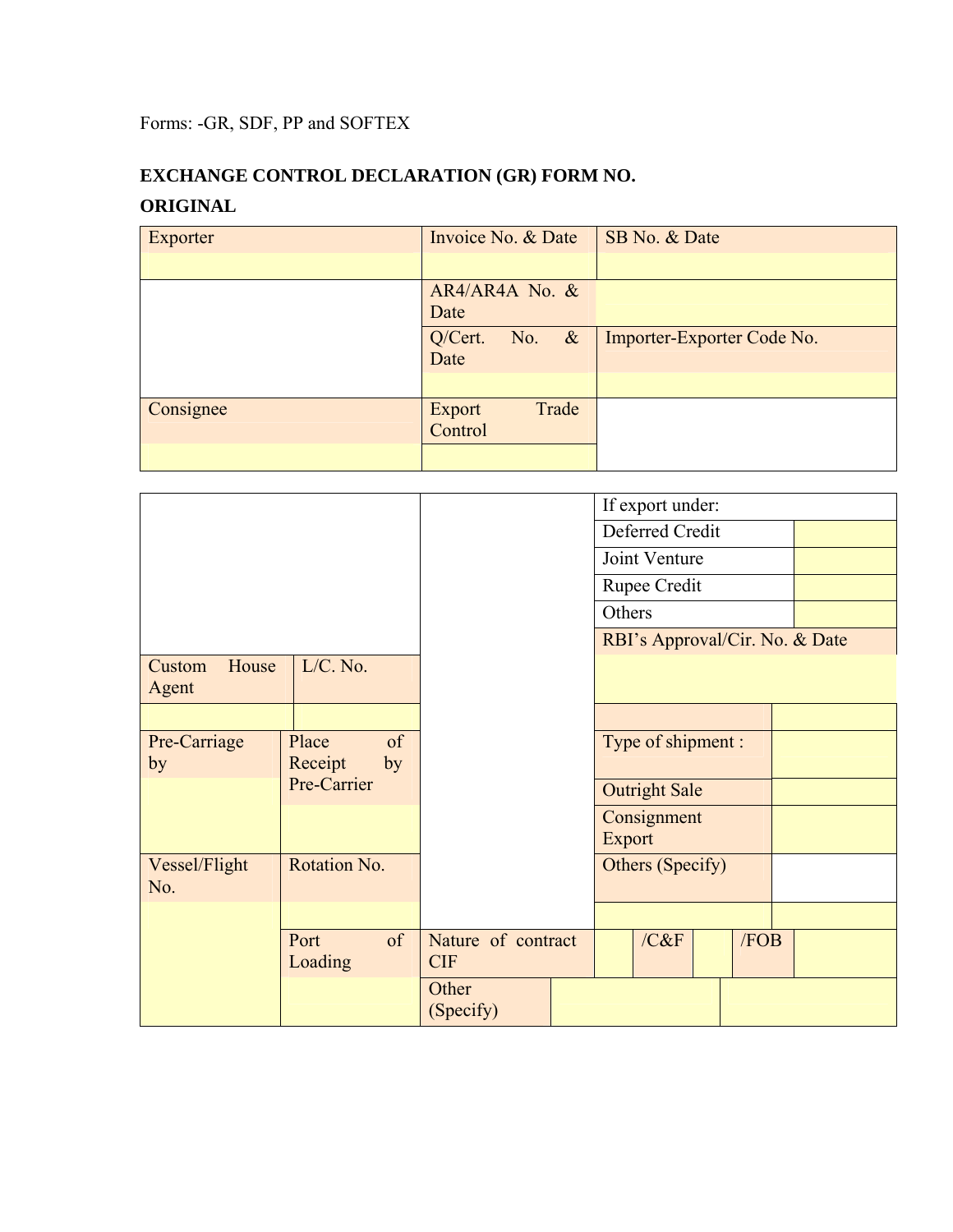|           | Port of Discharge      |                   | Country<br>Destination | of    | invoice                              |    |          | Exchange Rate u/s 14 of CA Currency of |
|-----------|------------------------|-------------------|------------------------|-------|--------------------------------------|----|----------|----------------------------------------|
|           |                        |                   |                        |       |                                      |    |          |                                        |
| S.<br>No. | Marks &<br>No.         | Container<br>Nos. | No. & Kind of<br>Pkgs. | Goods | Statistical Code $\&$<br>Description | of | Quantity | Value FOB                              |
|           |                        |                   |                        |       |                                      |    |          |                                        |
|           | Net Weight             |                   |                        |       |                                      |    |          |                                        |
|           | <b>Gross</b><br>Weight |                   |                        |       |                                      |    |          |                                        |

| $\lambda$<br>Total FOB value<br>(n) |  |
|-------------------------------------|--|
| words)                              |  |

| Analysis of Export<br>value | Curren<br>cy | Amount | Full export value or where not ascertainable,<br>the value which exporter expects to receive on<br>the sale of goods. |  |  |
|-----------------------------|--------------|--------|-----------------------------------------------------------------------------------------------------------------------|--|--|
| <b>FOB Value</b>            |              |        |                                                                                                                       |  |  |
| Freight                     |              |        |                                                                                                                       |  |  |
| Insurance                   |              |        | Currenc                                                                                                               |  |  |
|                             |              |        | y                                                                                                                     |  |  |
| Commission                  |              |        |                                                                                                                       |  |  |
| Rate                        |              |        |                                                                                                                       |  |  |
| Discount                    |              |        | Amount                                                                                                                |  |  |
| <b>Other Deductions</b>     |              |        |                                                                                                                       |  |  |

# **EXCHANGE CONTROL DECLARATION (GR) FORM NO.**

| Export under L/C<br>Yes<br>$\overline{1}$<br>arrangements?         | No                           |                          | For customs            |                          |
|--------------------------------------------------------------------|------------------------------|--------------------------|------------------------|--------------------------|
| If yes, name of advising bank in India                             | Customs Assessable value Rs. |                          |                        |                          |
|                                                                    |                              |                          |                        |                          |
|                                                                    | (Rupees)                     |                          |                        |                          |
|                                                                    |                              |                          |                        |                          |
| Bank through which payment is to be received                       |                              |                          |                        |                          |
|                                                                    | Export value Verified        |                          |                        |                          |
|                                                                    |                              | <b>Customs Appraiser</b> |                        |                          |
|                                                                    |                              |                          |                        |                          |
| Whether payment is to be received through the<br><b>ACU Yes/No</b> |                              |                          | of<br>Date<br>Shipment | <b>Customs Appraiser</b> |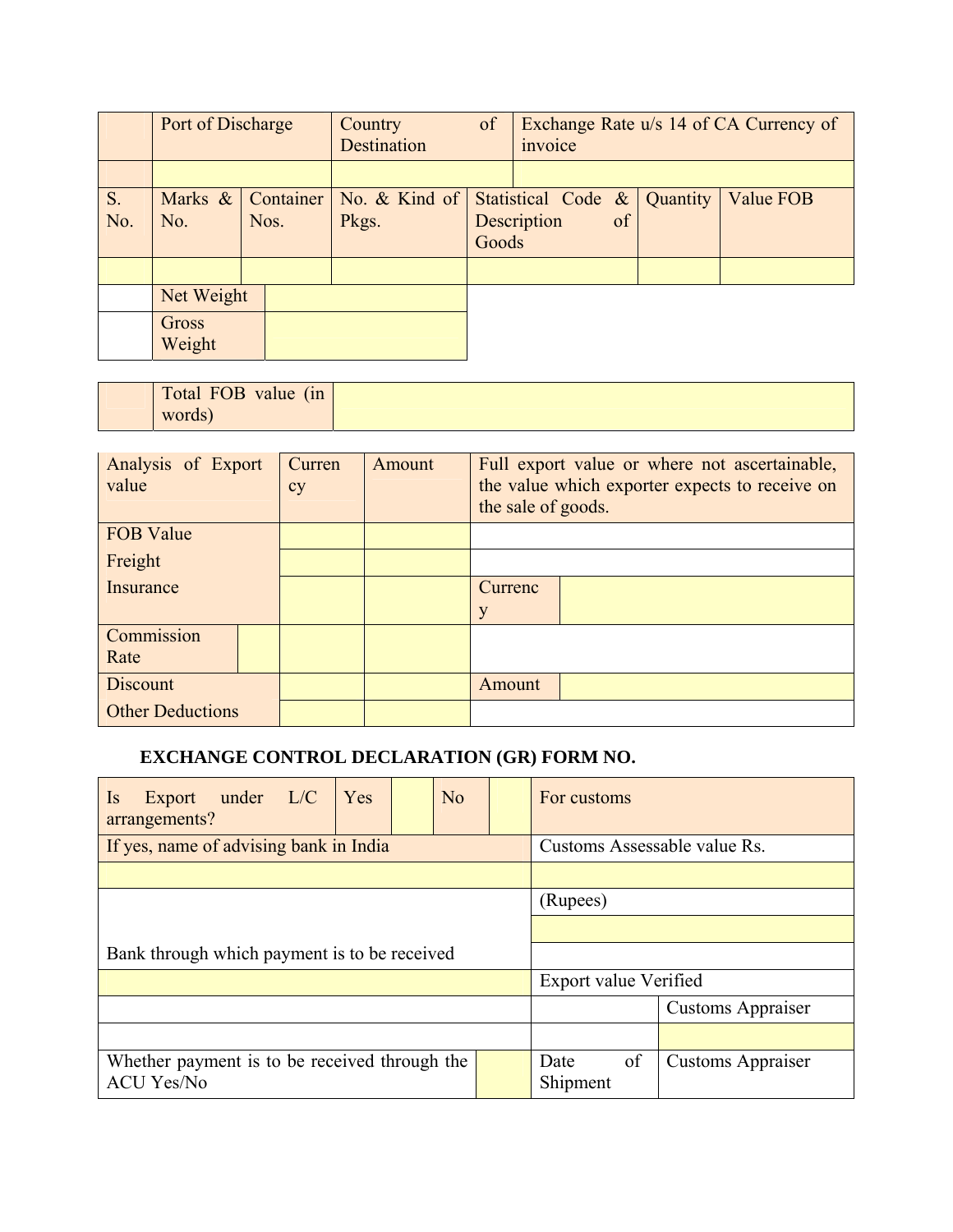Declaration under Foreign Exchange Management Act, 1999: I/We hereby declare that I/we am/are the Seller/Consignor of the goods in respect of which this declaration is made and that the particulars given above are true and that  $(a)$  \*the value as contracted with the buyer is the same as the full export value declared overleaf/ (*b*) \*the full export value of the goods is not ascertainable at the time of export and that the value declared is that which I/we, having regard to the prevailing market conditions, expect to receive on the sale of goods in the overseas market.

I/We undertake that I/we will deliver to the bank named herein the foreign exchange representing the full export value of the goods on or before  $\omega$ . In the manner specified in the Regulations under the Act, I/we further declare that I/we am/are resident in India and I/we have a place of business in India.

I/We\* am/are OR am/are not in Caution List of the Reserve Bank of India.

Date

(Signature of Exporter)

@ State appropriate date of delivery which must be within six months from the date of shipment, but for exports to warehouses established outside India with the permission of the Reserve Bank, the date of delivery must be within fifteen months.

\*Strike out whichever is not applicable

Space for use by Reserve Bank of India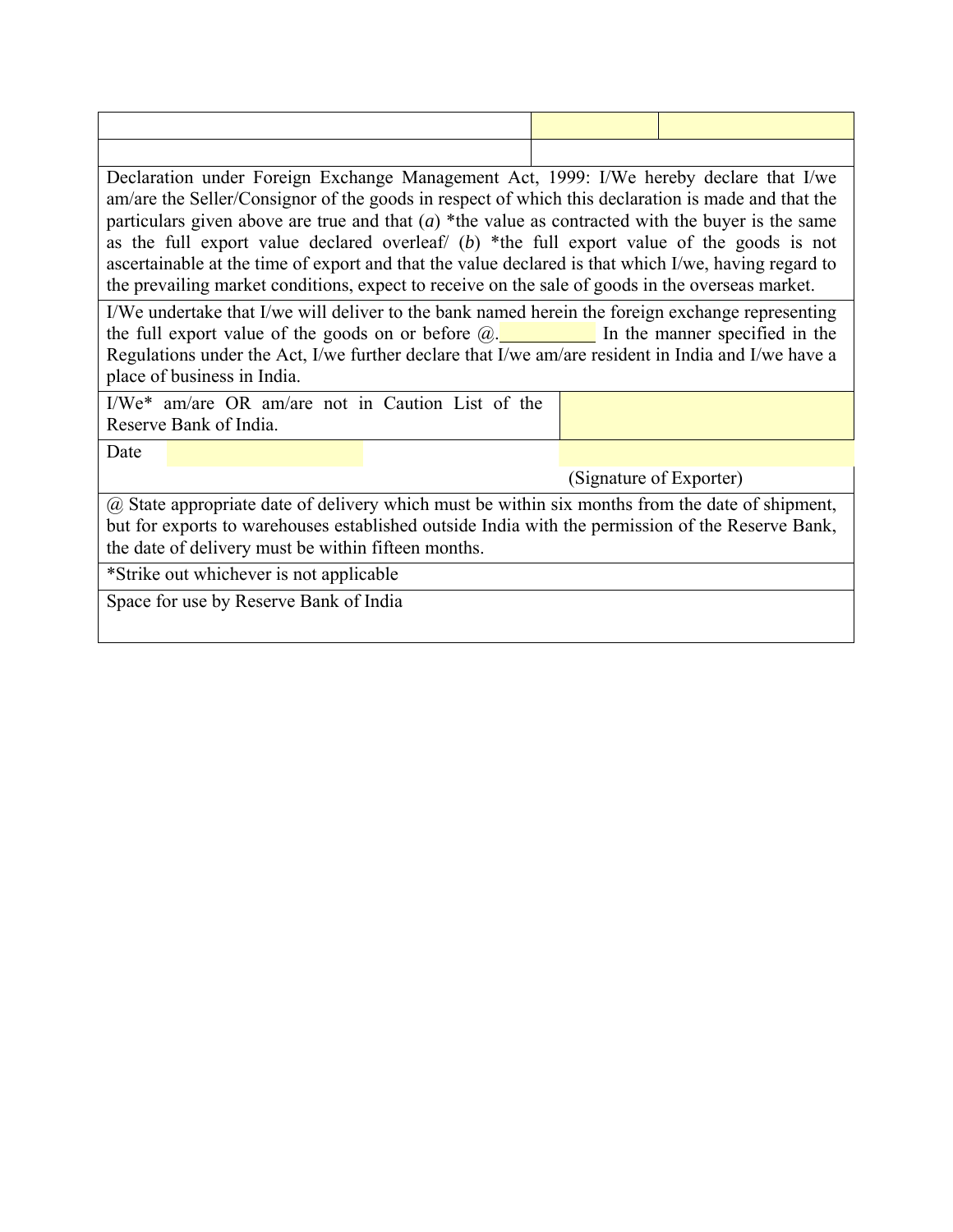# **EXCHANGE CONTROL DECLARATION (GR) FORM NO.**

# **Duplicate**

| Exporter  | Invoice No. & Date                 | SB No. & Date              |
|-----------|------------------------------------|----------------------------|
|           |                                    |                            |
|           | AR4/AR4A No. &<br>Date             |                            |
|           | Q/Cert.<br>$\alpha$<br>No.<br>Date | Importer-Exporter Code No. |
|           |                                    |                            |
| Consignee | Trade<br>Export<br>Control         |                            |
|           |                                    |                            |

|                          |                              |                                  | If export under:               |      |  |
|--------------------------|------------------------------|----------------------------------|--------------------------------|------|--|
|                          |                              |                                  | Deferred Credit                |      |  |
|                          |                              |                                  | Joint Venture                  |      |  |
|                          |                              |                                  | Rupee Credit                   |      |  |
|                          |                              |                                  | Others                         |      |  |
|                          |                              |                                  |                                |      |  |
|                          |                              |                                  | RBI's Approval/Cir. No. & Date |      |  |
| House<br>Custom<br>Agent | $L/C.$ No.                   |                                  |                                |      |  |
|                          |                              |                                  |                                |      |  |
| Pre-Carriage<br>by       | of<br>Place<br>Receipt<br>by |                                  | of<br>Type<br>shipment:        |      |  |
|                          | Pre-Carrier                  |                                  | <b>Outright Sale</b>           |      |  |
|                          |                              |                                  | Consignment<br>Export          |      |  |
| Vessel/Flight<br>No.     | Rotation No.                 |                                  | Others (Specify)               |      |  |
|                          |                              |                                  |                                |      |  |
|                          | of<br>Port<br>Loading        | Nature of contract<br><b>CIF</b> | /C&F                           | /FOB |  |
|                          |                              | Other<br>(Specify)               |                                |      |  |

| <b>Port of Discharge</b> | Country     | Exchange Rate u/s 14 of CA Currency of |
|--------------------------|-------------|----------------------------------------|
|                          | Destination | invoice                                |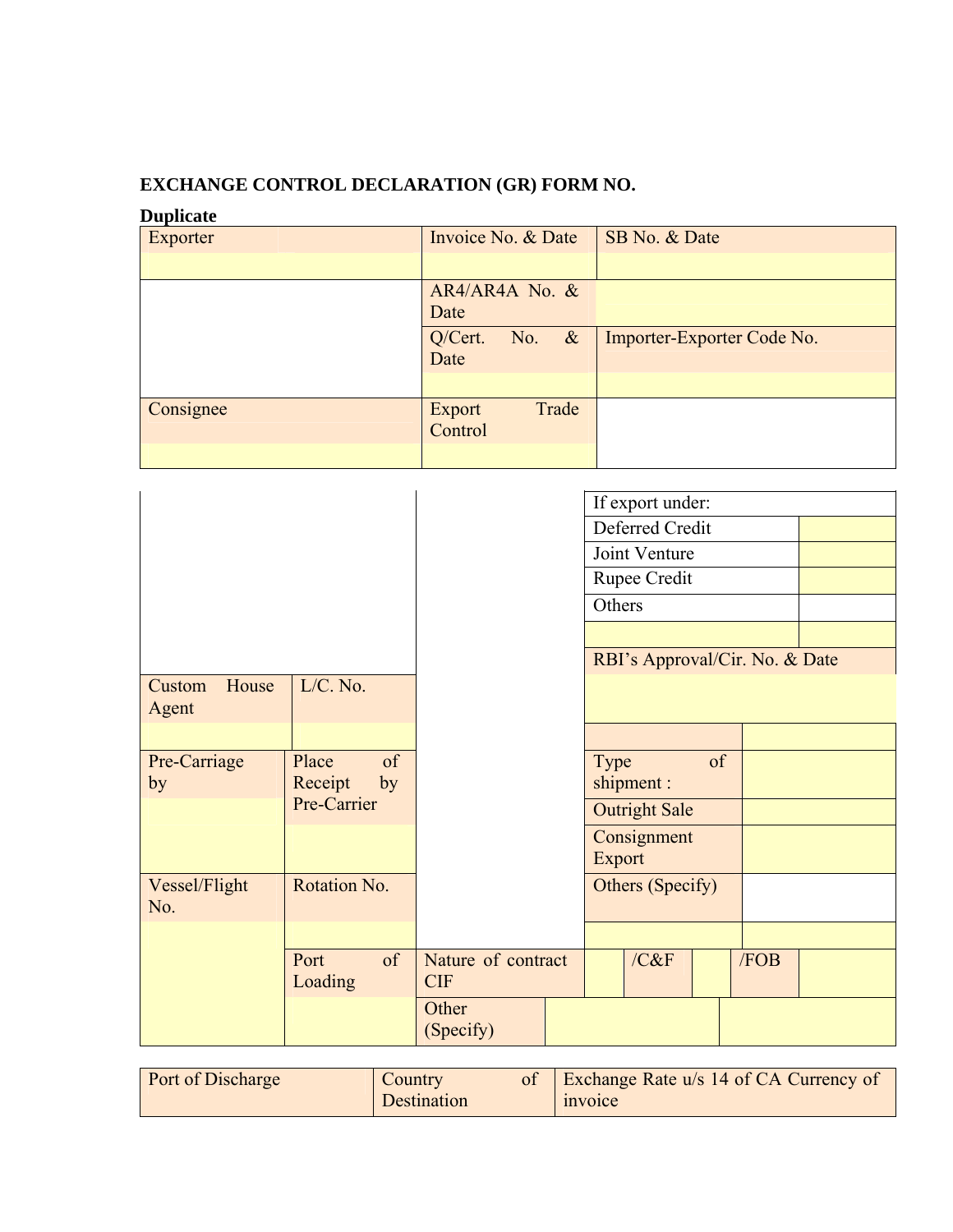| S.  |            |      | Marks $\&$ Container   No. $\&$ Kind of   Statistical Code $\&$   Quantity |             |    | Value FOB |
|-----|------------|------|----------------------------------------------------------------------------|-------------|----|-----------|
| No. | No.        | Nos. | Pkgs.                                                                      | Description | of |           |
|     |            |      |                                                                            | Goods       |    |           |
|     |            |      |                                                                            |             |    |           |
|     | Net Weight |      |                                                                            |             |    |           |
|     | Gross      |      |                                                                            |             |    |           |
|     | Weight     |      |                                                                            |             |    |           |

| $\lambda$<br>Total FOB<br>value<br>(m) |  |
|----------------------------------------|--|
| words)                                 |  |

| Analysis<br>of Export<br>value                    |                        | Currency |  | Amount | value<br>Full<br>export<br><b>or</b><br>ascertainable, the value which exporter<br>expects to receive on the sale of goods. |                                     |    |  | where<br>not             |
|---------------------------------------------------|------------------------|----------|--|--------|-----------------------------------------------------------------------------------------------------------------------------|-------------------------------------|----|--|--------------------------|
| <b>FOB Value</b>                                  |                        |          |  |        |                                                                                                                             |                                     |    |  |                          |
| Freight                                           |                        |          |  |        |                                                                                                                             |                                     |    |  |                          |
| Insurance                                         |                        |          |  |        |                                                                                                                             | Currency                            |    |  |                          |
| Commission<br>Rate                                |                        |          |  |        |                                                                                                                             |                                     |    |  |                          |
| <b>Discount</b>                                   |                        |          |  |        |                                                                                                                             | Amount                              |    |  |                          |
| <b>Other Deductions</b>                           |                        |          |  |        |                                                                                                                             |                                     |    |  |                          |
| <b>EXCHANGE CONTROL DECLARATION (GR) FORM NO.</b> |                        |          |  |        |                                                                                                                             |                                     |    |  |                          |
| Is<br>Export<br>arrangements?                     | under L/C<br>No<br>Yes |          |  |        | For customs                                                                                                                 |                                     |    |  |                          |
| If yes, name of advising bank in India            |                        |          |  |        | Customs Assessable value Rs.                                                                                                |                                     |    |  |                          |
|                                                   |                        |          |  |        |                                                                                                                             |                                     |    |  |                          |
|                                                   |                        |          |  |        |                                                                                                                             | (Rupees)                            |    |  |                          |
|                                                   |                        |          |  |        |                                                                                                                             |                                     |    |  |                          |
| Bank through which payment is to be received      |                        |          |  |        |                                                                                                                             |                                     |    |  |                          |
|                                                   |                        |          |  |        |                                                                                                                             | Export value Verified               |    |  |                          |
|                                                   |                        |          |  |        |                                                                                                                             |                                     |    |  | Customs<br>Appraiser     |
|                                                   |                        |          |  |        |                                                                                                                             | shipped<br>Cargo<br>in<br>full/part |    |  |                          |
|                                                   |                        |          |  |        | Quantity                                                                                                                    |                                     |    |  |                          |
|                                                   |                        |          |  |        |                                                                                                                             | Value                               |    |  |                          |
|                                                   |                        |          |  |        |                                                                                                                             |                                     |    |  |                          |
| Whether payment is to be received through the     |                        |          |  |        |                                                                                                                             | Date                                | of |  | <b>Customs Appraiser</b> |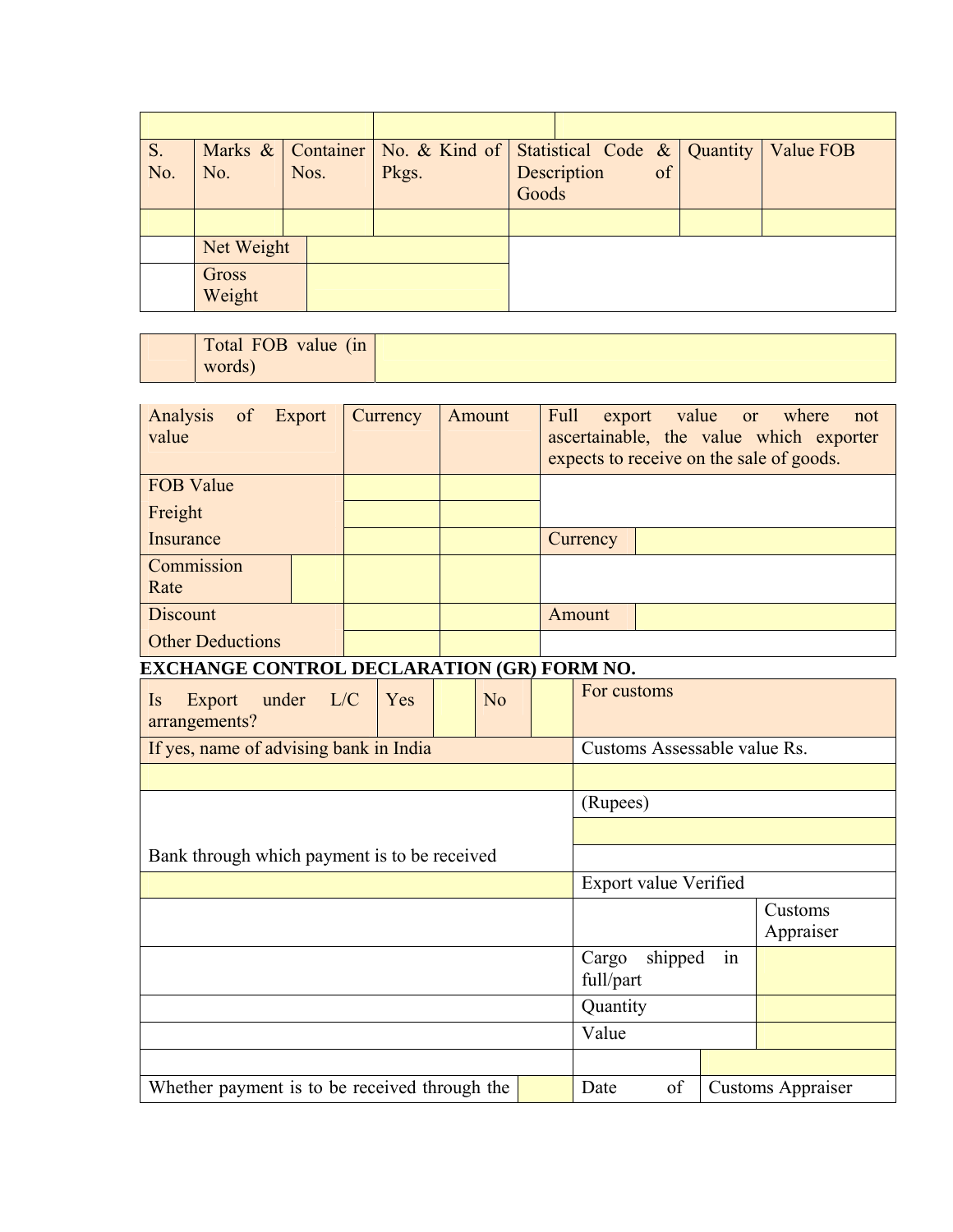| CITIT<br>Yes/No<br>ACU | $\sim$ 1 $\sim$<br>Shipment |  |
|------------------------|-----------------------------|--|
|                        |                             |  |

Declaration under Foreign Exchange Management Act, 1999: I/We hereby declare that I/we am/are the Seller/Consignor of the goods in respect of which this declaration is made and that the particulars given above are true and that  $(a)$  \*the value as contracted with the buyer is the same as the full export value declared overleaf/ (*b*) \*the full export value of the goods is not ascertainable at the time of export and that the value declared is that which I/we, having regard to the prevailing market conditions, expect to receive on the sale of goods in the overseas market.

I/We undertake that I/we will deliver to the bank named herein the foreign exchange representing the full export value of the goods on or before  $\omega$ . In the manner specified in the Regulations under the Act, I/we further declare that I/we am/are resident in India and I/we have a place of business in India.

I/We\* am/are OR am/are not in Caution List of the Reserve Bank of India.

Date

(Signature of Exporter)

@ State appropriate date of delivery which must be within six months from the date of shipment, but for exports to warehouses established outside India with the permission of the Reserve Bank, the date of delivery must be within fifteen months.

\*Strike out whichever is not applicable

# **FOR AUTHORISED DEALER'S USE**

Uniform Code Number

| *Indicate () in the box applicable |  |                 |     |  |             |  |  |
|------------------------------------|--|-----------------|-----|--|-------------|--|--|
| $*(i)$<br>Date<br>0İ               |  | receipt<br>(11) | for |  | <b>Bill</b> |  |  |
| negotiation                        |  | collection,     |     |  | No          |  |  |

| Type of Bill* $(i)$<br>DA                                                                                                                                |  | (ii)<br>DP |  | (iii)<br>(Specify)  |  | Others      |  |
|----------------------------------------------------------------------------------------------------------------------------------------------------------|--|------------|--|---------------------|--|-------------|--|
| Type of shipment : $*(i)$ Firm<br><b>Sale Contract</b>                                                                                                   |  |            |  | (i)<br><b>Basis</b> |  | Consignment |  |
| (iii)<br>Others<br>(Specify)                                                                                                                             |  |            |  |                     |  |             |  |
| The GR Form was included in the statement sent to the Reserve Bank with the R Return for the<br>fortnight ending<br>sent on                              |  |            |  |                     |  |             |  |
| We certify and confirm that we have received the total amount of<br>(Currency)<br>(amount) as under being the proceeds of exports declared on this form. |  |            |  |                     |  |             |  |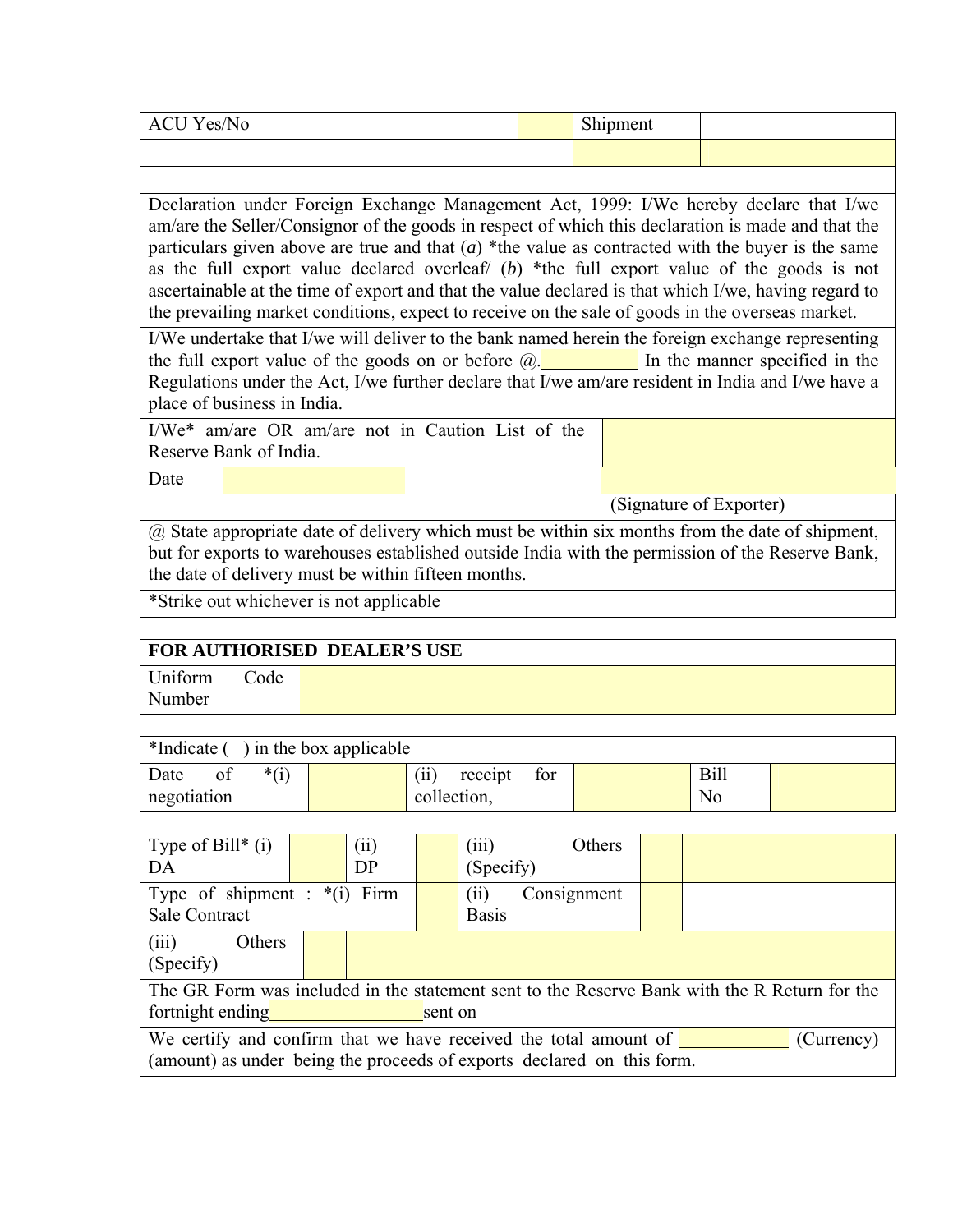| Date<br>of<br>receipt | Currency | Credit to Nostro Account in<br>Country |                       | Debit to NR Rupee<br>Account of a Bank in<br>country |               | Period of R<br>Return<br>which               | with<br>the |
|-----------------------|----------|----------------------------------------|-----------------------|------------------------------------------------------|---------------|----------------------------------------------|-------------|
|                       |          | $\ln$<br>our<br>name                   | In the name<br>$of^*$ | Held with<br><b>us</b>                               | Held<br>with* | realization<br>has<br>reported<br><b>RBI</b> | been<br>to  |
| (1)                   | (2)      | (3)                                    | (4)                   | (5)                                                  | (6)           | (7)                                          |             |
|                       |          |                                        |                       |                                                      |               |                                              |             |

\*(Write the name of the concerned Indian Authorised Dealer Branch)

Any other manner of receipt (Specify)

(Stamp & Signature of Authorised dealer)

Date:

Address :

# **SPACE FOR USE BY RESERVE BANK OF INDIA**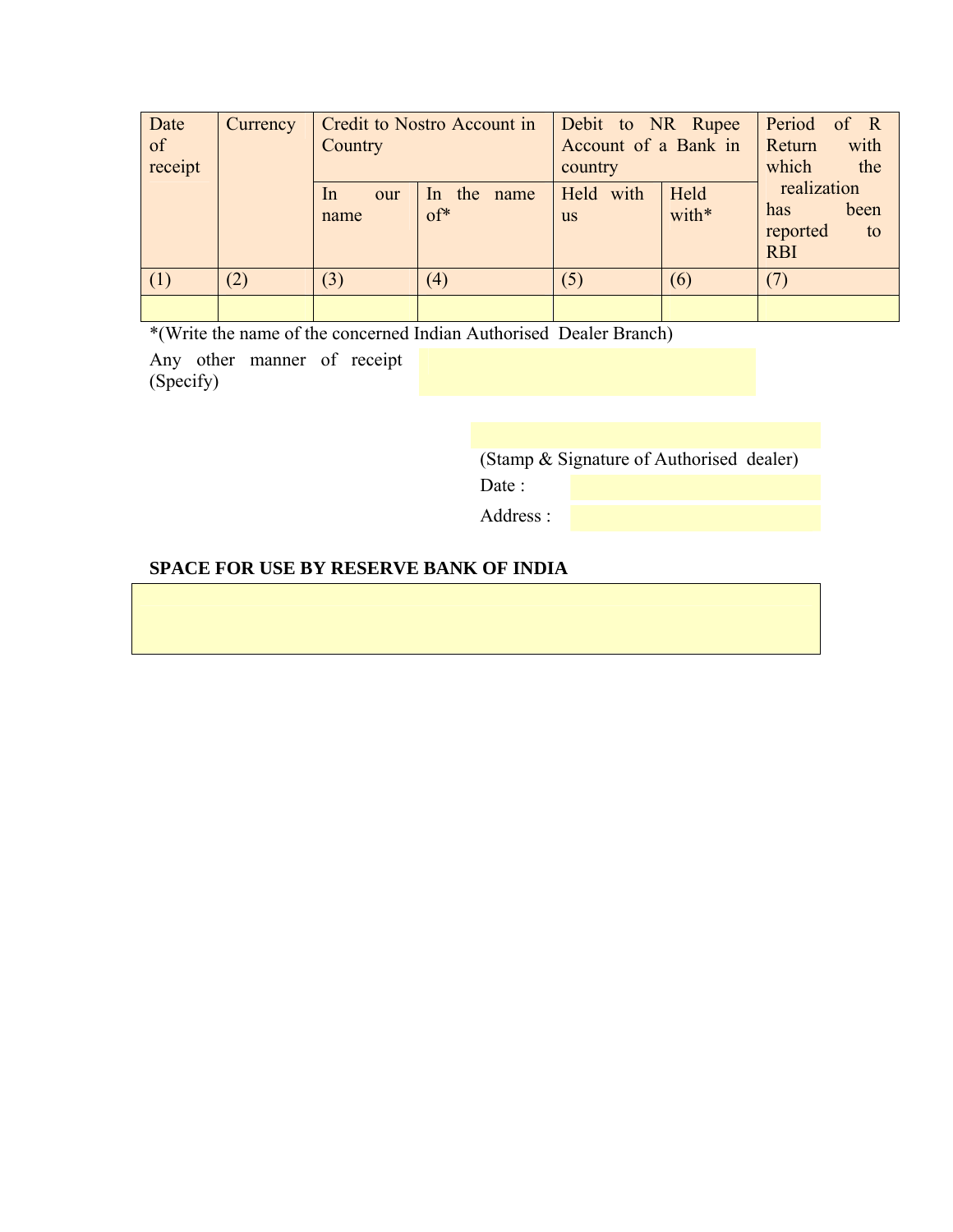| 5DF                   |      |  |  |
|-----------------------|------|--|--|
| [See Regulation 3(1)] |      |  |  |
| [In duplicate]        |      |  |  |
| Shipping<br>No.       | Bill |  |  |

Declaration under Foreign Exchange Management, Act, 1999 :

I/We hereby declare that I/We am/are the \*Seller/Consignor of the goods in respect of which this declaration is made and that the particulars given in the Shipping Bill No. dated **are true** and that  $(a)$  \*the value as contracted with the buyer is the same as the full export value declared in the above shipping bill (*b*) \*the full export value of the goods is not ascertainable at the time of export and that the value declared is that which I/We, having regard to the prevailing market conditions, expect to receive on the sale of goods in the overseas market.

Date :

I/We undertake that I/We will deliver to the bank named herein . The foreign exchange representing the full export value of the goods on or before  $\omega$  in the manner specified in the Regulations made under the Foreign Exchange Management Act, 1999. I/We further declare that I/We am/are resident in India and I/We have a place of business in India.

I/We\* am/are OR am/are not in Caution List of the Reserve Bank of India.

Date:

**SDF** 

(Signature of Exporter)

@ State appropriate date of delivery which must be within six months from the date of shipment but for exports to warehouses established outside India with permission of the Reserve Bank, the date of delivery must be within fifteen months.

\*Strike out whichever is not applicable.

# **FOR AUTHORISED DEALER'S USE**

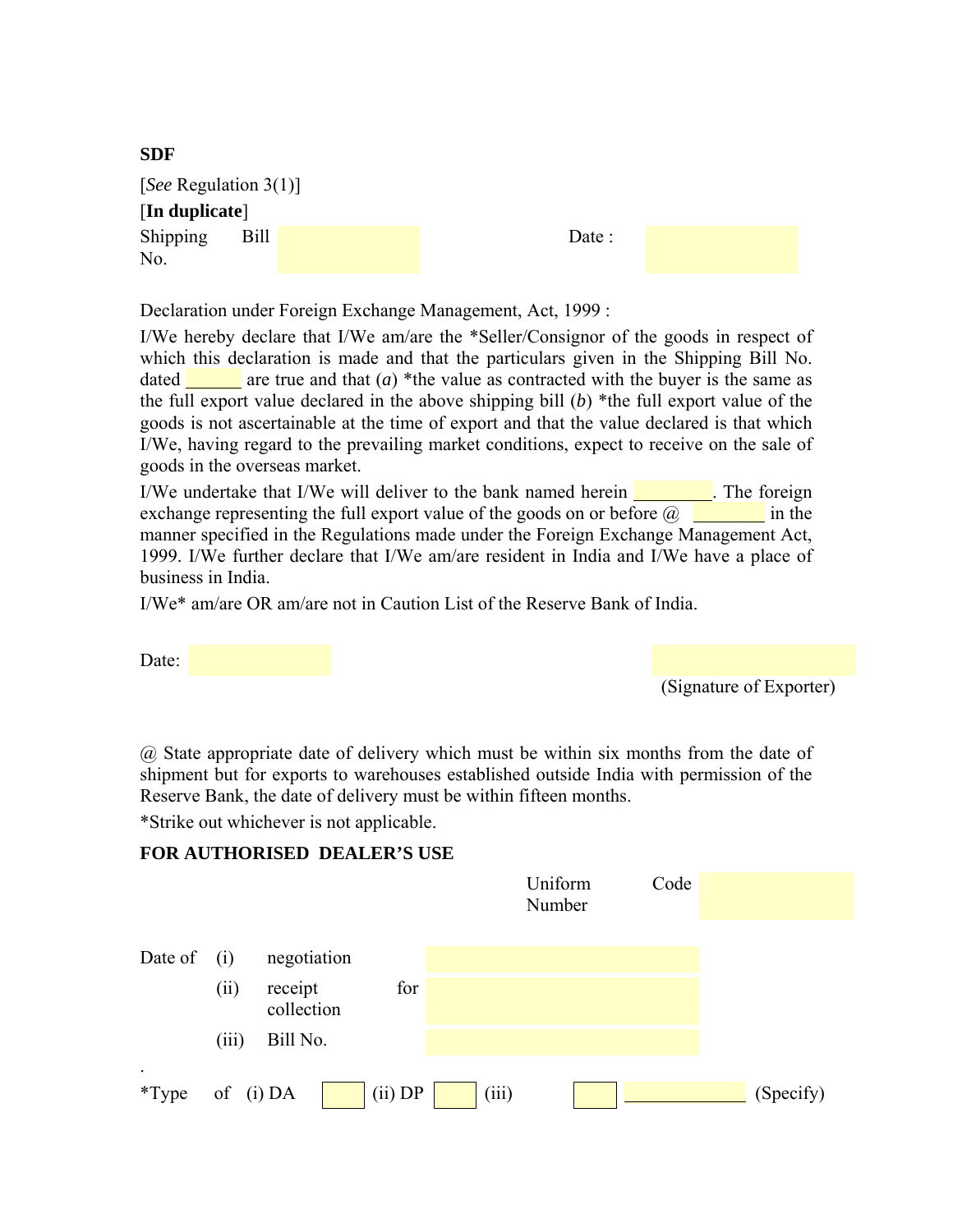

<sup>\*</sup>Indicate () in the box applicable

The SDF Form was included in the Statement sent to Reserve Bank with the R Return for the fortnight ending  $\frac{ }{ }$  sent on

We certify and confirm that we have received the total amount of  $\Box$  (Currency amount) as under being the proceeds of exports declared on this form.

| Date    | Curren | Credit to | Nostro       |         | Debit to NR Rupee | Period of R Return |
|---------|--------|-----------|--------------|---------|-------------------|--------------------|
| of      | cy     | Account   |              |         | Account of a Bank | with which the     |
| receipt |        | inCountry |              |         |                   | realization<br>has |
|         |        |           |              |         |                   | been reported to   |
|         |        |           |              |         |                   | <b>RBI</b>         |
|         |        | In our    | the<br>$\ln$ | Held    | Held              |                    |
|         |        | name      | name of**    | with us | with**            |                    |
| (1)     | (2)    | (3)       | (4)          | (5)     | (6)               |                    |
|         |        |           |              |         |                   |                    |

\*\*(Write the name of the concerned Indian Authorised Dealer Branch)

Any other manner of receipt (Specify)

(Stamp & Signature of Authorised dealer)

Date:

 Address :

# **SPACE FOR USE BY RESERVE BANK OF INDIA**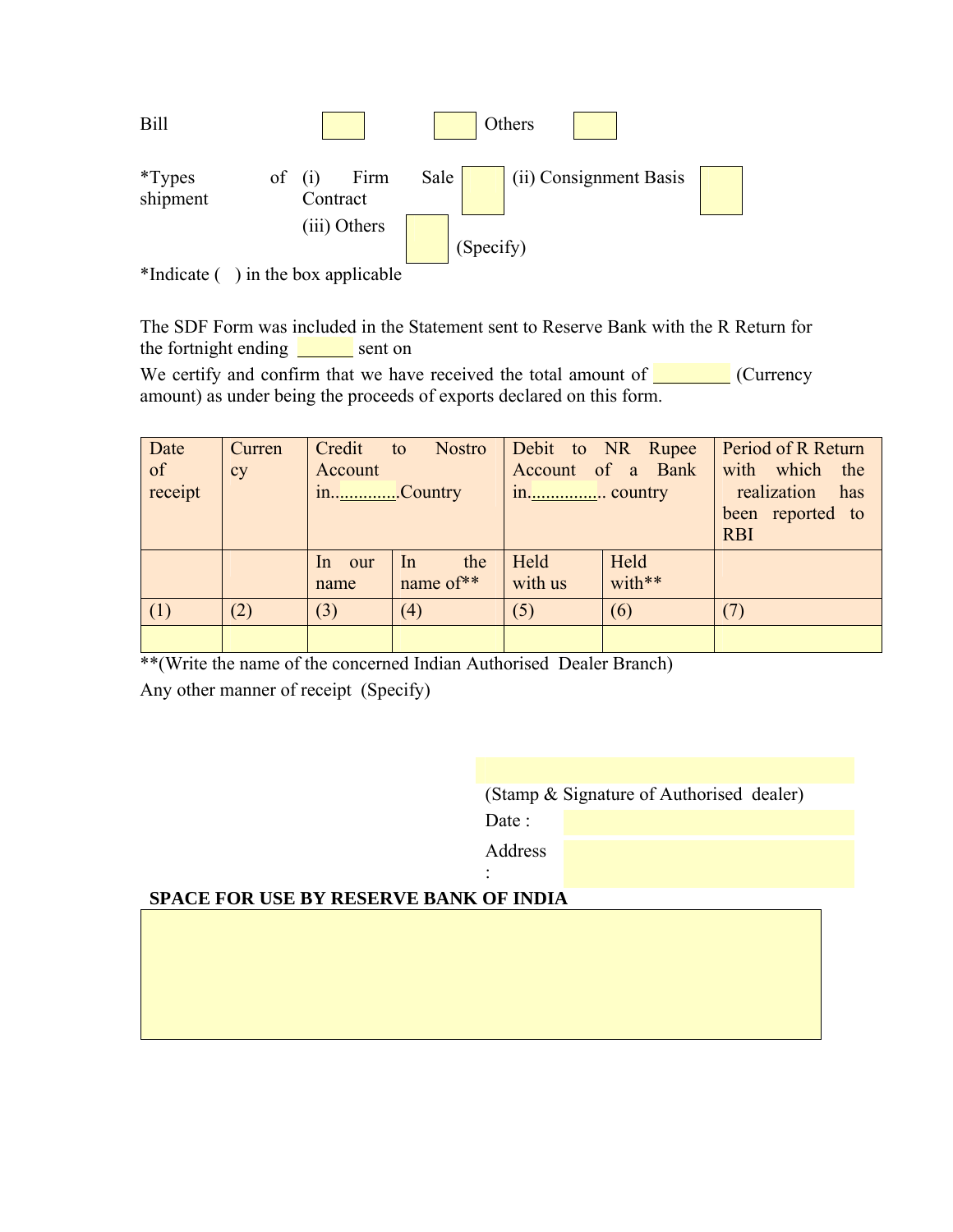# **FORM PP\***

|                  | <b>EXCHANGE CONTROL</b>                                                                                              |               |
|------------------|----------------------------------------------------------------------------------------------------------------------|---------------|
|                  | <b>Exporter's Declaration</b>                                                                                        |               |
| ORIGINAL         |                                                                                                                      |               |
| Form Number:     |                                                                                                                      |               |
|                  | (Please see 'Notes to Exporters')                                                                                    |               |
| 1. $(a)$         | Name of the Post Office                                                                                              |               |
| (b)              | Number and date of Parcel Receipt                                                                                    |               |
| 2.               | Exporter's Name                                                                                                      | (for RBI use) |
| 3.               | Importer/Exporter Code No.                                                                                           |               |
| $\overline{4}$ . | Buyer's/Consignee's Name and address:                                                                                |               |
| 5.               | Country of destination                                                                                               |               |
| 6.               | Nature<br>of<br>CIF/(ii)<br>contract <sup>*</sup> $(i)$<br>$C\&F/(iii)FOB/$<br>$(iv)$ Others (Specify):              |               |
| 7.               | Date of despatch.                                                                                                    |               |
| 8.               | Type of Shipment*( $i$ ) Outright Sale/( $ii$ )<br>Consignment<br>$\export/$ ( <i>iii</i> )<br>Others<br>$(Specify)$ |               |
| 9.               | Description of goods:                                                                                                |               |
| 10.              | Quantity of goods: Unit† Quantity                                                                                    |               |
| 11.              | Currency of Invoice                                                                                                  |               |
|                  | [†Ton/Kilogram/Litre/Cubic Metre/<br>Metre/Metre/Number/Others<br>Sq.<br>(Specify)]                                  |               |

| $\mathcal{a}$ |                                                  |                    | Where the full export $\vert$ 12. Analysis of export value : |        |  |  |
|---------------|--------------------------------------------------|--------------------|--------------------------------------------------------------|--------|--|--|
|               | is not Particulars<br>value                      |                    | Currency                                                     | Amount |  |  |
|               | ascertainable value                              |                    |                                                              |        |  |  |
|               | expected on sale of                              |                    |                                                              |        |  |  |
|               | goods in<br>the                                  |                    |                                                              |        |  |  |
|               | oversease market                                 |                    |                                                              |        |  |  |
|               | may be shown                                     |                    |                                                              |        |  |  |
|               |                                                  | @Full Export value |                                                              |        |  |  |
|               | application for $F.O.B.$ Value<br>N <sub>0</sub> |                    |                                                              |        |  |  |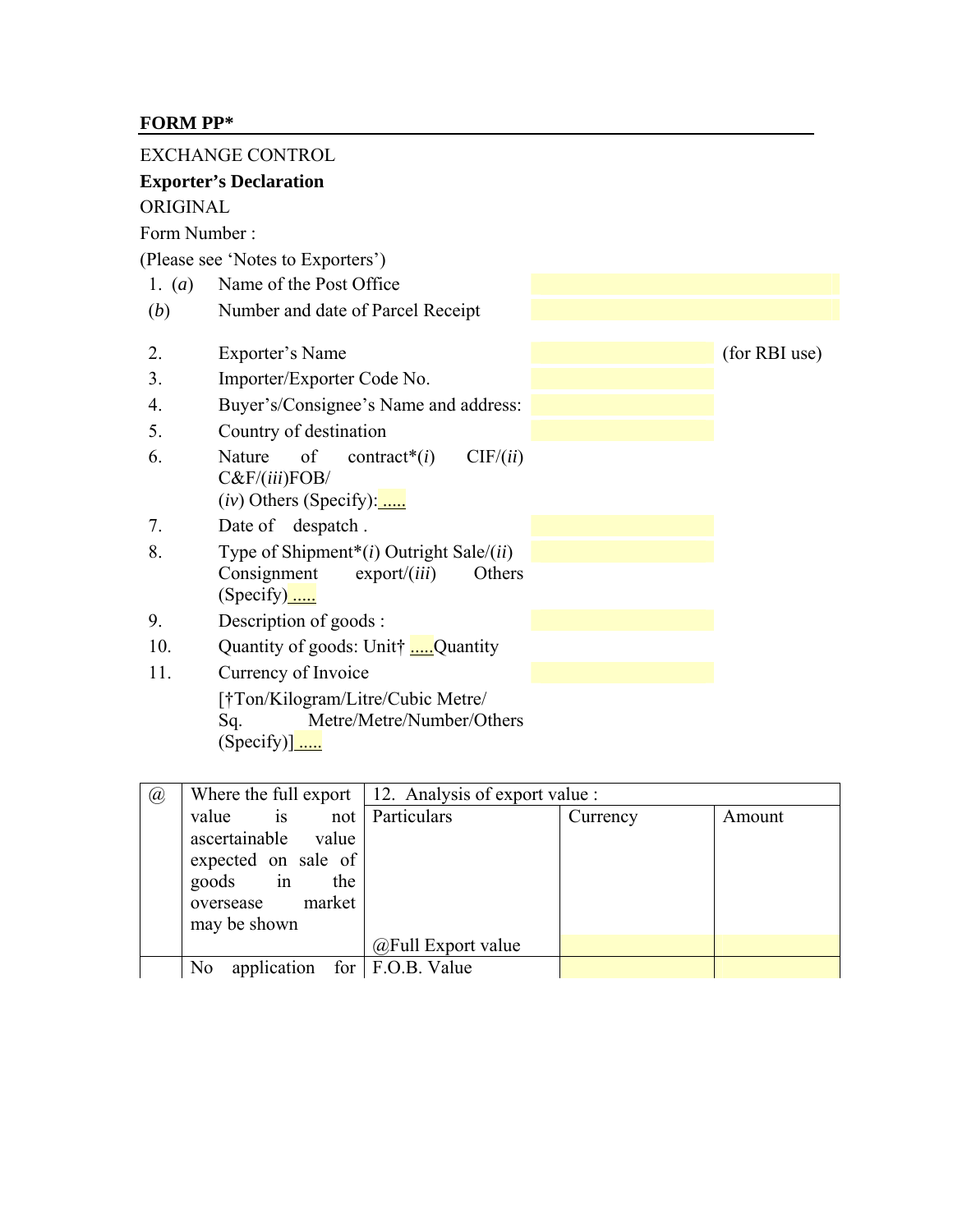| permission for        | Freight            |  |
|-----------------------|--------------------|--|
| remittance/deduction  |                    |  |
| From the declared     |                    |  |
| value on account of   |                    |  |
| agency Commission     |                    |  |
| and/or discount will  |                    |  |
| be Entertained by the |                    |  |
| Reserve Bank or       |                    |  |
| Authorised Dealer     |                    |  |
| unless these have     |                    |  |
| been declared on this |                    |  |
| form                  |                    |  |
|                       | Insurance          |  |
|                       | (Rate.<br>Discount |  |
|                       |                    |  |
|                       | Agency Commission  |  |
|                       | (Rate. )           |  |

\**see* FEM (Export of Goods & Services) Regulation, 2000.

|                                 | (For Customs Use)   13. Customs Assessable Value |  |  |  |  |
|---------------------------------|--------------------------------------------------|--|--|--|--|
| Export Value (Rupees)           |                                                  |  |  |  |  |
| verified                        |                                                  |  |  |  |  |
| (Customs                        |                                                  |  |  |  |  |
| Appraiser)                      |                                                  |  |  |  |  |
|                                 | 14. If the export is made under general          |  |  |  |  |
|                                 | permission of the Reserve Bank of India,         |  |  |  |  |
| Number and date of its approval |                                                  |  |  |  |  |

- 15. If the export is made under L/C arrangements, name of advising bank in India
- 16. State if the payment is to be received through the Asian Clearing Union: \*Yes/No
- 17. Name & address of bank through whom payment is to be received

I/We hereby declare that I/we am/are the \*SELLER/CONSIGNOR of the goods in respect of which the declaration is made and that the particulars given above are true and that  $*(a)$  the export value as contracted with the buyer is the same as the full export value declared above/\*(*b*) the full export value of goods is not ascertainable at the time of export and that the value declared is that which I/we, having regard to the prevailing market conditions, expect to receive on the sale of goods in the overseas market.

I/We undertake that I/we will deliver to the bank named above the foreign exchange representing the full export value of the goods on or before  $\frac{1}{\sqrt{1-\frac{1}{\sqrt{1-\frac{1}{\sqrt{1-\frac{1}{\sqrt{1-\frac{1}{\sqrt{1-\frac{1}{\sqrt{1-\frac{1}{\sqrt{1-\frac{1}{\sqrt{1-\frac{1}{\sqrt{1-\frac{1}{\sqrt{1-\frac{1}{\sqrt{1-\frac{1}{\sqrt{1-\frac{1}{\sqrt{1-\frac{1}{\sqrt{1-\frac{1}{\sqrt{1-\frac{1}{\sqrt{1-\frac{1}{\sqrt{1-\frac{1}{\$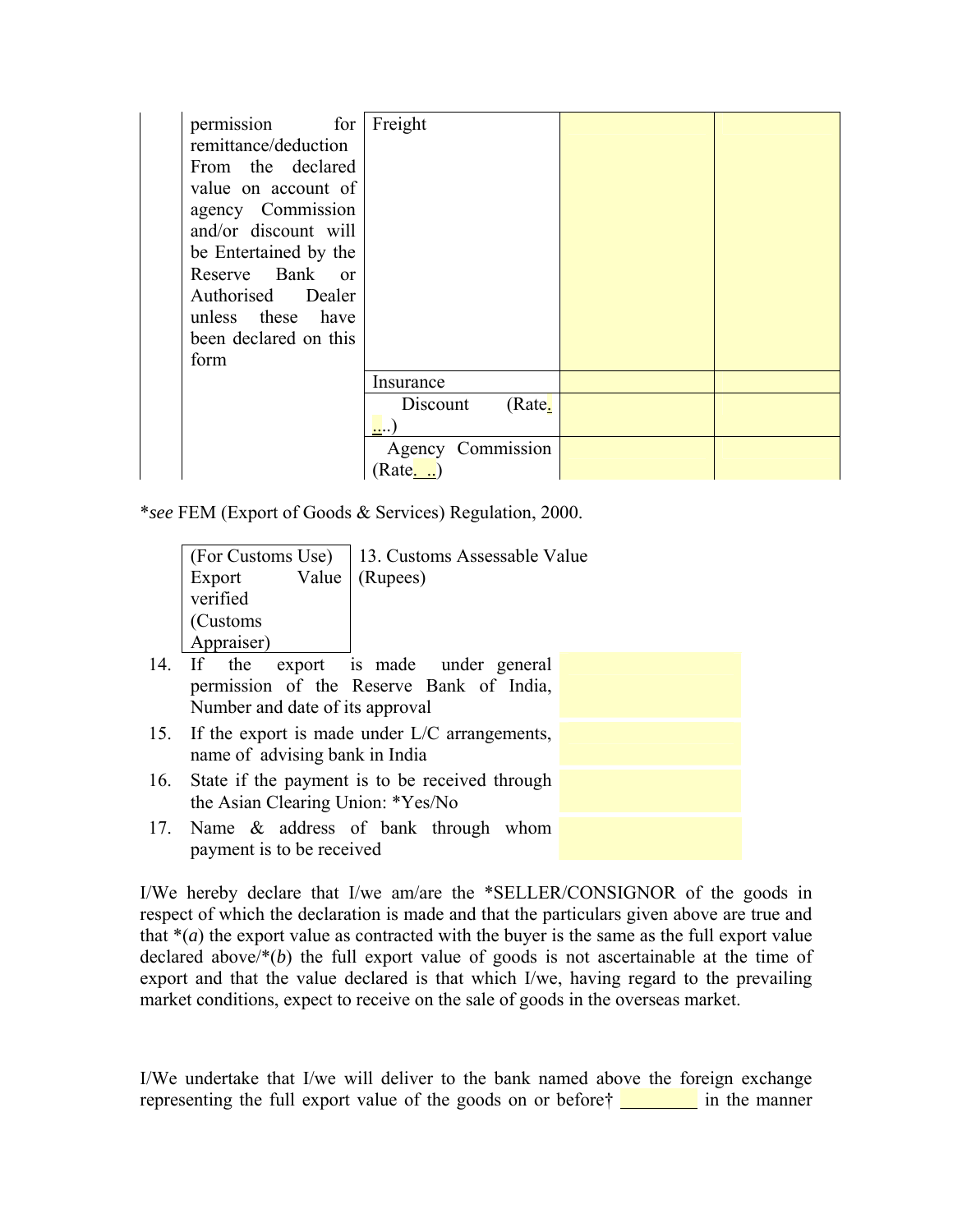prescribed in rule 9 of the Foreign Exchange Regulation Rules, 1974. I/We further declare that I/we am/are resident in India and I/we have a place of business in India.

I/We\* am/are not in the Caution List of the Reserve Bank of India.

†State approximate date of delivery which must be the due date for payment or within six months from the date of shipment, whichever is earlier. \*Strike out whichever is not applicable.

| (For A.D.'s use) |         |  |           |                         |
|------------------|---------|--|-----------|-------------------------|
|                  |         |  |           |                         |
|                  |         |  |           | (Signature of Exporter) |
| <b>Stamp</b>     | $\&$    |  | Date:     |                         |
| Signature        | of      |  |           |                         |
| Authorised       |         |  |           |                         |
| dealer           |         |  |           |                         |
| Date             |         |  | Address   |                         |
|                  |         |  | $\bullet$ |                         |
| Bank's           | Uniform |  |           |                         |
| Code No.         |         |  |           |                         |

## **Notes to Exporters**

- (*1*) This Form should not be pasted on the Parcel.
- (*2*) The PP Form procedure applies to postal exports to all territories outside India excluding Nepal and Bhutan. The PP Form should be completed in duplicate in all cases.
- (*3*) The Original should be submitted by the exporter to the Post Office after having it countersigned by an Authorised Dealer in foreign exchange. The Post Office through which the goods have been dispatched will forward the Original to the nearest office of Reserve Bank of India.
- (*4*) All documents relating to export of goods from India must be passed through the medium of an Authorised Dealer in foreign exchange in India within 21 days of the date of shipment of the goods.
- (*5*) The amount representing the full export value of goods must be realized on the due date for payment or within six months from the date of shipment, whichever is earlier.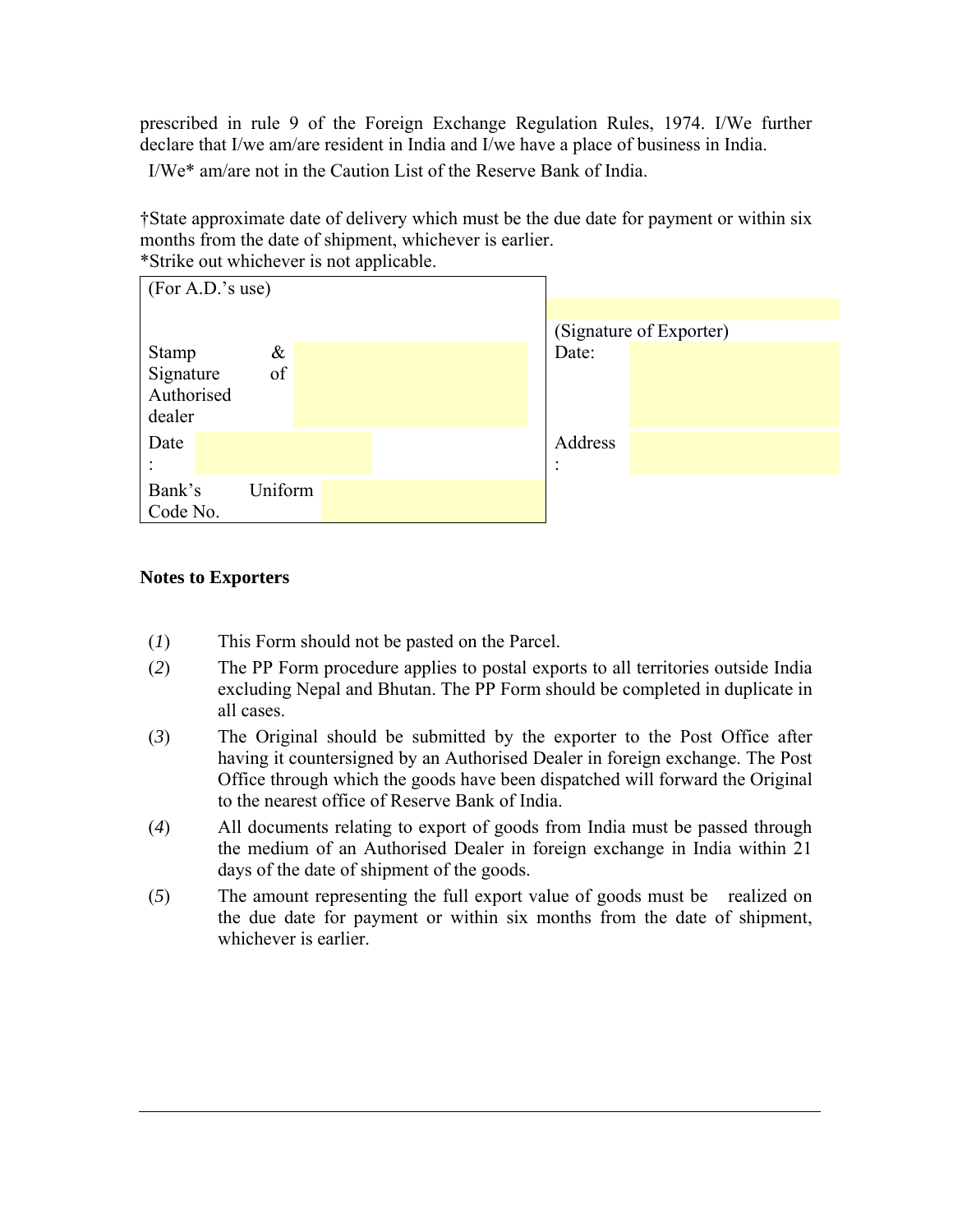**Note** : Government of India/Indian Financial institutions may conclude from time to time Special Trade Agreements with other countries providing for settlement of certain payments from the countries in a specified manner or for exports to be financed from Government to Government Credits. Reserve Bank will advise Authorised Dealers of such arrangements by issue of circulars. Methods of payment specified in the individual arrangements will have to be followed in such cases.

# **Space for use by Reserve Bank of India**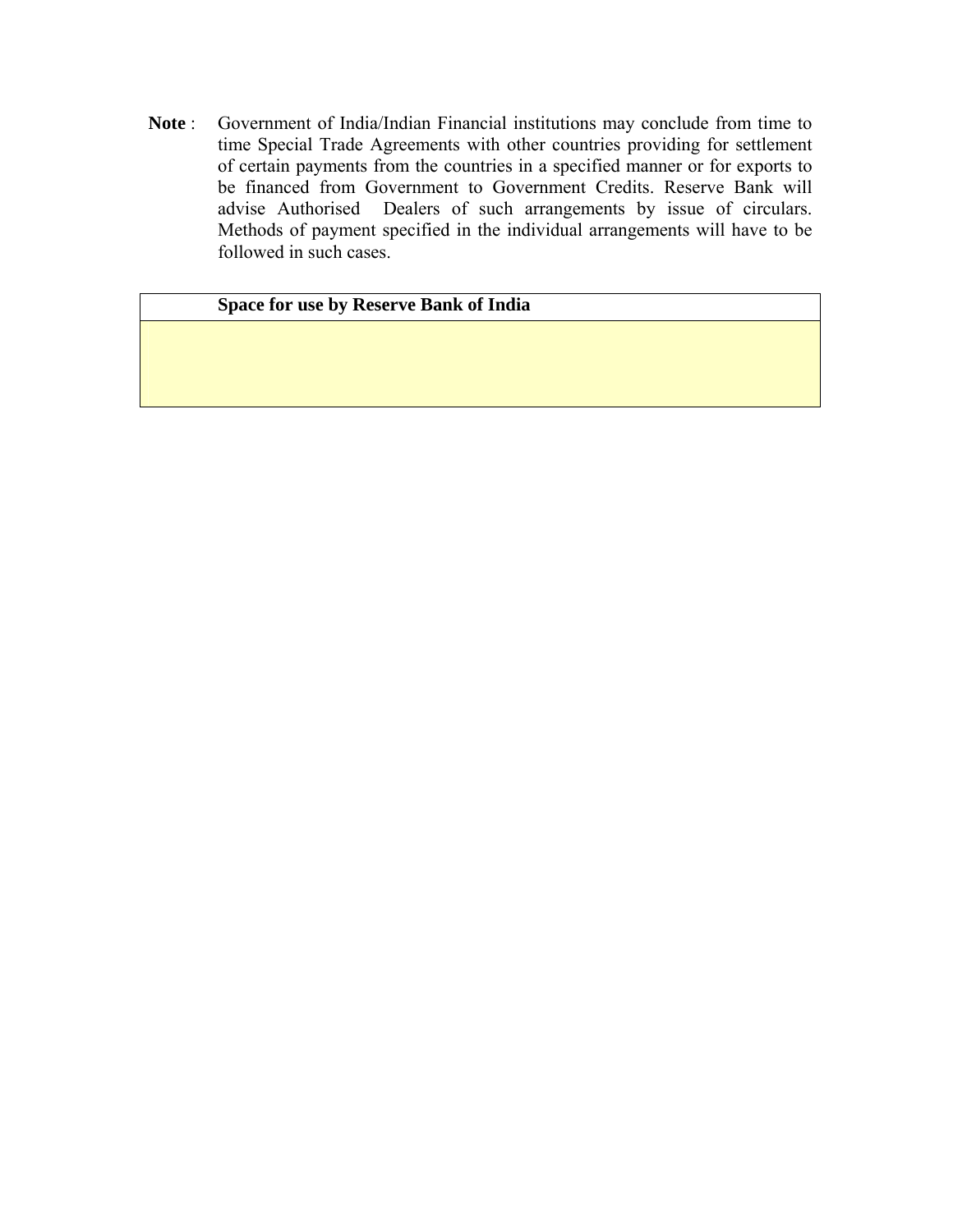# **FORM PP**

|                  | <b>EXCHANGE CONTROL</b>                                           |               |
|------------------|-------------------------------------------------------------------|---------------|
|                  | <b>Exporter's Declaration</b>                                     |               |
| <b>DUPLICATE</b> |                                                                   |               |
| Form Number:     |                                                                   |               |
|                  | (Please see 'Notes to Exporters' overleaf)                        |               |
| 1. $(a)$         | Name of the Post Office                                           |               |
| (b)              | Number and date of Parcel Receipt                                 |               |
|                  |                                                                   |               |
| 2.               | Exporter's Name                                                   | (for RBI use) |
| 3.               | Importer/Exporter Code No.                                        |               |
| 4.               | Buyer's/Consignee's Name and address:                             |               |
| 5.               | Country of destination                                            |               |
| 6.               | of<br>Nature<br>contract <sup>*</sup> $(i)$<br>CIF/(ii)           |               |
|                  | C&F/(iii)FOB/<br>$(iv)$ Others (Specify): $\frac{1}{\cdots}$      |               |
| 7.               | Date of despatch.                                                 |               |
| 8.               | Type of Shipment <sup>*</sup> ( $i$ ) Outright Sale/( $ii$ )      |               |
|                  | Consignment<br>$\export/$ ( <i>iii</i> )<br>Others<br>$(Specify)$ |               |
| 9.               | Description of goods :                                            |               |
| 10.              | Quantity of goods : Unit† Quantity                                |               |
| 11.              | Currency of Invoice                                               |               |
|                  | [†Ton/Kilogram/Litre/Cubic Metre/                                 |               |
|                  | Metre/Metre/Number/Others<br>Sq.                                  |               |
|                  | (Specify)] $\frac{1}{\ldots}$                                     |               |

| $\circleda$ |                                                                                                                         | Where the full export $\vert$ 12. Analysis of export value : |          |        |
|-------------|-------------------------------------------------------------------------------------------------------------------------|--------------------------------------------------------------|----------|--------|
|             | value<br>$\frac{1}{1}$ is<br>ascertainable value<br>expected on sale of<br>goods in the overseas<br>market may be shown | not Particulars<br>$@$ Full Export value                     | Currency | Amount |
|             |                                                                                                                         |                                                              |          |        |
|             | application for $F.O.B.$ Value<br>N <sub>0</sub>                                                                        |                                                              |          |        |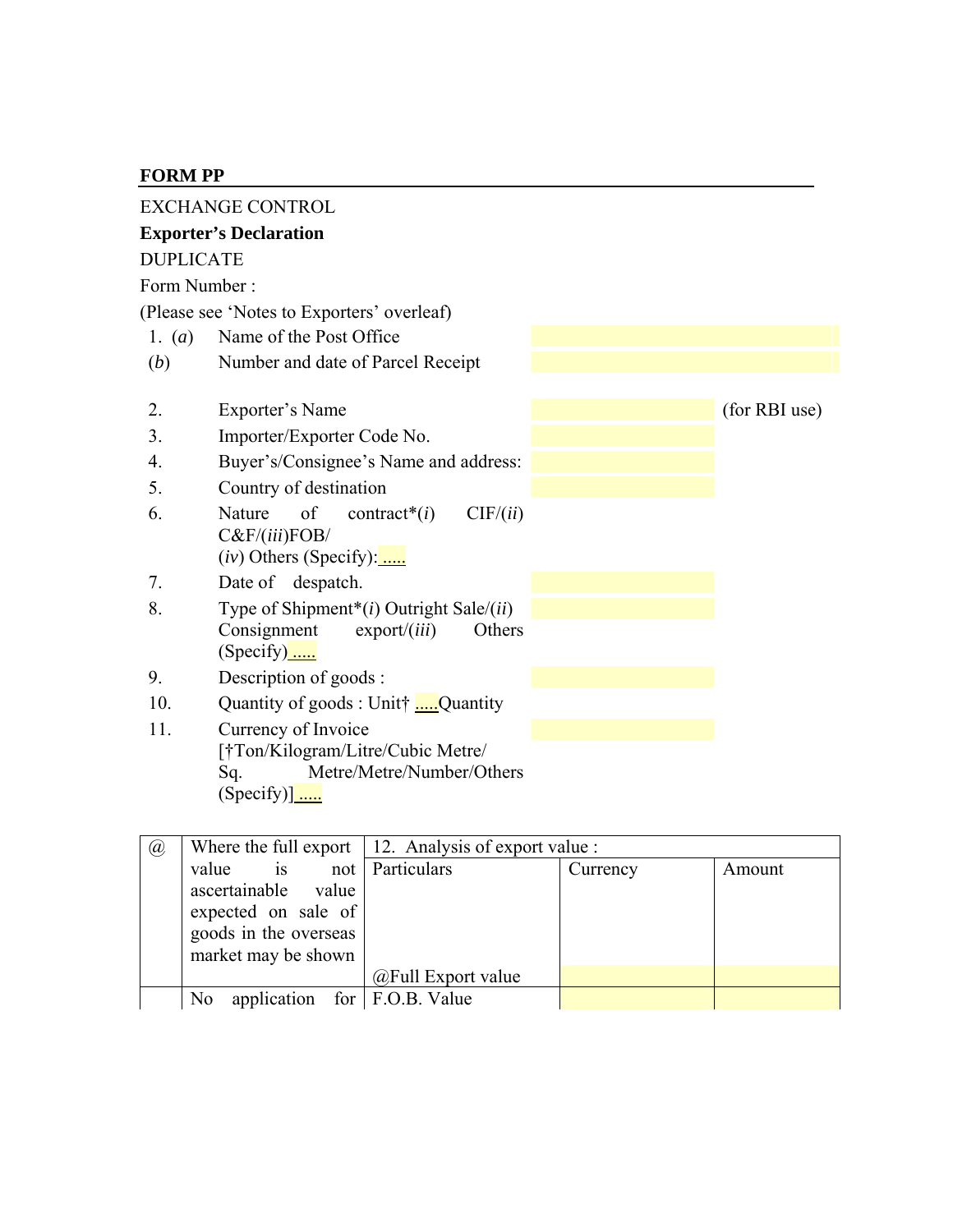| permission for        | Freight            |  |
|-----------------------|--------------------|--|
| remittance/deduction  |                    |  |
| From the declared     |                    |  |
| value on account of   |                    |  |
| agency                |                    |  |
| Commission and/or     |                    |  |
| discount will be      |                    |  |
| Entertained by the    |                    |  |
| Reserve Bank or       |                    |  |
| Authorised Dealer     |                    |  |
| unless these have     |                    |  |
| been declared on this |                    |  |
| form                  |                    |  |
|                       | Insurance          |  |
|                       | Discount<br>(Rate. |  |
|                       |                    |  |
|                       | Agency Commission  |  |
|                       | Rate               |  |

(For Customs Use) 13. Customs Assessable Value Export Value verified (Rupees) (Customs Appraiser)

- 14. If the export is made under general permission of the Reserve Bank of India, Number and date of its approval 15. If the export is made under L/C arrangements, name of advising bank in India 16. State if the payment is to be received through the
- Asian Clearing Union: \*Yes/No 17. Name & address of bank through whom payment is to be received

I/We hereby declare that I/we am/are the \*SELLER/CONSIGNOR of the goods in respect of which the declaration is made and that the particulars given above are true and that  $*(a)$  the export value as contracted with the buyer is the same as the full export value declared above/\*(*b*) the full export value of goods is not ascertainable at the time of export and that the value declared is that which I/we, having regard to the prevailing market conditions, expect to receive on the sale of goods in the overseas market.

I/We undertake that I/we will deliver to the bank named above the foreign exchange representing the full export value of the goods on or before  $\frac{1}{\sqrt{1-\frac{1}{\sqrt{1-\frac{1}{\sqrt{1-\frac{1}{\sqrt{1-\frac{1}{\sqrt{1-\frac{1}{\sqrt{1-\frac{1}{\sqrt{1-\frac{1}{\sqrt{1-\frac{1}{\sqrt{1-\frac{1}{\sqrt{1-\frac{1}{\sqrt{1-\frac{1}{\sqrt{1-\frac{1}{\sqrt{1-\frac{1}{\sqrt{1-\frac{1}{\sqrt{1-\frac{1}{\sqrt{1-\frac{1}{\sqrt{1-\frac{1}{\$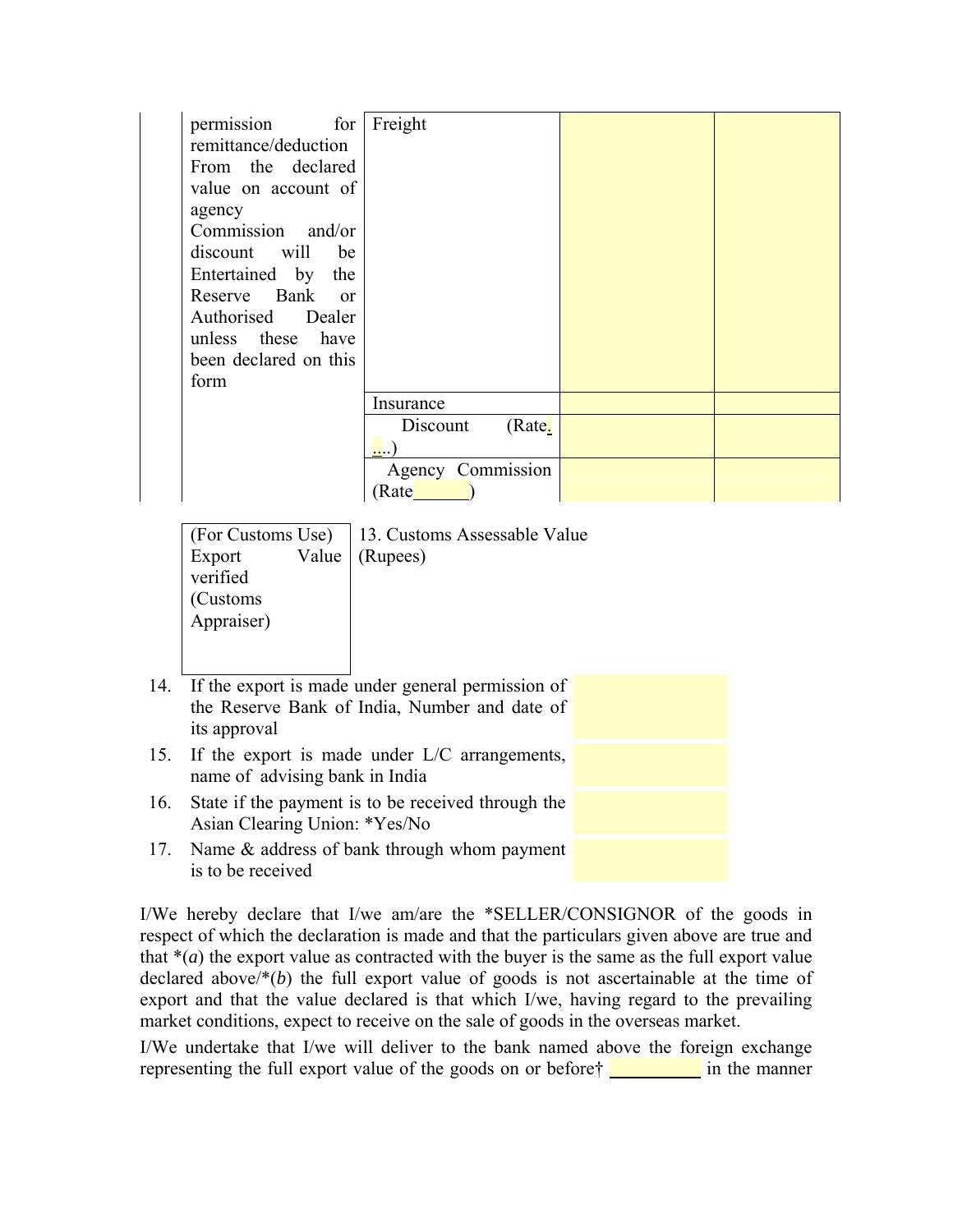prescribed in rule 9 of the Foreign Exchange Regulation Rules, 1974. I/We further declare that I/we am/are resident in India and I/we have a place of business in India.

I/We\* am/are not in the Caution List of the Reserve Bank of India.

†State approximate date of delivery which must be the due date for payment or within six months from the date of shipment, whichever is earlier.

\*Strike out whichever is not applicable.



**Note :** All documents relating to export of goods from India must be passed through the medium of an Authorised Dealer in foreign exchange in India within 21 days of the date of shipment of the goods.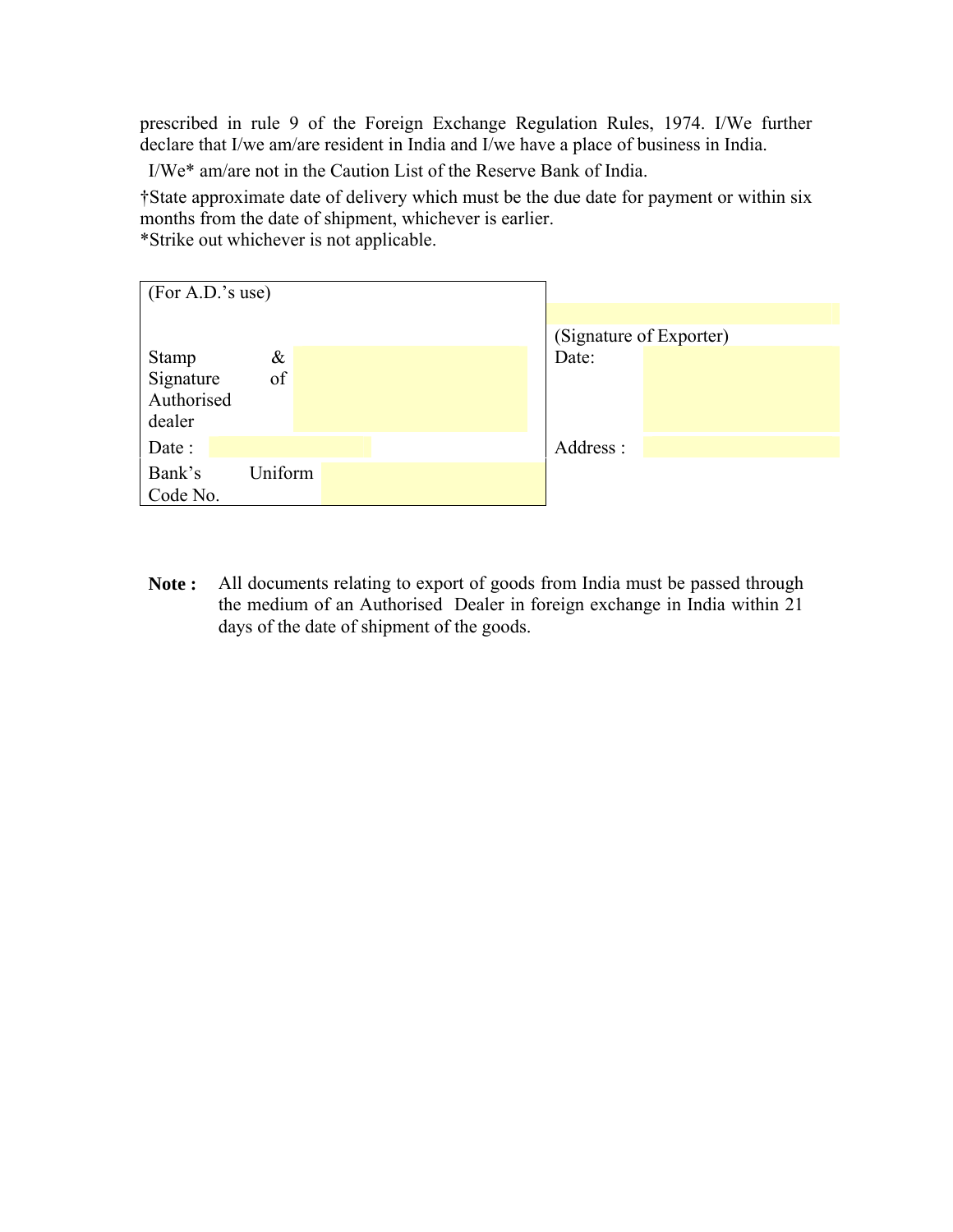## **FOR AUTHORISED DEALER'S USE**

| Uniform Code Number:                                   |          |
|--------------------------------------------------------|----------|
| Date of $*(i)$ negotiation/(ii) receipt for collection | Bill No. |

\* Strike out whichever is not applicable Type of Bill \*DA/(ii)DP/ (iii) Others Type of shipment : \*(i) Firm Sale Contract/ (ii) Consignment Basis/ (iii) Others (Specify) The PP Form was included in the Statement sent to the Reserve Bank with the R Return for the fortnight ending sent on

We certify and confirm that we have received the total amount of  $\Box$  (Currency) (Amount) as under being the proceeds of exports declared on this form.

| Date of Currency |   | Credit to Nostro Debit to NR Rupee |                |         |                   | Period to        | $\overline{R}$  |
|------------------|---|------------------------------------|----------------|---------|-------------------|------------------|-----------------|
| receipt          |   | Account                            |                |         | Account of a bank | Return           | with            |
|                  |   | in (Country)                       |                |         | $\sin$ (country)  | which            | the             |
|                  |   |                                    |                |         |                   |                  | realization has |
|                  |   |                                    |                |         |                   | been reported to |                 |
|                  |   |                                    |                |         |                   | <b>RBI</b>       |                 |
|                  |   | In our name                        | the<br>In      | Held    | Held              |                  |                 |
|                  |   |                                    | name of t      | with us | witht             |                  |                 |
|                  | ∍ |                                    | $\overline{4}$ | 5       | 6                 |                  |                 |
|                  |   |                                    |                |         |                   |                  |                 |
|                  |   |                                    |                |         |                   |                  |                 |

(† Write the name of the concerned Indian Authorised Dealer branch).

Any other manner of receipt (specify)

(Stamp & Signature of Authorised Dealer) Date · Address :

## **Notes to Authorised Dealer :**

- 1. Please ensure that the columns on the face of the PP Form have been completed by the exporter and that they have been duly authenticated by the Postal authorities wherever necessary.
- 2. On receipt of the full export value of the shipment declared on this Form, the Authorised Dealer will forward to the Reserve Bank this duplicate copy of the Form together with a copy of the Customs certified Shipper's Invoice, duly certified. In respect of shipments made on consignment basis, the Account Sales received from the consignee in original in support of the proceeds actually realized should also be forwarded along with this copy of the Form.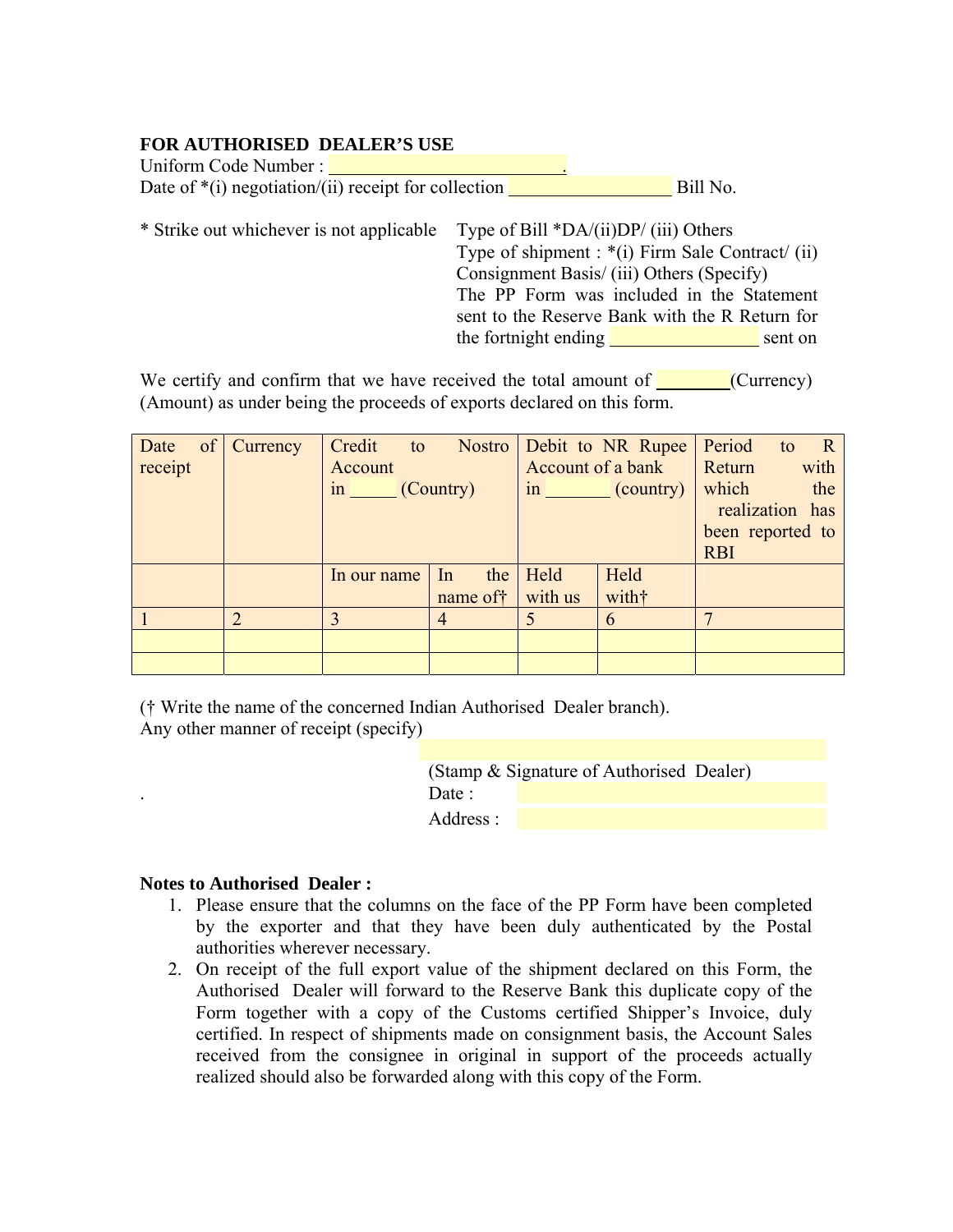- 3. In case the net amount received falls short of the full export value declared on the Form for reasons other than deduction of bank charges, please indicate the authority conferred on the Authorised Dealers by or under the Exchange Control Manual or the Authorised Dealer's Circular or Circulars, as the case may be, or the Reserve Bank of India's approval number and date for reduction.
	- 4. Space for use by Reserve Bank of India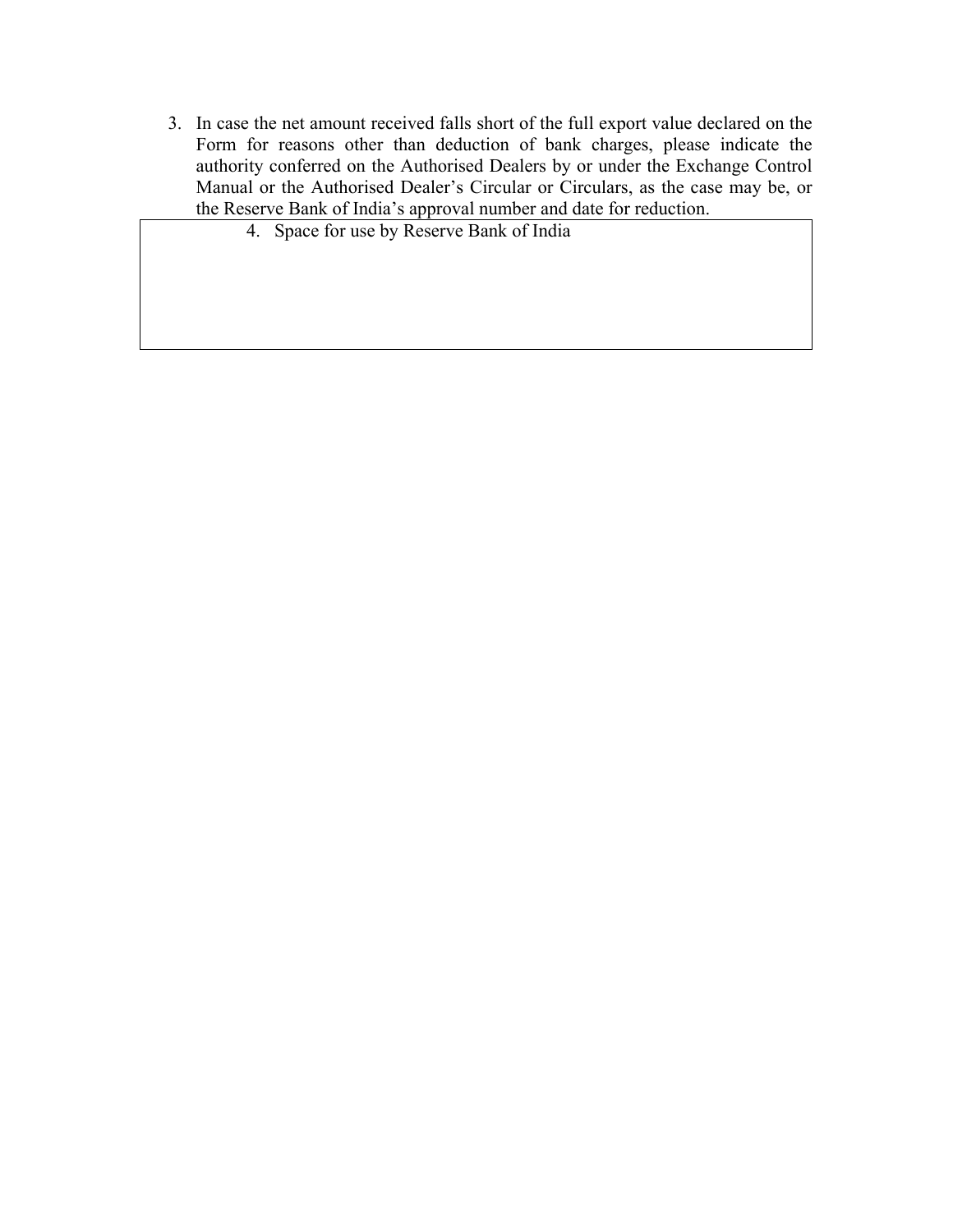# **EXCHANGE CONTROL**

# **SOFTWARE EXPORT DECLARATION (SOFTEX) FORM**

(For declaration of Software Exports through data-communication links and receipt of Royalty on the Software Packages/Products exported)

# **FORM NO: AB ORIGINAL** 1. Name and address of the exporter 2. STPI Centre within whose jurisdiction the unit is situated 3. Import-Export Code Number 4. Category of exporter : STP/EHTP/EPZ/SEZ/100% EOU/DTA unit 5. Buyer's name and address including country and their relationship with exporting unit (if any) 6. Date and Number of Invoice 7. a) Whether export contract/ purchase order already registered with STPI.  $Y$ es No (If 'No', please attach copy of the contract/purchase order) b) Does contract stipulate payment of royalty Yes No **SECTION – A**  (For exports through data communication link) 8. Name of Authorised datacom STPI/VSNL/DOT/Internet/Others service provider (Please specify)

9. Type of software exported (Please mark on the appropriate box on the left side).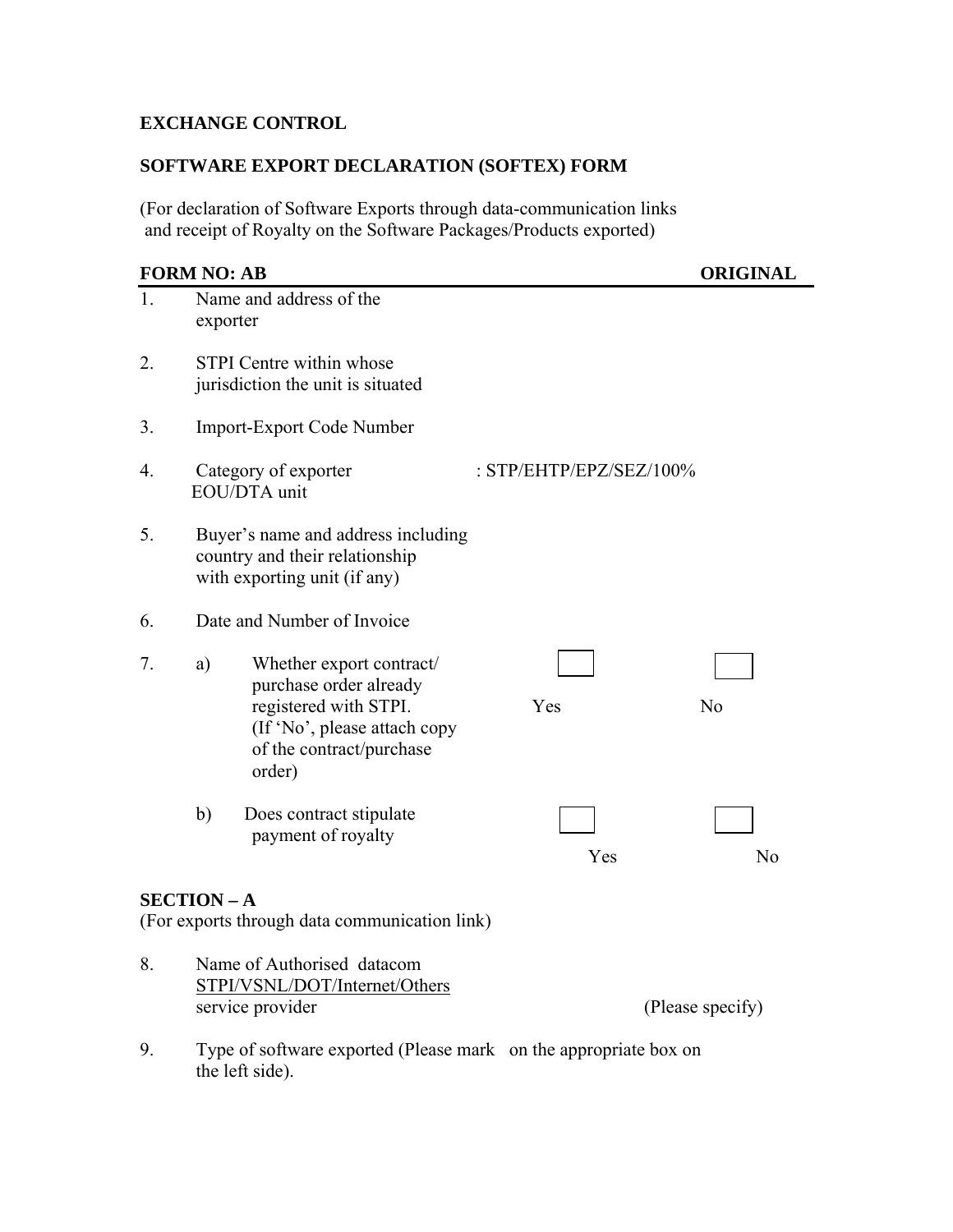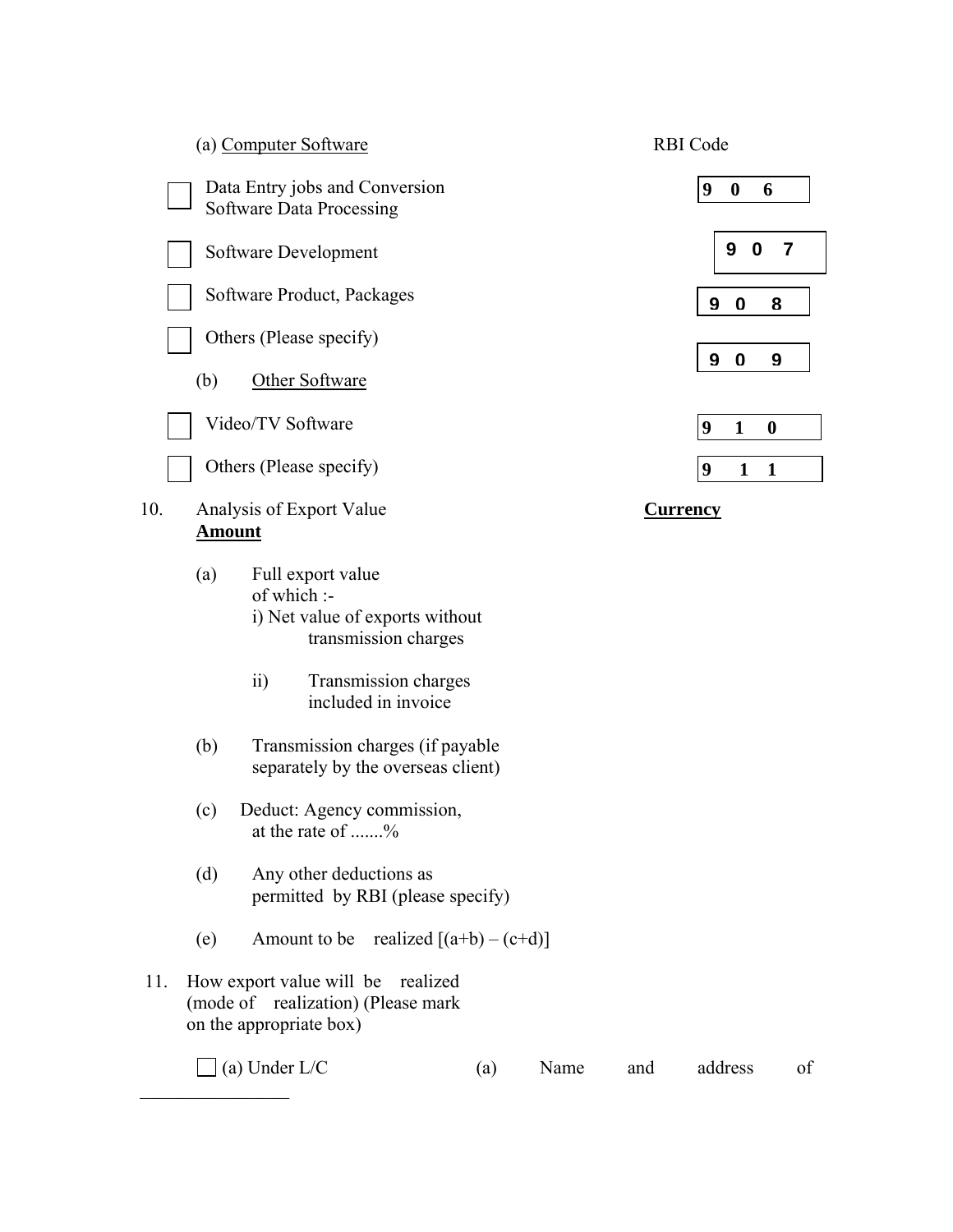|     |                    |                                                                                                                                                            |               | Authorised Dealer                                                                     |  |  |
|-----|--------------------|------------------------------------------------------------------------------------------------------------------------------------------------------------|---------------|---------------------------------------------------------------------------------------|--|--|
|     |                    |                                                                                                                                                            |               | (b) Authorised Dealer Code No.                                                        |  |  |
|     |                    | (b) Bank Guarantee                                                                                                                                         |               | Authorised Dealer                                                                     |  |  |
|     |                    |                                                                                                                                                            | (b)           | Authorised Dealer Code No.                                                            |  |  |
|     |                    | $\int$ (c) Any other arrangement<br>e.g. advance payment, etc.<br>including transfer/remittance<br>to bank account maintained<br>overseas (Please specify) |               | (a) Name and address of<br><b>Authorised Dealer</b><br>(b) Authorised Dealer Code No. |  |  |
|     | <b>SECTION - B</b> | (For receipt of Royalty on Software Packages/Products exported)                                                                                            |               |                                                                                       |  |  |
| 12. | (a)                | Details of Software Package(s)/<br>Product(s) exported<br>Date of export                                                                                   |               |                                                                                       |  |  |
|     | (b)                | GR/SDF/PP/SOFTEX Form No. on<br>which exports were declared                                                                                                |               |                                                                                       |  |  |
|     | (a)                | Royalty agreement details                                                                                                                                  |               |                                                                                       |  |  |
|     |                    | % % % % % % age and amount of royalty                                                                                                                      |               |                                                                                       |  |  |
|     |                    | Period of royalty agreement<br>(Enclose copy of Royalty<br>agreement, if not already registered)                                                           |               |                                                                                       |  |  |
| 13. |                    | How royalty value will be realized<br>(as defined in Royalty agreement)                                                                                    |               |                                                                                       |  |  |
| 14. |                    | Calculation of royalty amount<br>(Enclose copy of communication)<br>from the foreign customer)                                                             |               |                                                                                       |  |  |
|     |                    | 15. Name and address of designated Authorised<br>Dealer in India through whom payment has<br>been received/to be received                                  | A.D. Code No. |                                                                                       |  |  |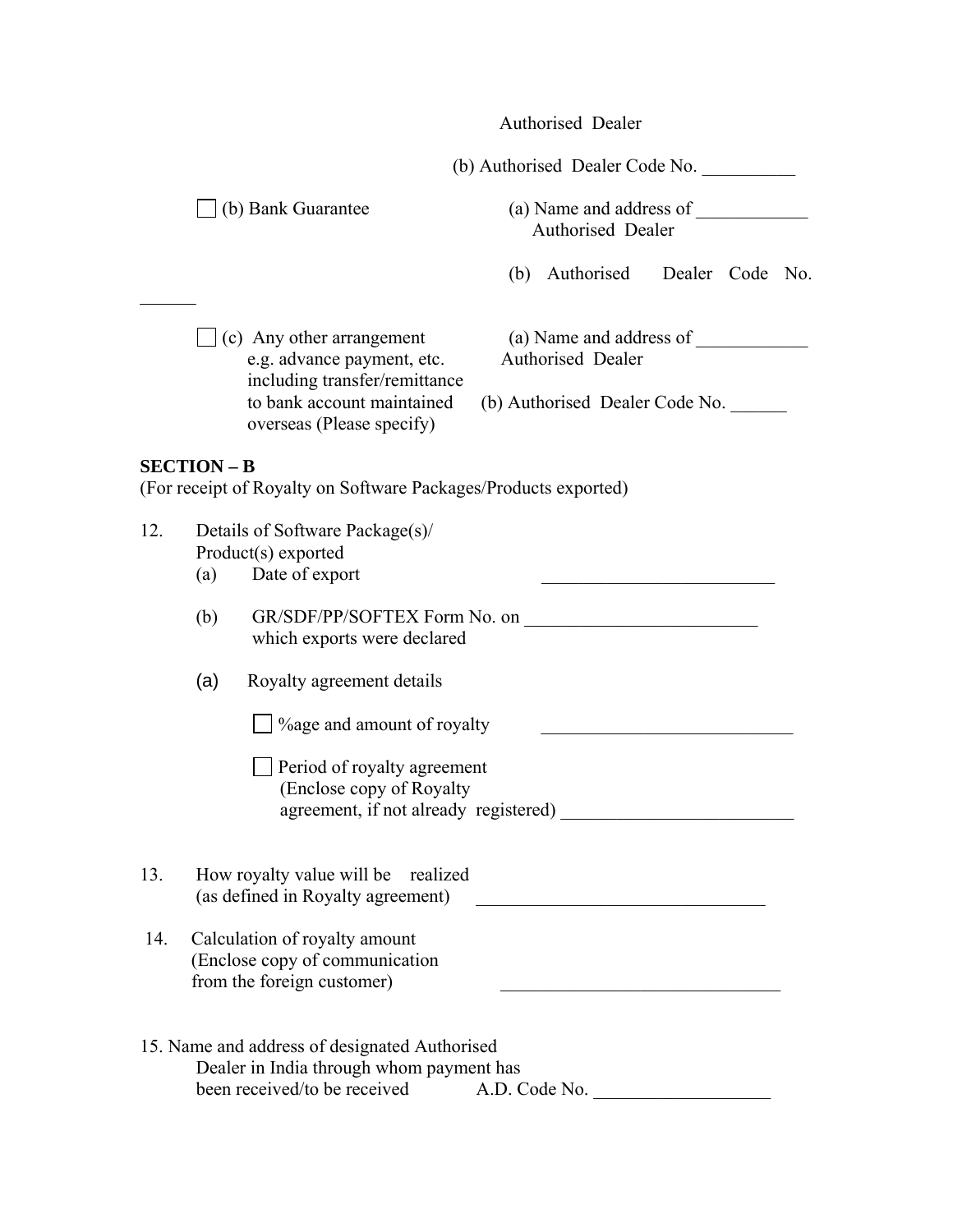## **SECTION –C**

#### **16. Declaration by exporter**

 I/We hereby declare that I/we am/are the seller of the software in respect of which this declaration is made and that the particulars given above are true and that the value to be received from the buyer represents the export value contracted and declared above. I/we also declare that the software has been developed and exported by using Authorised and legitimate datacom links.

 I/We undertake that I/we will deliver to the bank named above the foreign exchange representing the full value of the software exported as above on or before ......................... (i.e. within six months from the date of invoice/date of last invoice raised during a month), in the manner specified in the Regulations made under the Foreign Exchange Management Act, 1999.

 $\mathcal{L}_\text{max}$  and  $\mathcal{L}_\text{max}$  and  $\mathcal{L}_\text{max}$  and  $\mathcal{L}_\text{max}$  and  $\mathcal{L}_\text{max}$  and  $\mathcal{L}_\text{max}$ 

Place:

Date<sup>-</sup>

Name : \_\_\_\_\_\_\_\_\_\_\_\_\_\_\_\_\_\_\_\_\_\_\_\_\_\_\_\_ Signature of the Exporter

Designation  $\Box$ 

Enclosure:

(1) Copy of Export Contract  $[7(a)]$ 

(2) Copy of Royalty Agreement [12I]

(3) Copy of communication from foreign customer [14]

## **Space for use of the competent authority (i.e. STPI/FTZ/EPZ/SEZ) on behalf of Ministry of Information Technology**

Certified that the software described above was actually transmitted and the export/royalty value declared by the exporter has been found to be in order and accepted by us.

Place:

Date:

 (Signature of Designated Official of STPI/FTZ/EPZ/SEZ on behalf of Ministry of Information Technology)

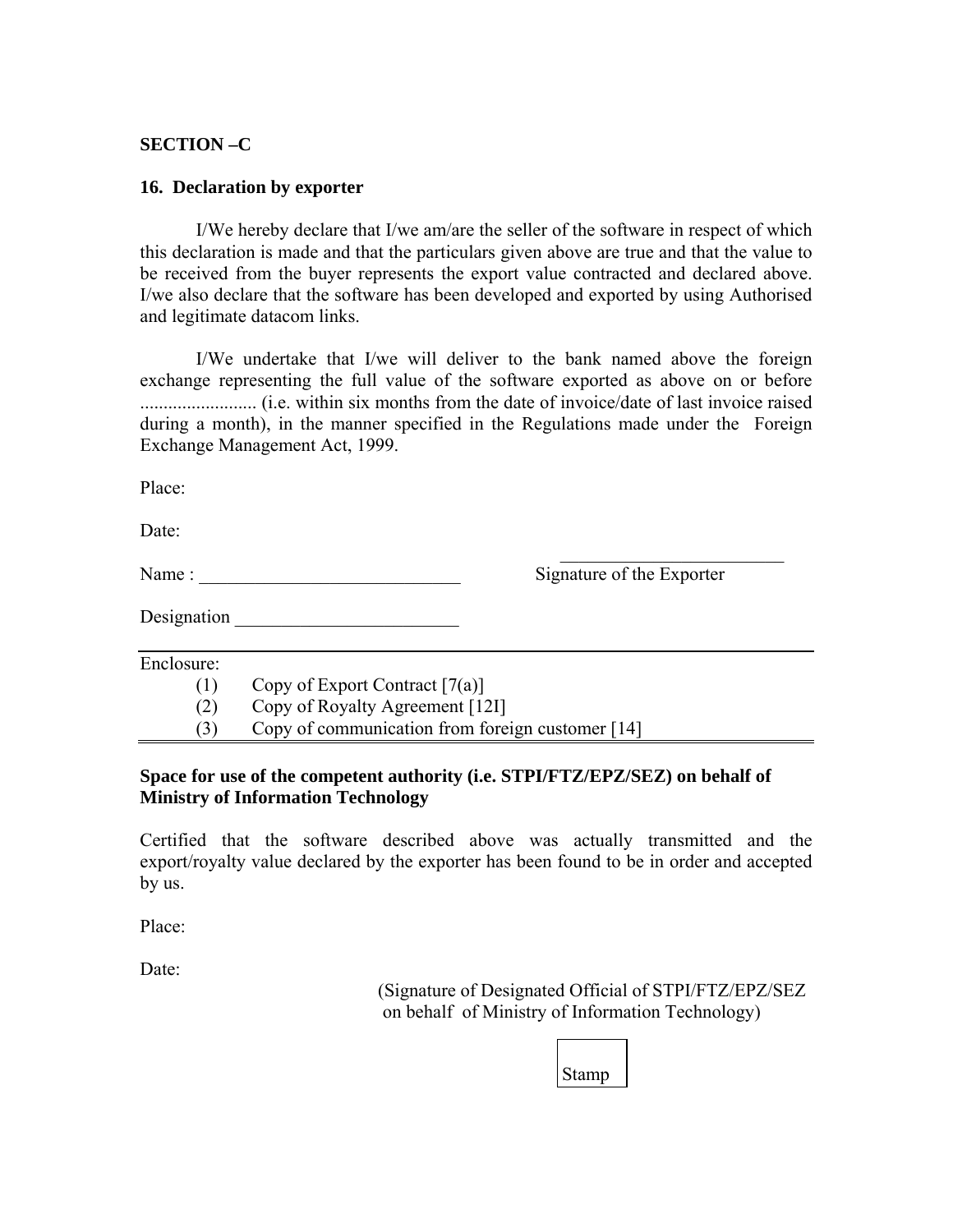Name: \_\_\_\_\_\_\_\_\_\_\_\_\_\_\_\_\_\_\_\_\_\_\_\_\_\_\_\_\_\_\_\_\_\_\_\_\_\_\_

Designation: \_\_\_\_\_\_\_\_\_\_\_\_\_\_\_\_\_\_\_\_\_\_\_\_\_\_\_\_\_\_\_\_\_\_

# **EXCHANGE CONTROL**

# **SOFTWARE EXPORT DECLARATION (SOFTEX) FORM**

(For declaration of Software Exports through data-communication links and receipt of Royalty on the Software Packages/Products exported)

# **FORM NO: AB DUPLICATE**

| 1. | exporter                                                                                             | Name and address of the                                                                                                                           |  |                                      |                  |  |
|----|------------------------------------------------------------------------------------------------------|---------------------------------------------------------------------------------------------------------------------------------------------------|--|--------------------------------------|------------------|--|
| 2. | <b>STPI</b> Centre within whose<br>jurisdiction the unit is situated                                 |                                                                                                                                                   |  |                                      |                  |  |
| 3. |                                                                                                      | <b>Import-Export Code Number</b>                                                                                                                  |  |                                      |                  |  |
| 4. |                                                                                                      | Category of exporter                                                                                                                              |  | : STP/EHTP/EPZ/SEZ/100% EOU/DTA unit |                  |  |
| 5. | Buyer's name and address including<br>country and their relationship<br>with exporting unit (if any) |                                                                                                                                                   |  |                                      |                  |  |
| 6. |                                                                                                      | Date and Number of Invoice                                                                                                                        |  |                                      |                  |  |
| 7. | a)                                                                                                   | Whether export contract/<br>purchase order already<br>registered with STPI.<br>(If 'No', please attach copy<br>of the contract/purchase<br>order) |  | Yes                                  | N <sub>o</sub>   |  |
|    | a.                                                                                                   | Does contract stipulate<br>payment of royalty                                                                                                     |  | Yes                                  | N <sub>o</sub>   |  |
|    | <b>SECTION-A</b>                                                                                     | (For exports through data communication link)                                                                                                     |  |                                      |                  |  |
| 8. |                                                                                                      | Name of Authorised datacom<br>STPI/VSNL/DOT/Internet/Others<br>service provider                                                                   |  |                                      | (Please specify) |  |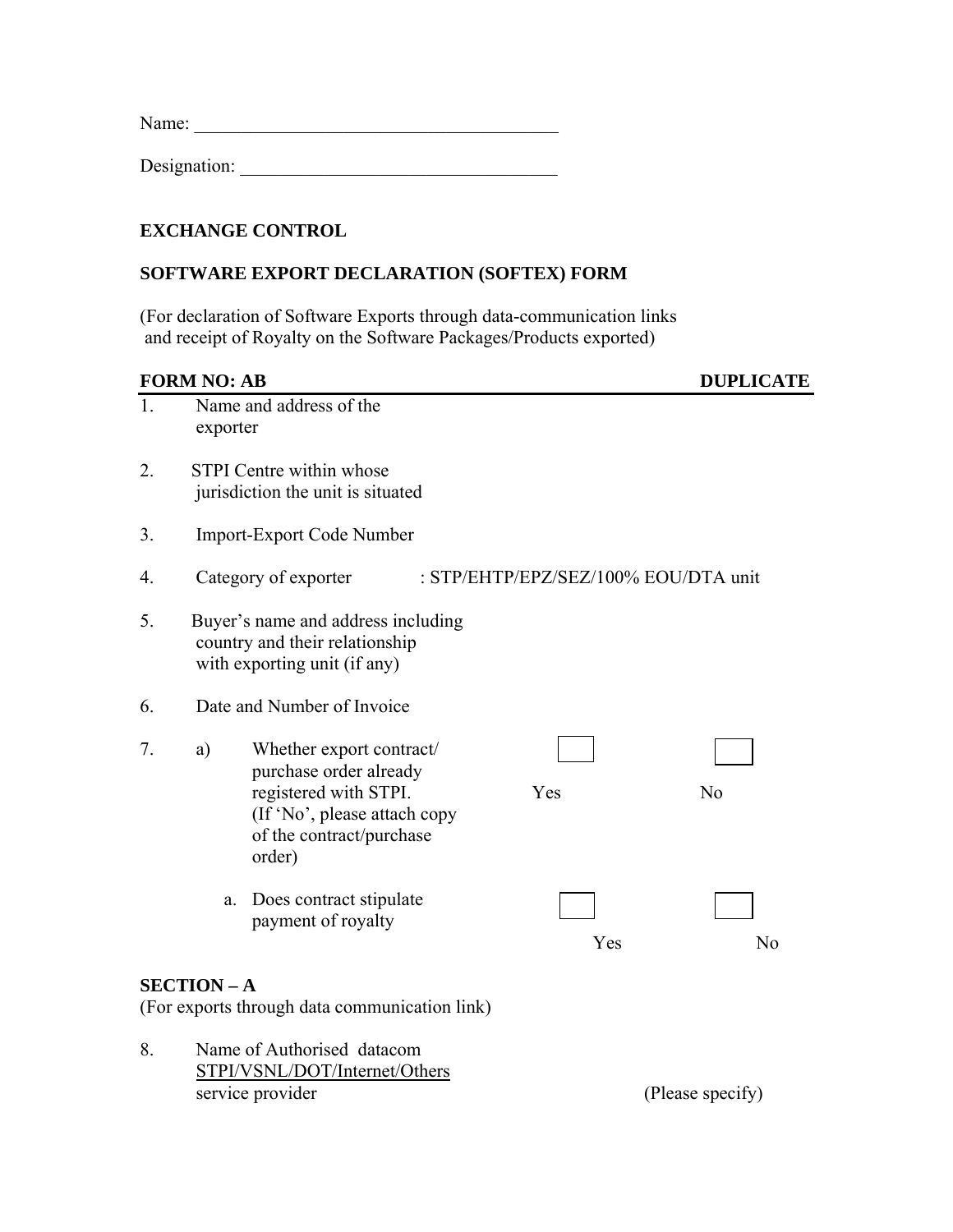9. Type of software exported (Please mark on the appropriate box on the left side).



- 10. Analysis of Export Value **Currency Amount**
	- (a) Full export value
		- Of which :-
		- i) Net value of exports without transmission charges
		- ii) Transmission charges included in invoice
	- (b) Transmission charges (if payable separately by the overseas client)
	- (c) Deduct: Agency commission, at the rate of .......%
	- (d) Any other deductions as permitted by RBI (please specify)
	- (e) Amount to be realized  $[(a+b)-(c+d)]$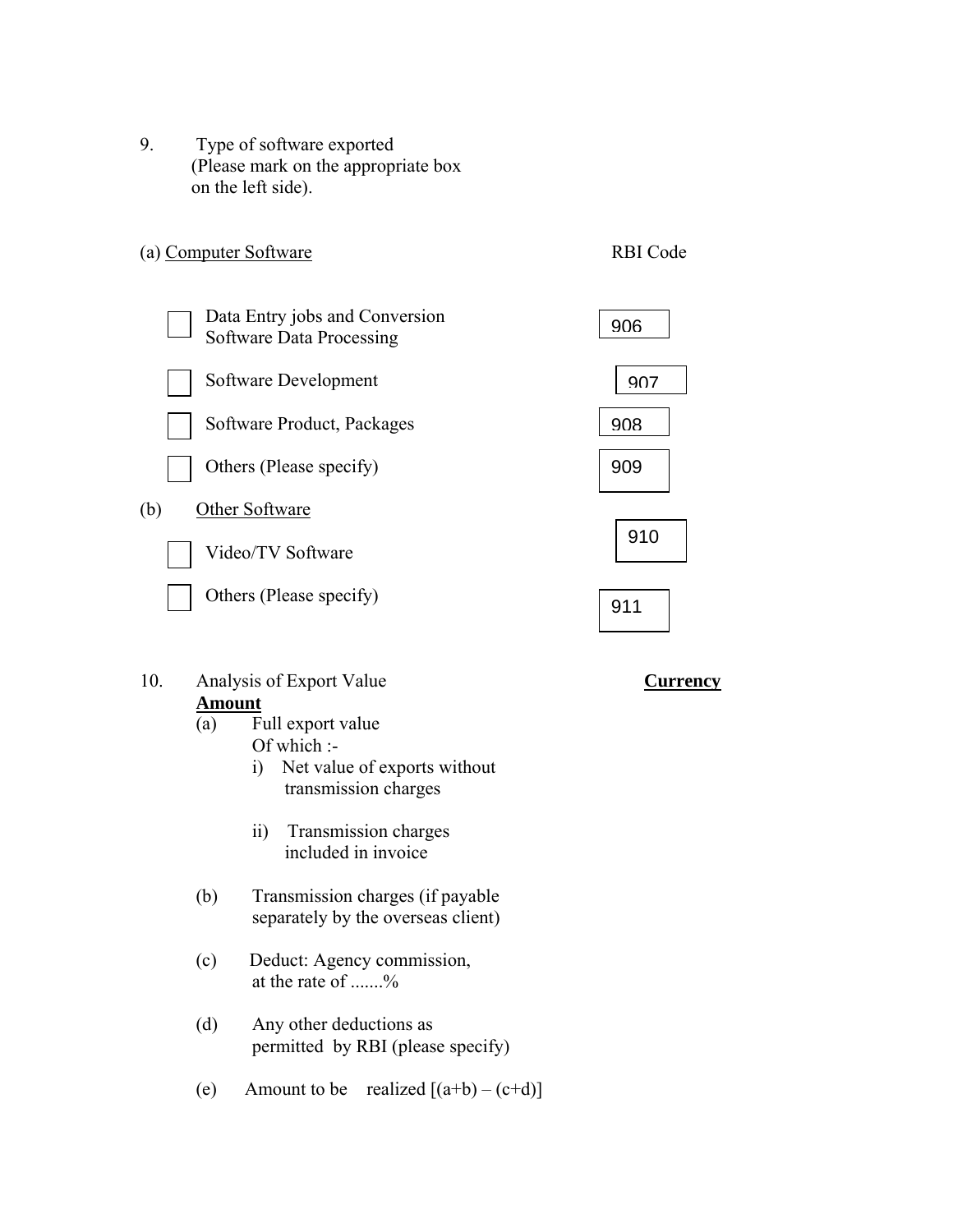11. How export value will be realized (mode of realization) (Please mark on the appropriate box)

|                    | (a) Under $L/C$    |                                                                                                                                                                    | a) Name and address of<br>Authorised Dealer |                                                    |        |      |     |
|--------------------|--------------------|--------------------------------------------------------------------------------------------------------------------------------------------------------------------|---------------------------------------------|----------------------------------------------------|--------|------|-----|
|                    |                    |                                                                                                                                                                    | b)                                          | Authorised                                         | Dealer | Code | No. |
| (b) Bank Guarantee |                    |                                                                                                                                                                    | a) Name and address of<br>Authorised Dealer |                                                    |        |      |     |
|                    |                    |                                                                                                                                                                    | b)                                          | Authorised                                         | Dealer | Code | No. |
|                    |                    | $\Box$ (c) Any other arrangement a) Name and address of<br>including transfer/<br>remittance to bank<br>to bank account<br>maintained<br>overseas (Please specify) |                                             | Authorised Dealer<br>b) Authorised Dealer Code No. |        |      |     |
|                    | <b>SECTION - B</b> | (For receipt of Royalty on Software Packages/Products exported)                                                                                                    |                                             |                                                    |        |      |     |
| 12.                |                    | Details of Software Package(s)/ Product(s) exported                                                                                                                |                                             |                                                    |        |      |     |
|                    | (a)                | Date of export                                                                                                                                                     |                                             |                                                    |        |      |     |
|                    | (b)                | GR/SDF/PP/SOFTEX Form No. on<br>which exports were declared                                                                                                        |                                             |                                                    |        |      |     |
|                    | (c)                | Royalty agreement details                                                                                                                                          |                                             |                                                    |        |      |     |
|                    |                    |                                                                                                                                                                    |                                             |                                                    |        |      |     |
|                    |                    | Period of royalty agreement                                                                                                                                        |                                             |                                                    |        |      |     |

 (Enclose copy of Royalty agreement, if not already registered)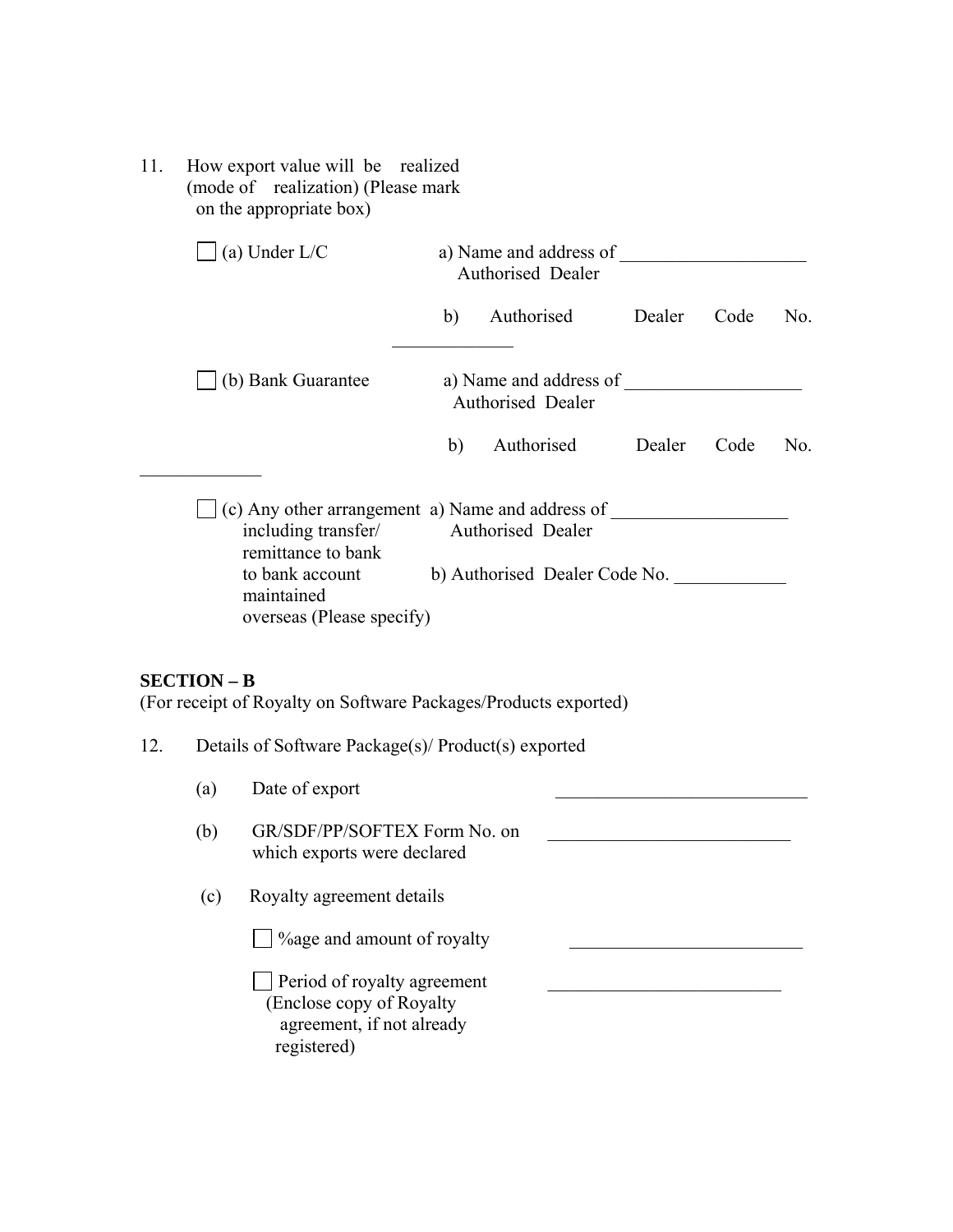| 13. | How royalty value will be realized<br>(as defined in Royalty agreement)                                                                    |
|-----|--------------------------------------------------------------------------------------------------------------------------------------------|
| 14. | Calculation of royalty amount<br>(Enclose copy of communication)<br>from the foreign customer)                                             |
| 15. | Name and address of designated<br>Authorised Dealer in India through<br>whom payment has been received/<br>to be received<br>A.D. Code No. |

## **SECTION –C**

## **16. Declaration by exporter**

 I/We hereby declare that I/we am/are the seller of the software in respect of which this declaration is made and that the particulars given above are true and that the value to be received from the buyer represents the export value contracted and declared above. I/we also declare that the software has been developed and exported by using Authorised and legitimate datacom links.

 I/We undertake that I/we will deliver to the bank named above the foreign exchange representing the full value of the software exported as above on or before ......................... (i.e. within six months from the date of invoice/date of last invoice raised during a month), in the manner specified in the Regulations made under the Foreign Exchange Management Act, 1999.

| Place:       |                                                  | Signature of the Exporter |
|--------------|--------------------------------------------------|---------------------------|
| Date:        |                                                  | <b>Stamp</b>              |
| Name:        |                                                  |                           |
| Designation: |                                                  |                           |
| Enclosure:   |                                                  |                           |
| (1)          | Copy of Export Contract $[7(a)]$                 |                           |
| (2)          | Copy of Royalty Agreement [121]                  |                           |
| (3)          | Copy of communication from foreign customer [14] |                           |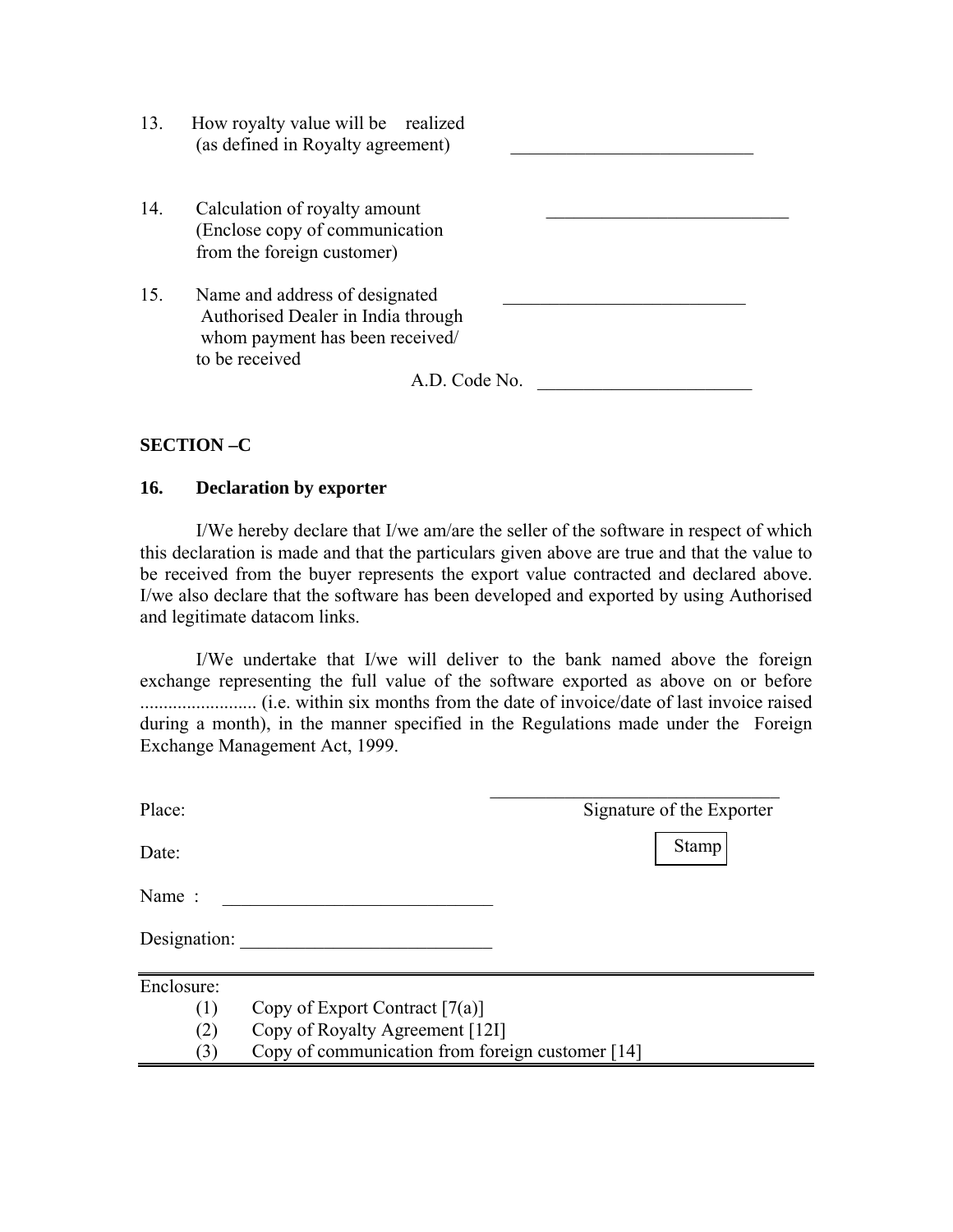# **Space for use of the competent authority (i.e. STPI/FTZ/EPZ/SEZ) on behalf of Ministry of Information Technology**

Certified that the software described above was actually transmitted and the export/royalty value declared by the exporter has been found to be in order and accepted by us.

Place:

Date:

 (Signature of Designated Official of STPI/FTZ/EPZ/SEZ on behalf of Ministry of Information Technology) Stamp

Name:

Designation: \_\_\_\_\_\_\_\_\_\_\_\_\_\_\_\_\_\_\_\_\_\_\_\_\_\_\_\_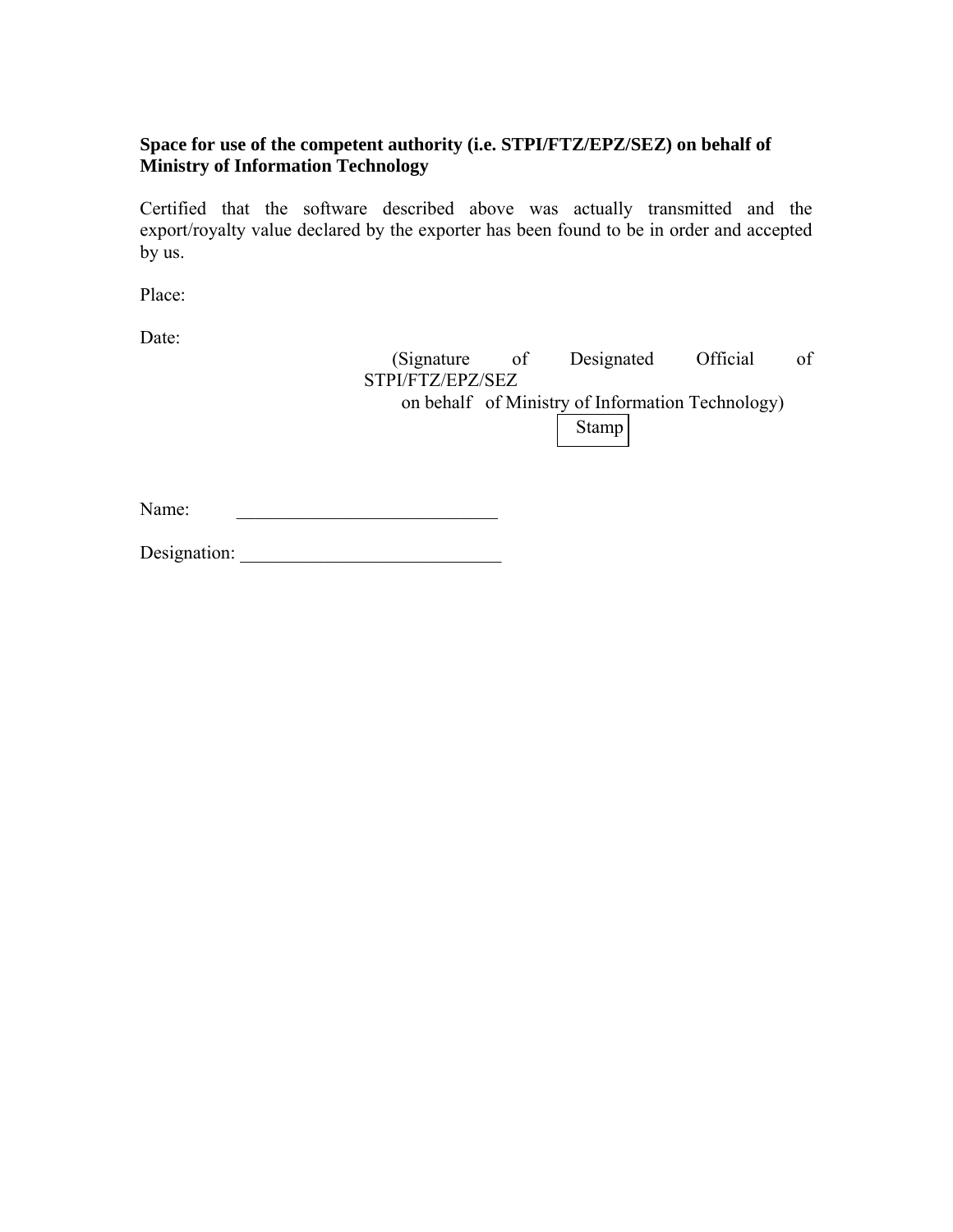## **For Authorised Dealer's use only**

**Certificate by Authorised Dealer** 

**AD's Uniform** Code No.......................................

The SOFTEX Form included in the ENC statement sent to the Reserve Bank with the 'R' Return (NOSTRO/VOSTRO) ....................................... for the period ending ................................... sent on (Currency name )

We certify and confirm that we have received the total amount of.......................... ....... (Currency) (Amount) as under being the proceeds of exports declared on this form.

| Date of | Currency       | Credit<br>to          | Nostro                                |                        |                    | Debit to Non-Resident Period of R-Return |
|---------|----------------|-----------------------|---------------------------------------|------------------------|--------------------|------------------------------------------|
| Receipt |                | Account in ---------- |                                       | Rupee                  | Account of a       | with which<br>the                        |
|         |                |                       | (Country)                             | Bank in                |                    | realization<br>has                       |
|         |                |                       |                                       | (country)              |                    | been reported<br>to<br><b>RBI</b>        |
|         |                | In<br>our<br>name     | the<br>In<br>name<br>$\mathrm{of}$ ** | Held with<br><b>us</b> | Held with<br>$***$ |                                          |
|         | $\overline{2}$ | 3                     | 4                                     | 5                      | 6                  | 7                                        |
|         |                |                       |                                       |                        |                    |                                          |

(\*\* Write the name of the concerned branch of Authorised Dealer)

Any other manner of receipt (Specify) .....................................................................

Place:

Date:  $\mathcal{L}_\mathcal{L} = \{ \mathcal{L}_\mathcal{L} \mid \mathcal{L}_\mathcal{L} \in \mathcal{L}_\mathcal{L} \}$ 

(Signature of Authorised

Official)

Stamp

Name:

Designation :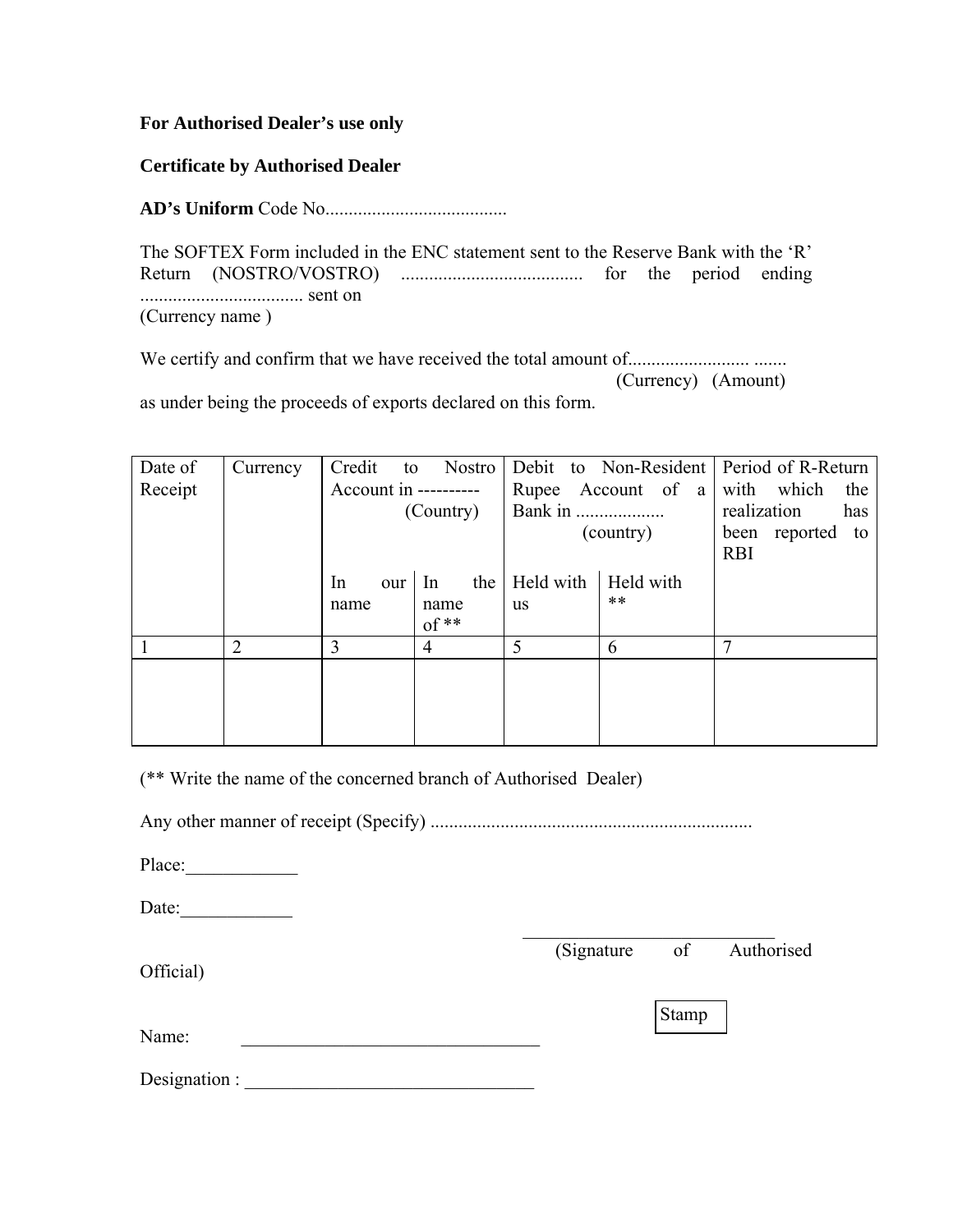Name & Address of Authorised Dealer

# **EXCHANGE CONTROL**

# **SOFTWARE EXPORT DECLARATION (SOFTEX) FORM**

(For declaration of Software Exports through data-communication links and receipt of Royalty on the Software Packages/Products exported)

#### **FORM NO: AB TRIPLICATE**

| 1. |                                                                      | Name and address of the                                                                                                                           |  |                                      |    |  |
|----|----------------------------------------------------------------------|---------------------------------------------------------------------------------------------------------------------------------------------------|--|--------------------------------------|----|--|
|    | exporter                                                             |                                                                                                                                                   |  |                                      |    |  |
| 2. | <b>STPI</b> Centre within whose<br>jurisdiction the unit is situated |                                                                                                                                                   |  |                                      |    |  |
| 3. | <b>Import-Export Code Number</b>                                     |                                                                                                                                                   |  |                                      |    |  |
| 4. |                                                                      | Category of exporter                                                                                                                              |  | : STP/EHTP/EPZ/SEZ/100% EOU/DTA unit |    |  |
| 5. |                                                                      | Buyer's name and address including<br>country and their relationship<br>with exporting unit (if any)                                              |  |                                      |    |  |
| 6. |                                                                      | Date and Number of Invoice                                                                                                                        |  |                                      |    |  |
| 7. | a)                                                                   | Whether export contract/<br>purchase order already<br>registered with STPI.<br>(If 'No', please attach copy<br>of the contract/purchase<br>order) |  | Yes                                  | No |  |
|    | b)                                                                   | Does contract stipulate<br>payment of royalty                                                                                                     |  | Yes                                  | No |  |

# **SECTION – A**

(For exports through data communication link)

8. Name of Authorised datacom service provider TPI/VSNL/DOT/Internet/Others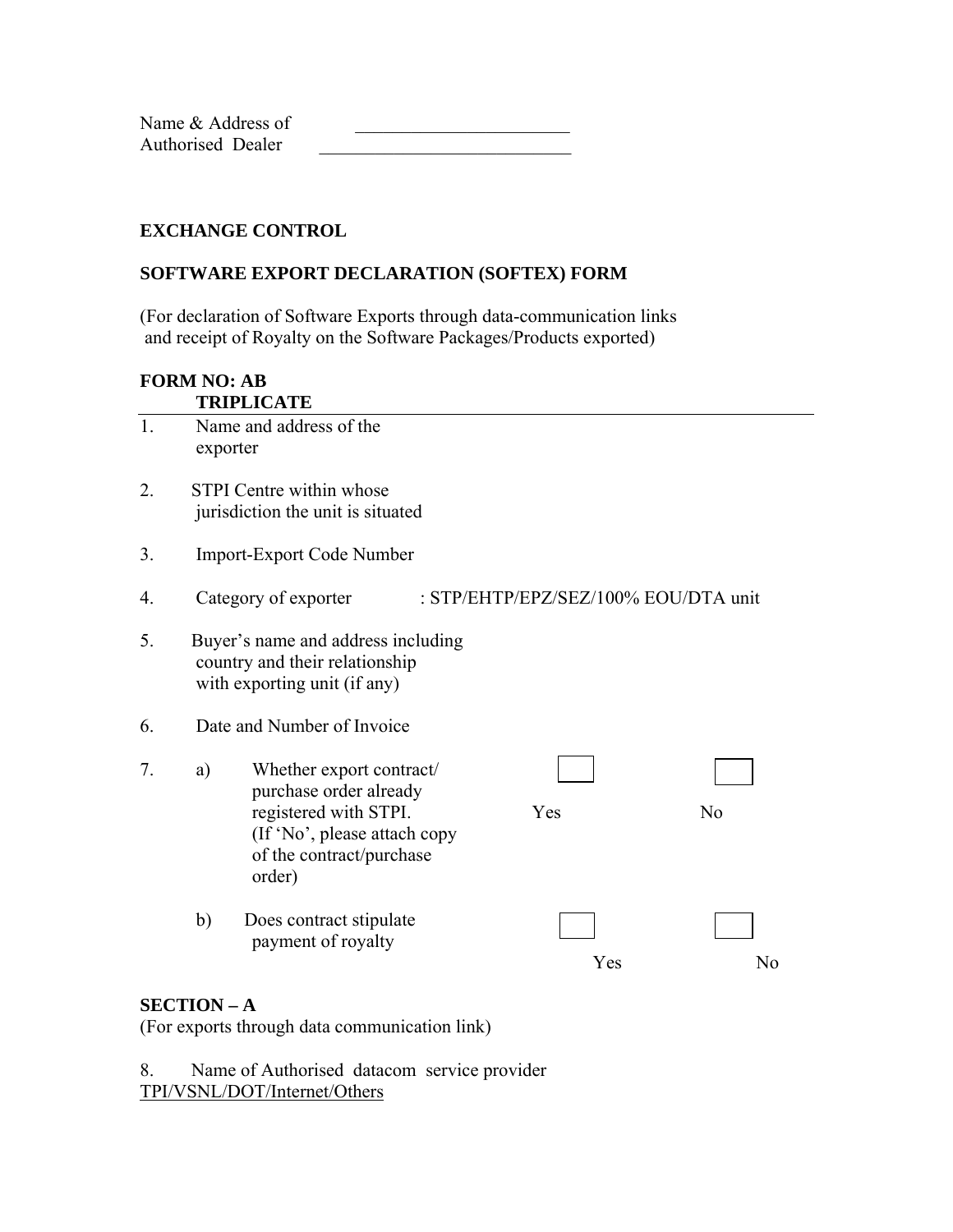| 9.  | Type of software exported (Please mark<br>on the appropriate box on<br>the left side). |                 |
|-----|----------------------------------------------------------------------------------------|-----------------|
|     | (a) Computer Software                                                                  | <b>RBI</b> Code |
|     | Data Entry jobs and Conversion<br><b>Software Data Processing</b>                      | 906             |
|     | Software Development                                                                   | 907             |
|     | Software Product, Packages                                                             | 908             |
|     | Others (Please specify)                                                                | 909             |
| (b) | Other Software                                                                         |                 |
|     | Video/TV Software                                                                      | 910             |
|     | Others (Please specify)                                                                | 911             |
| 10. | Analysis of Export Value                                                               | <b>Currency</b> |
|     | <b>Amount</b><br>Full export value<br>(a)<br>of which :-                               |                 |
|     | Net value of exports without<br>$\ddot{1}$<br>transmission charges                     |                 |
|     | $\overline{ii}$<br>Transmission charges<br>included in invoice                         |                 |
|     | (b)<br>Transmission charges (if payable<br>separately by the overseas client)          |                 |
|     | (c)<br>Deduct: Agency commission,<br>at the rate of %                                  |                 |
|     | Any other deductions as<br>(d)<br>permitted by RBI (please specify)                    |                 |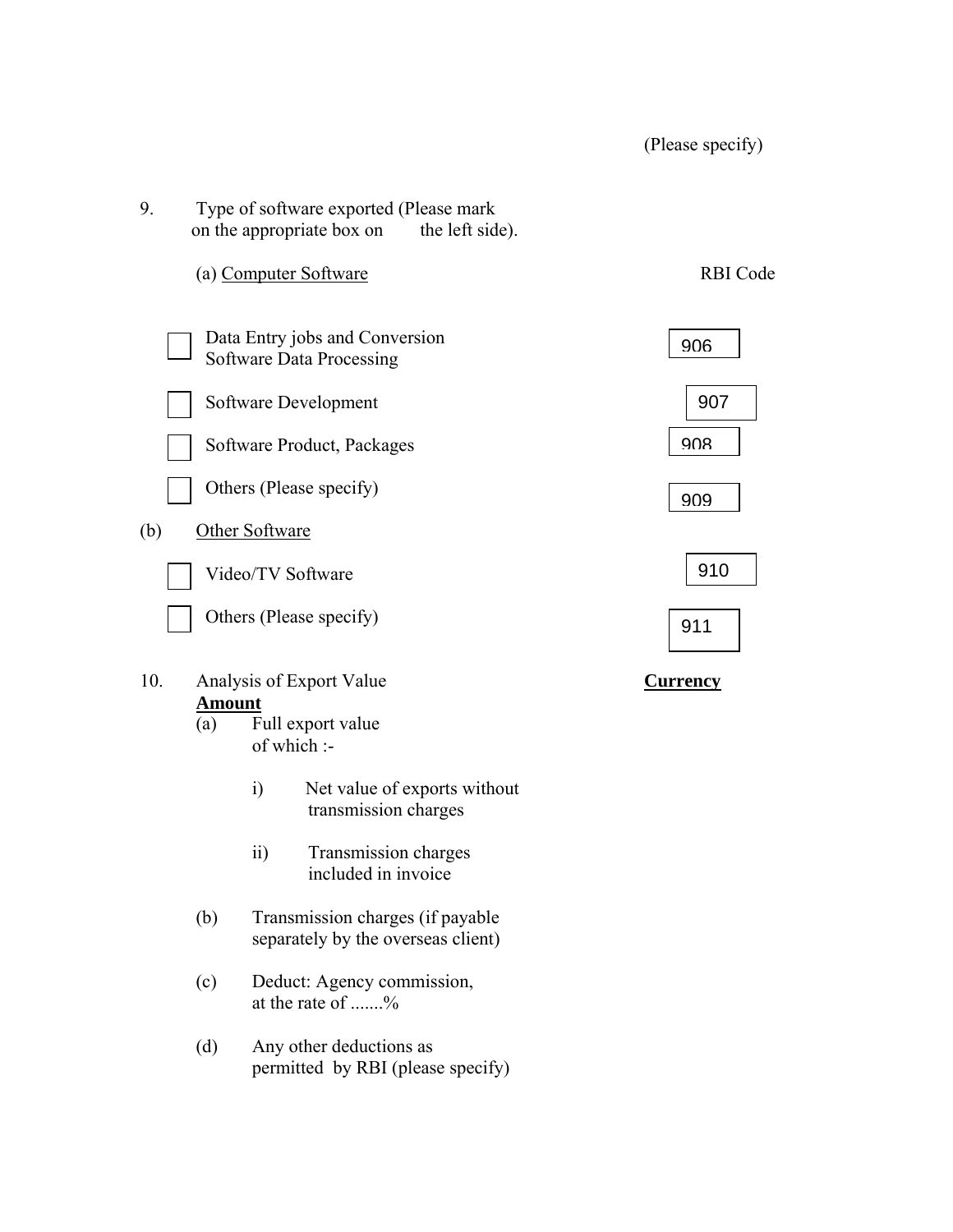- (e) Amount to be realized  $[(a+b)-(c+d)]$
- 11. How export value will be realized (mode of realization) (Please mark on the appropriate  $box)$

| (a) Under $L/C$                                                                | a) Name and address of<br>Authorised Dealer        |  |  |  |
|--------------------------------------------------------------------------------|----------------------------------------------------|--|--|--|
|                                                                                | Authorised Dealer<br>Code<br>No.<br>b)             |  |  |  |
| (b) Bank Guarantee                                                             | a) Name and address of<br><b>Authorised Dealer</b> |  |  |  |
|                                                                                | b) Authorised Dealer Code No.                      |  |  |  |
| (c) Any other arrangement<br>e.g. advance payment, etc.<br>including transfer/ | a) Name and address of<br><b>Authorised Dealer</b> |  |  |  |
| remittance to bank<br>account maintained<br>overseas(Please specify)           | b) Authorised Dealer Code No.                      |  |  |  |

# **SECTION – B**

(For receipt of Royalty on Software Packages/Products exported)

| 12. | Details of Software Package(s)/<br>Product(s) exported                                            |  |  |
|-----|---------------------------------------------------------------------------------------------------|--|--|
|     | Date of export<br>(a)                                                                             |  |  |
|     | GR/SDF/PP/SOFTEX Form No. on<br>(b)<br>which exports were declared                                |  |  |
|     | Royalty agreement details<br>(c)                                                                  |  |  |
|     | <sup>2</sup> / <sub>o</sub> age and amount of royalty                                             |  |  |
|     | Period of royalty agreement<br>(Enclose copy of Royalty)<br>agreement, if not already registered) |  |  |
| 13. | How royalty value will be realized<br>(as defined in Royalty agreement)                           |  |  |
| 14. | Calculation of royalty amount                                                                     |  |  |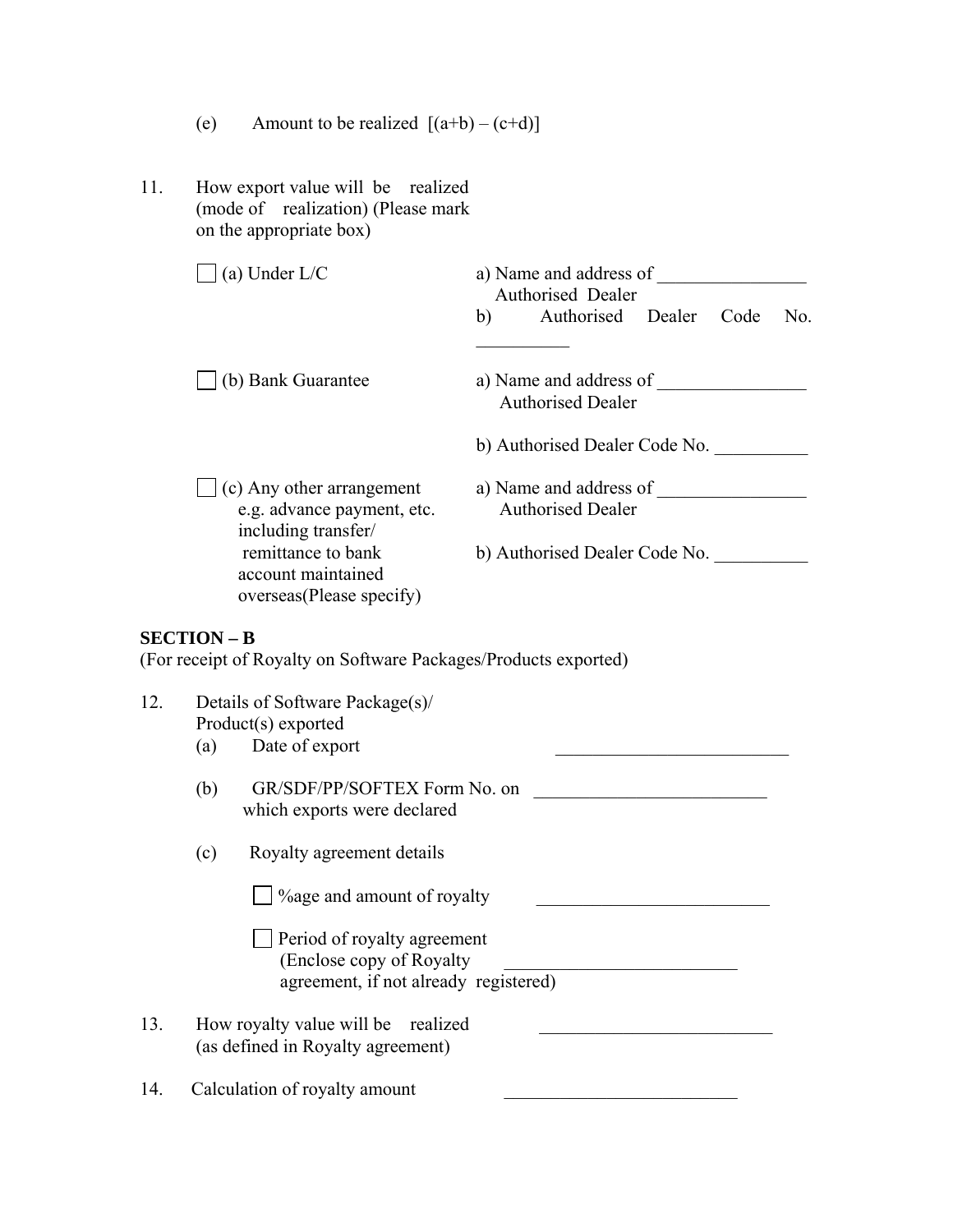(Enclose copy of communication from the foreign customer)

| 15 | Name and address of designated Authorised |               |  |
|----|-------------------------------------------|---------------|--|
|    | Dealer in India through whom payment has  |               |  |
|    | been received/to be received              | A.D. Code No. |  |

## **SECTION –C**

## **16. Declaration by exporter**

 I/We hereby declare that I/we am/are the seller of the software in respect of which this declaration is made and that the particulars given above are true and that the value to be received from the buyer represents the export value contracted and declared above. I/we also declare that the software has been developed and exported by using Authorised and legitimate datacom links.

 I/We undertake that I/we will deliver to the bank named above the foreign exchange representing the full value of the software exported as above on or before ......................... (i.e. within six months from the date of invoice/date of last invoice raised during a month), specified in the Regulations made under the Foreign Exchange Management Act, 1999.

| Place:<br>Date:<br>Name: | Signature of the Exporter<br><b>Stamp</b>        |
|--------------------------|--------------------------------------------------|
| Designation:             |                                                  |
| Enclosure:               |                                                  |
| (1)                      | Copy of Export Contract $[7(a)]$                 |
| (2)                      | Copy of Royalty Agreement [121]                  |
| (3)                      | Copy of communication from foreign customer [14] |

## **Space for use of the competent authority (i.e. STPI/FTZ/EPZ/SEZ) on behalf of Ministry of Information Technology**

Certified that the software described above was actually transmitted and the export/royalty value declared by the exporter has been found to be in order and accepted by us.